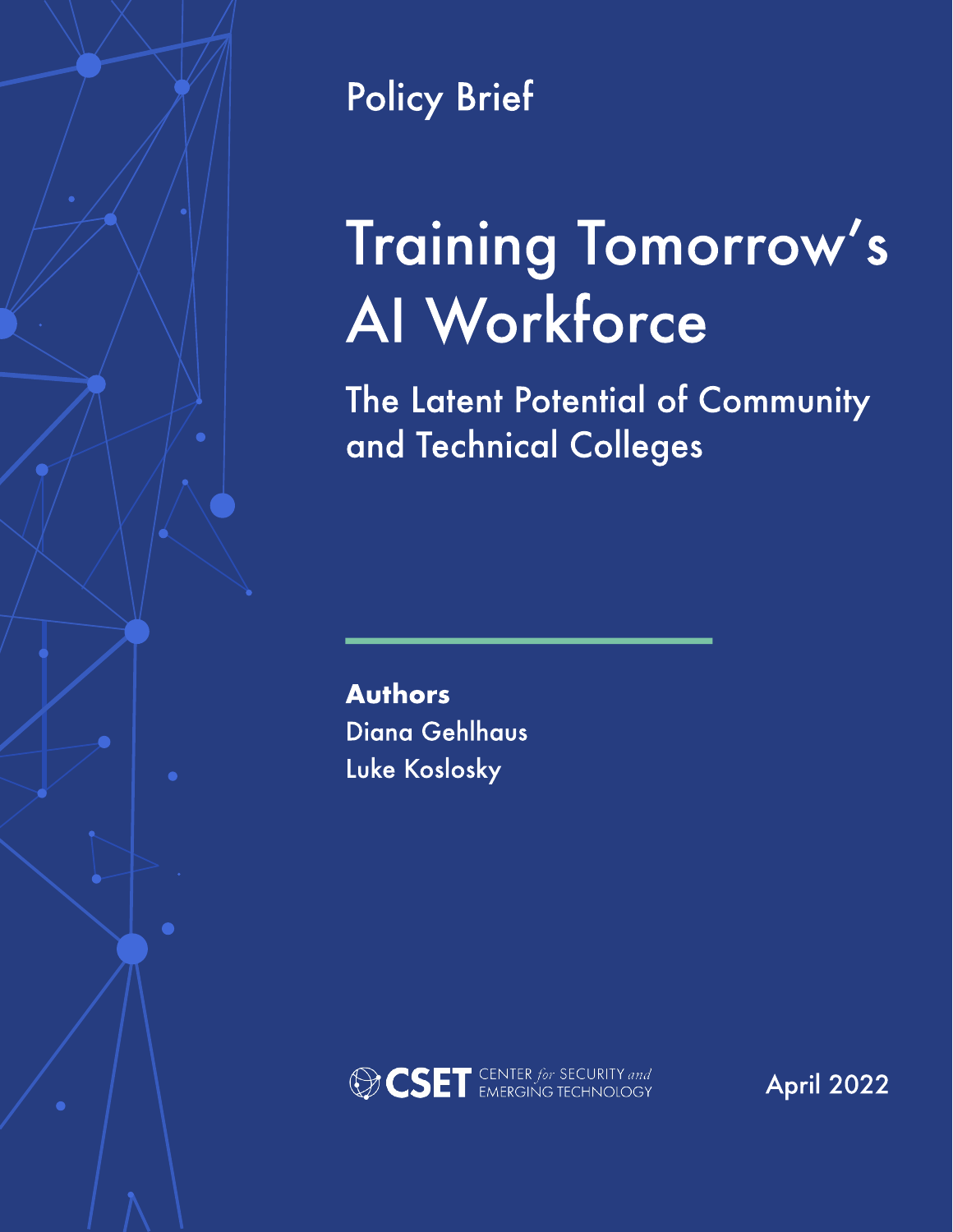## Executive Summary

It is a national security imperative to grow, sustain, and diversify U.S. artificial intelligence (AI) talent pipelines. But to date, the predominant focus of U.S. policymakers and industry continues to be on four-year degrees. Such a narrow focus is leaving talent behind and limiting opportunity, as many AI careers do not require a four-year college credential.

Community and technical colleges offer enormous potential to grow, sustain, and diversify the AI talent pipeline. They are a critical part of the U.S. postsecondary system with a student body that represents many segments of the population.

However, these institutions are not being leveraged effectively in educating and training AI talent. To understand the current landscape of AI and AI-related education at these institutions, we evaluated current program offerings and the associated number of graduates. We focused on programs where associate's degrees could be a powerful source for training and upskilling AI talent.

Our analysis found:

- 1. Community and technical colleges awarded few AI and AI-related degrees and certificates in 2020, with virtually none in AI-specific fields.
- 2. Two promising technical fields for AI-related degrees and certificates, computer and information science (CIS) and engineering technologies, saw flat or falling associate's degree attainment over the last decade.
- 3. Although community and technical colleges attract a highly diverse student body, in 2020, women comprised only 23 percent of graduates who earned a CIS associate's degree or certification, and 15 percent of graduates who earned an engineering technology associate's degree or certification.
- 4. In 2020, less than 7 percent of awards in business management administration and operations were in the subspecialties most related to AI product development and acquisition.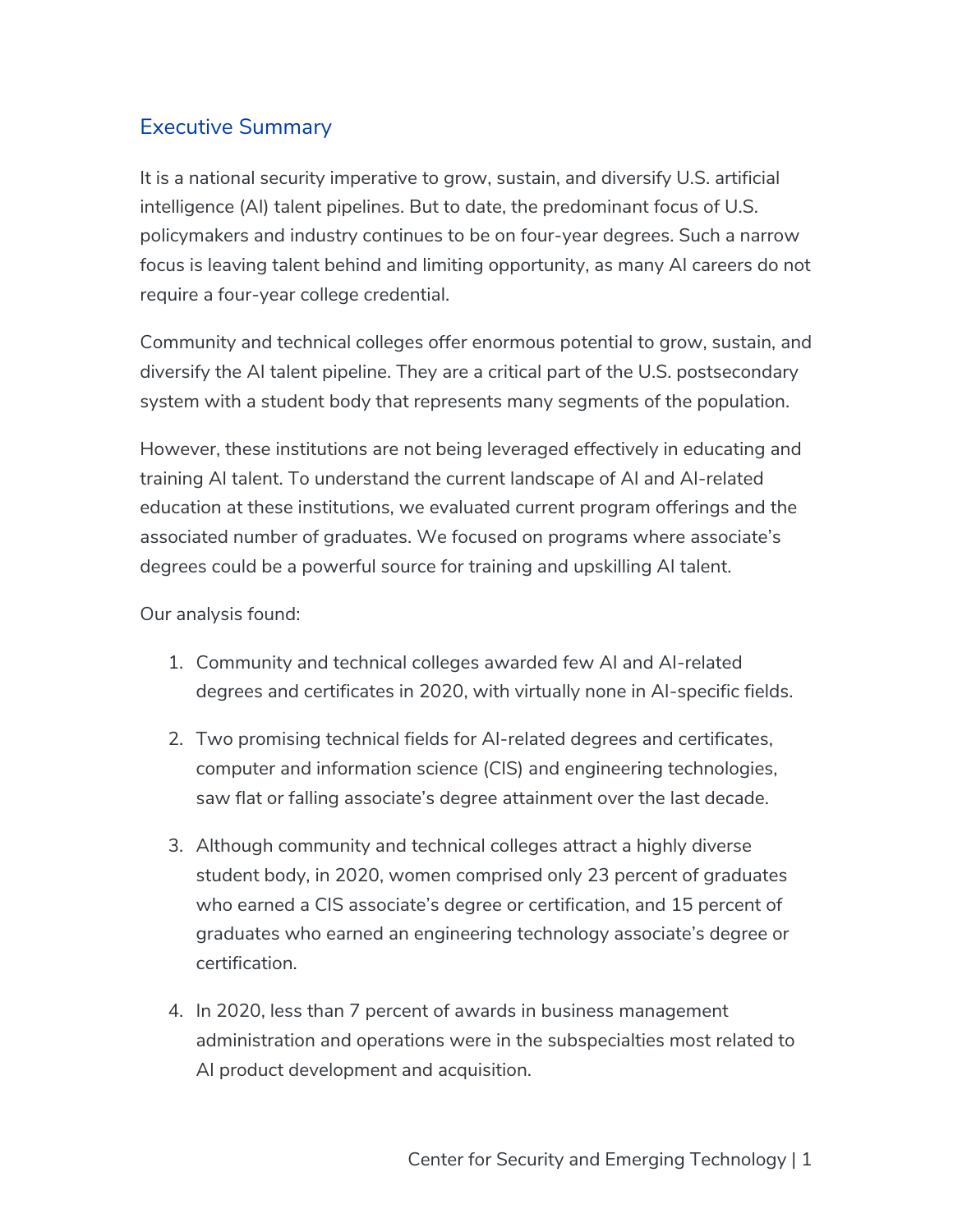5. There is a small but growing number of promising industry partnerships specific to AI education and training at community and technical colleges.

These findings show that there is substantial room for improvement. This starts with building upon or modifying existing programs in AI-related fields, but also includes creating new programs with stackable certificates and industry certifications to meet the future demand for AI and AI-related competencies.

However, there are significant barriers that must be addressed for community and technical colleges to realize their full potential in training tomorrow's AI workforce. This includes the persistently uncertain funding environment; low completion rates; low female and underrepresented student participation in technical programs; faculty recruitment, development, and retention challenges; and an overload of competing priorities from system administrators and state legislatures. That these institutions often serve populations more diverse than traditional four-year institutions, with a wide range of student needs, further exacerbates these barriers.

To overcome these barriers, federal, state, and industry prioritization of AI education and workforce development is needed. Such prioritization must start at the top, with a dedicated office in the White House. It must also include additional state and federal financial support to create and elevate quality AI and AI-related programming. It also requires incentives for community and technical colleges to partner with industry to design AI and AI-related programs where employers recognize the resulting credentials and use them to hire AI talent.

To help community and technical colleges realize their potential, we propose:

- 1. The National Artificial Intelligence Initiative Office within the White House Office of Science and Technology Policy, in coordination with the Office of the First Lady, establish a strategic line of effort related to community and technical colleges.
- 2. Congress establish a federal joint Department of Labor and National Science Foundation grant program for industry-institution partnerships in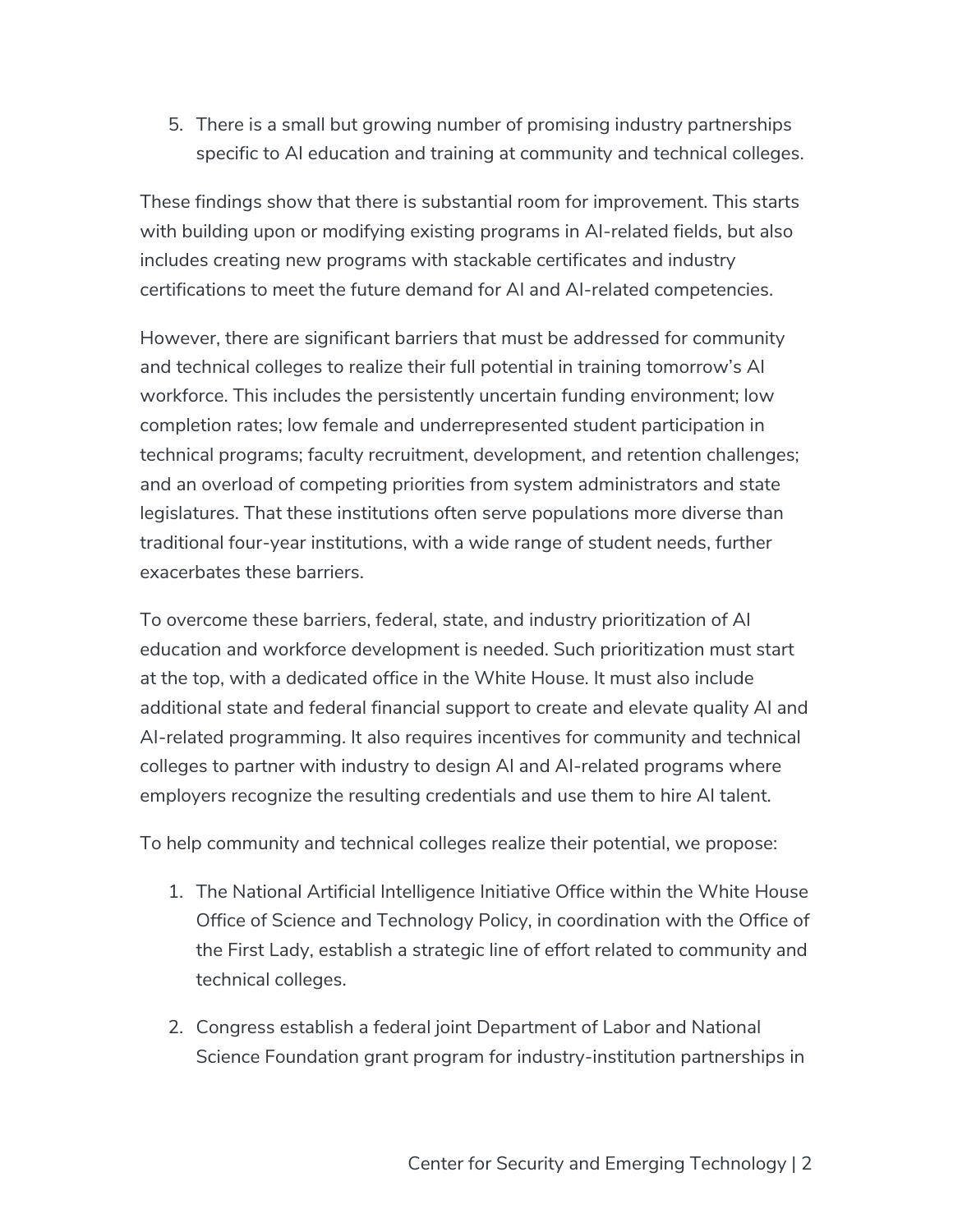AI and AI-related degree and nondegree programs, including high school dual enrollment programs.

- 3. Congress enact federal tax credits for companies that form industry partnerships with community and technical colleges related to AI and AIrelated programs.
- 4. Congress fund the National Institute of Standards and Technology, or other federal entity if appropriate, to conduct multi-stakeholder collaboration to develop a framework of technical and nontechnical AI work roles and competencies, updated regularly.
- 5. U.S. states facilitate articulation agreements between public two-year and four-year institutions for transfer and reverse transfer for AI and AIrelated programs.

Creating AI and AI-related programs as a series of stackable credentials–– nondegree certificates that demonstrate a skill or competency––will transform how community and technical colleges prepare tomorrow's AI workforce. First, it will promote lifelong learning by facilitating acquisition of new skills at any time. Second, it will enable agility in program offerings in a rapidly changing skills landscape. Third, it will encourage the mixing and matching of credentials for the unique blend of skills and competencies that matches an individual's interests, aptitude, and employment marketability. This would provide accessible and affordable education and training options not readily available elsewhere in our education system. Institutions could design programs using promising practices and lessons learned from states offering stackable credentials in other fields, such as in Ohio.

We have a vision where community and technical colleges become a core part of educating and training AI talent in the United States. They will reach underrepresented and nontraditional college populations, and provide new avenues of access and opportunity to a key segment of tomorrow's high-wage jobs. However, they cannot do this alone. Working with federal, state, and industry partners, we believe it is possible for community and technical colleges to create a truly viable alternative pathway for AI careers.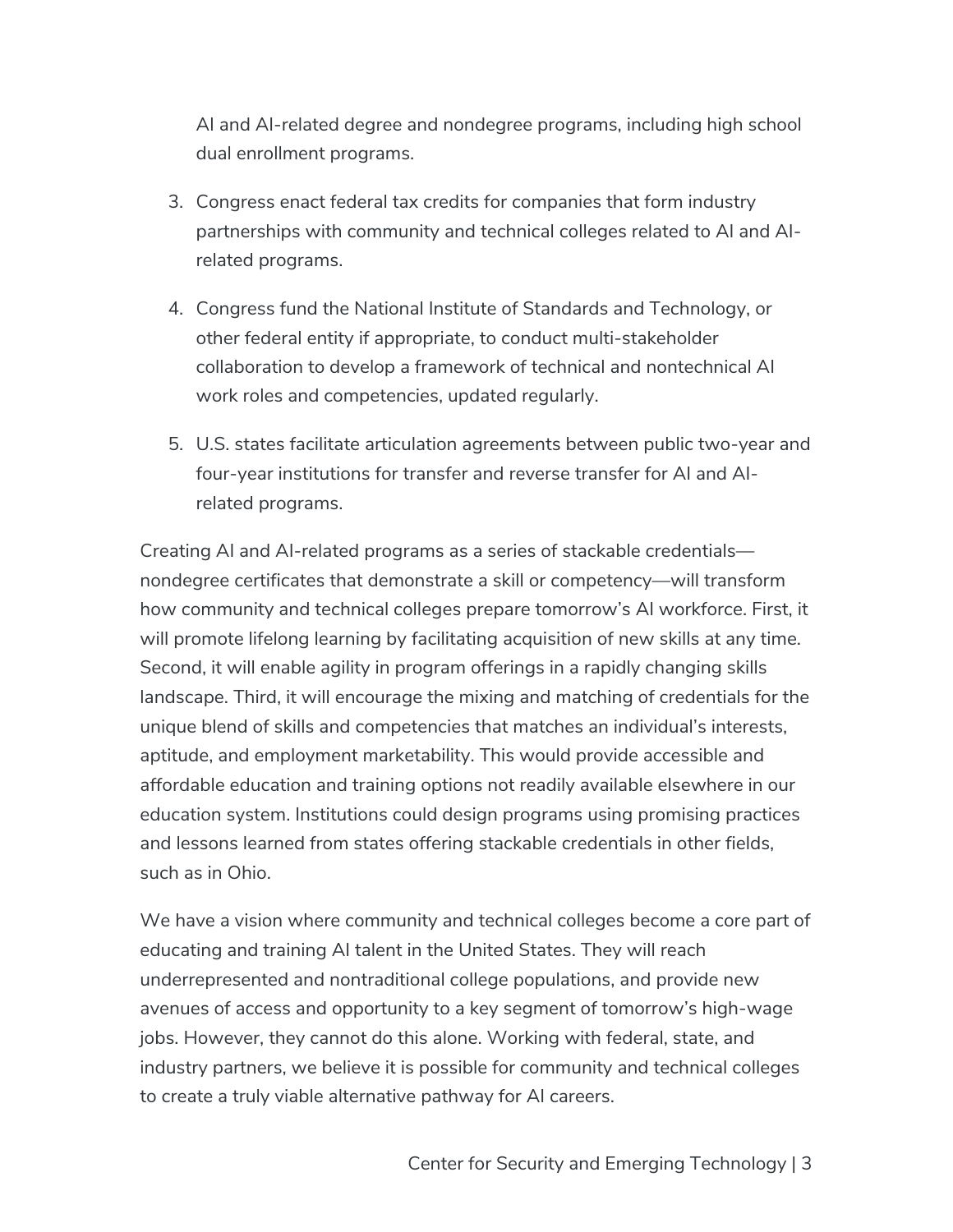# **Table of Contents**

| State Call to Action |  |
|----------------------|--|
|                      |  |
|                      |  |
|                      |  |
|                      |  |
|                      |  |
|                      |  |
|                      |  |
|                      |  |
|                      |  |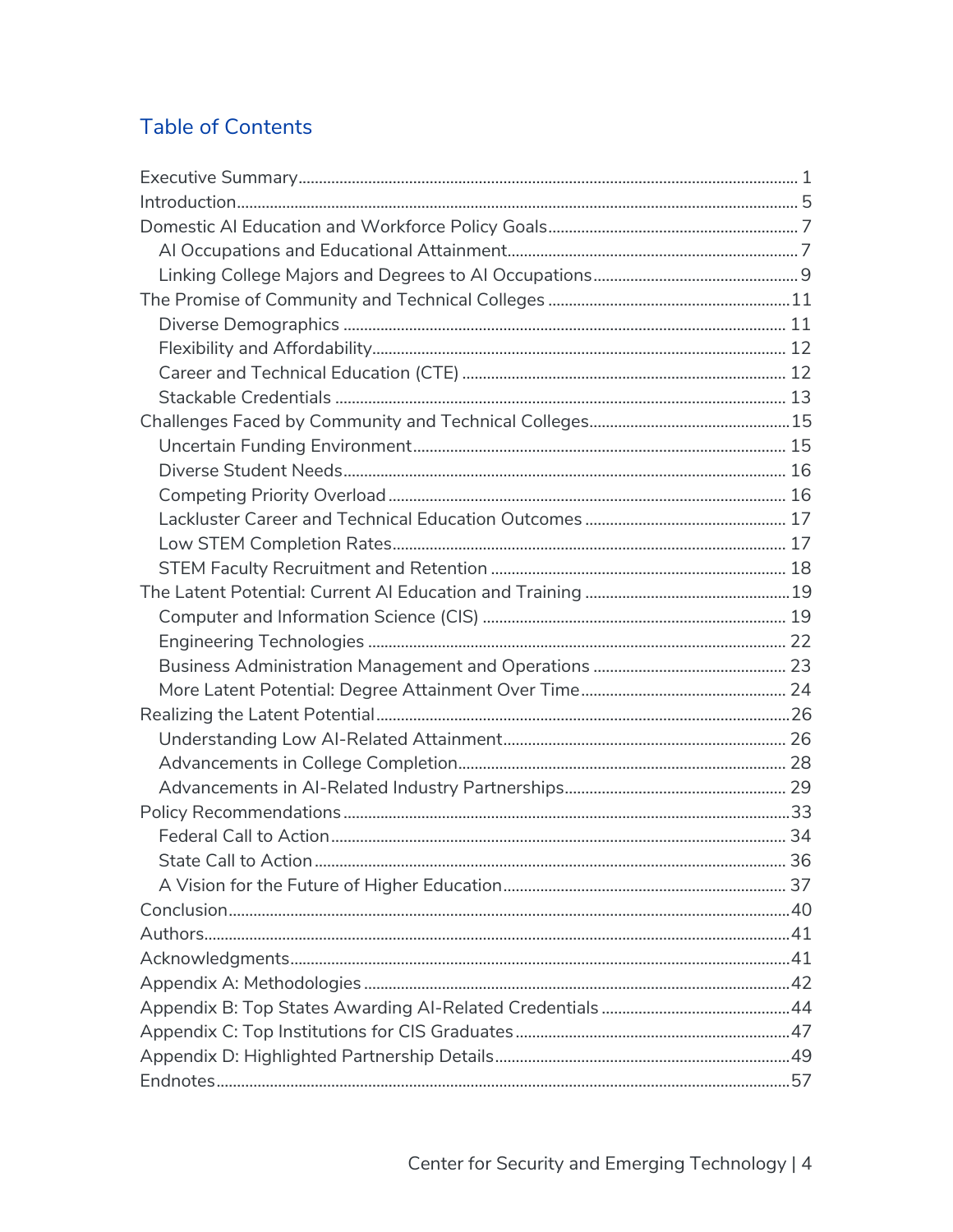## **Introduction**

Having a globally competitive AI and AI-ready workforce is essential to future U.S. national security and economic competitiveness. However, having the world's leading AI workforce is not assured. To stay ahead, the United States must think bigger and more proactively in addressing the challenges posed by its existing policies while leveraging the opportunities inherent in its education system. This research targets that need by proposing new ways to realize the latent potential of community and technical colleges in educating tomorrow's AI workforce.

Community and technical colleges function as a critical part of the U.S. workforce development system. These institutions serve over ten million credit and noncredit students per year<sup>1</sup> and offer a wide range of education programs. Degree programs typically span two years but also include four-year programs in select states. Nondegree award programs can range from a few weeks to a few years.<sup>2</sup>

The majority of community and technical colleges are public institutions, administered at the state level, with the remaining being either private or nonprofit institutions. $^3$  They award two-year college degrees, known as associate's degrees, in a range of technical and nontechnical fields. They may also offer nondegree postsecondary vocational awards, such as certificates,<sup>4</sup> and, in 24 states, are allowed to confer bachelor's degrees in select fields such as nursing.<sup>5</sup> Public community colleges are open-access, meaning they must admit everyone who wishes to enroll, with few exceptions.

Over one million associate's degrees and almost 1.2 million sub-baccalaureate certificates were awarded in the  $2019-2020$  academic year.<sup>6</sup> Of these, nine hundred thousand associate's degrees and nearly seven hundred thousand certificates were awarded by the nation's roughly 1,700 community and technical colleges. The remaining degrees and certificates were awarded by primarily four-year institutions.7 Appendix A explains this distinction.

In 2020, over 60 percent of associate degrees and 54 percent of nondegree certificates were awarded to females.<sup>8</sup> Despite this, only a small share study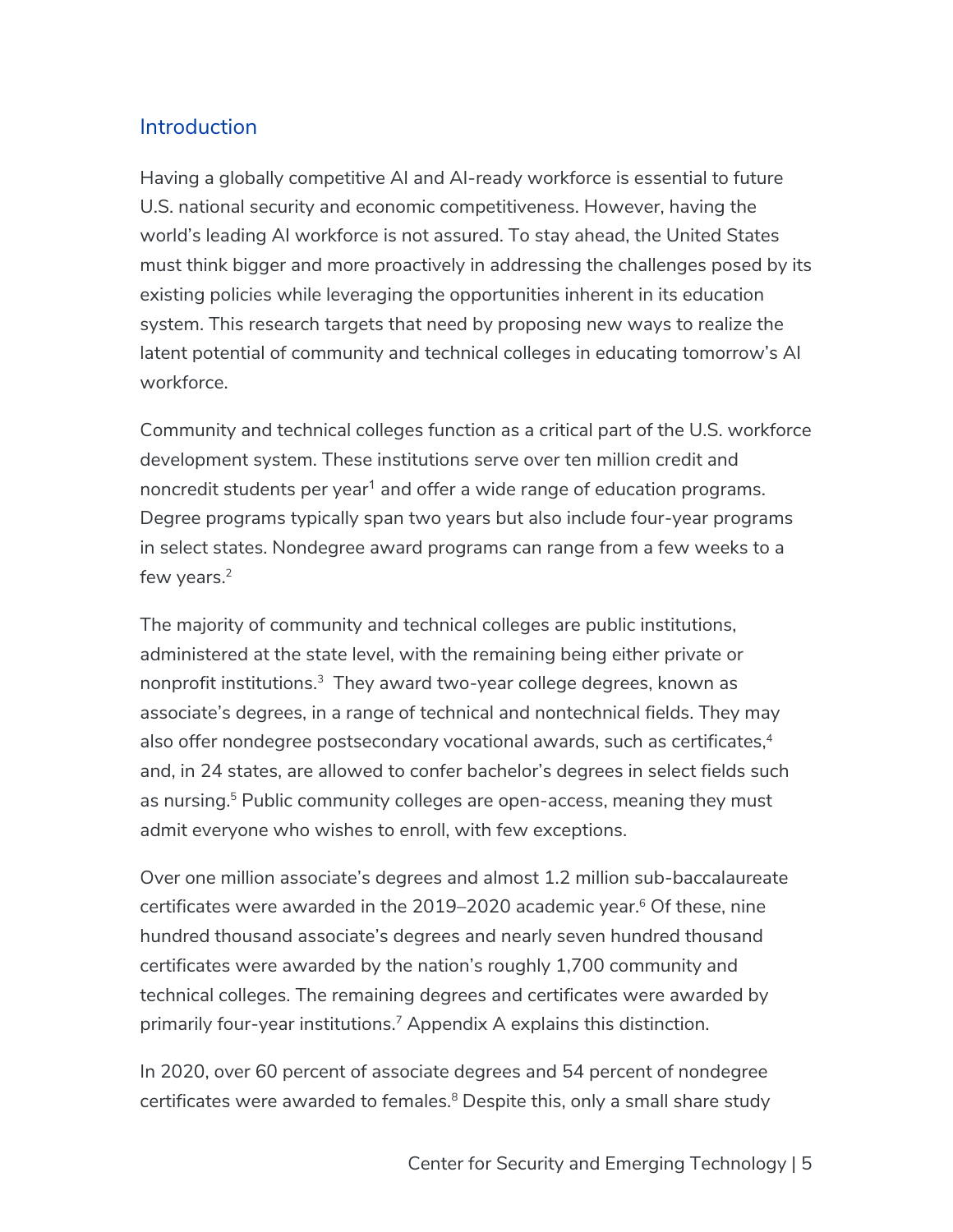STEM-designated fields. In 2020, almost six out of 10 associate's degrees were awarded in just two fields: liberal arts and sciences, general studies, and humanities; and health and related professions.

Each state has a different system design. In some states, such as California, community and technical colleges are coordinated by an independent state board but governed by locally elected boards. Other states do not have local governing boards and are governed by a state board (e.g., Colorado and Indiana). There are a myriad of other combinations––local boards can be elected, appointed, or not exist at all, and state-level structures vary just as widely in authority and organizational makeup.<sup>9</sup>

This paper seeks to understand how community and technical colleges can achieve their potential as educators of AI talent. For our analysis, we used educational attainment data from the U.S. Department of Education's Integrated Postsecondary Education Data System (IPEDS). For each of the industry partnerships highlighted in detail, we spoke with company representatives to understand motivation, program design, implementation, and early outcome indicators.

Our report is broken down into several parts. First, we define the AI workforce and policy goals, motivate the fields of study of interest, and explain our focus on associate's degrees and certificates. Second, we summarize the promise of community and technical colleges in career and technical education, along with the historical challenges that these institutions face. Third, we provide data on AI and AI-related educational attainment at these institutions. Fourth, we offer potential reasons for low award attainment, discuss recent advancements in postsecondary completion, and highlight promising practices from several industry-institution AI-related partnerships. Finally, we conclude with recommendations for policymakers and a vision for realizing the full promise of community and technical colleges in educating and training tomorrow's AI workforce.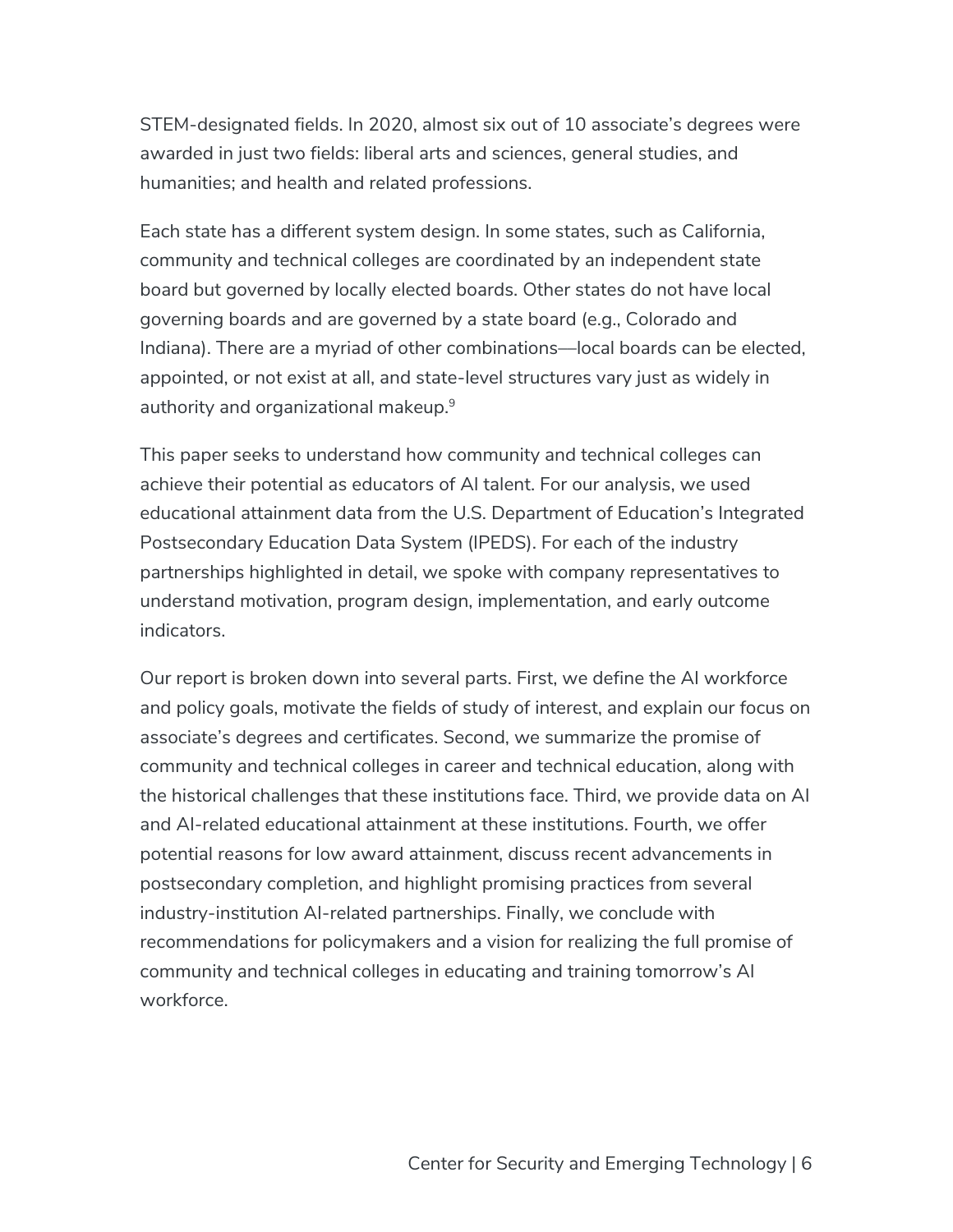# Domestic AI Education and Workforce Policy Goals

AI now permeates nearly every industry across the U.S. economy, with demand for AI talent projected to grow rapidly in the coming years.<sup>10</sup> While this offers enormous potential for economic growth and national security, the current pace of AI development will only continue with a sufficient workforce. The United States must sustain, diversify, and grow its AI talent pipeline to remain competitive. This includes not just top-tier technical talent, but also a sufficient supply of AI-literate talent across the entire workforce.

Previous CSET research identified three policy goals: $11$ 

- 1. Increase the supply of domestic AI doctorates.
- 2. Sustain and diversify technical talent pipelines.
- 3. Facilitate general AI literacy through K-12 education.

This paper addresses the second of these goals. The U.S. must leverage all parts of the education system––especially those that provide access to more diverse talent––if it is to sufficiently sustain and diversify its AI workforce. We believe a critical source of currently untapped potential in this effort is community and technical colleges. These institutions serve traditionally underrepresented populations and offer a stepping stone to both well-paying careers that do not require a four-year degree, and careers that do.

## *AI Occupations and Educational Attainment*

Previous CSET research defined the AI workforce as "the set of occupations that include people who are qualified to work in AI or on an AI development team, or have the requisite knowledge, skills, and abilities (KSAs) such that they could work on an AI product or application with minor training."<sup>12</sup> We count entire occupations, because we are interested in the total pool of possible AI talent. There are 54 occupations that constitute the "AI workforce," comprising about 14 million workers in 2019, about 9 percent of total U.S. employment.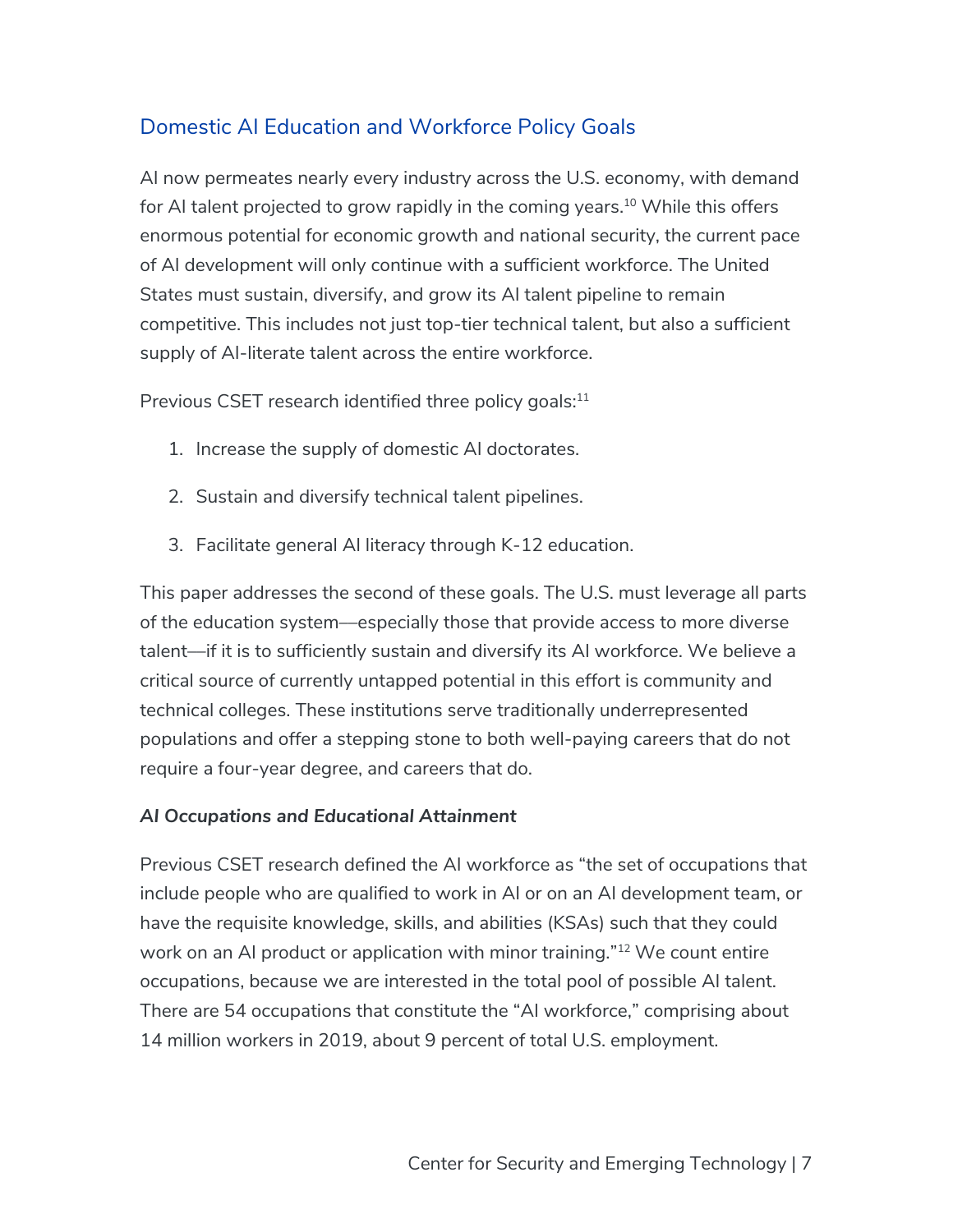We distinguish AI workers through four occupational categories, two technical and two nontechnical:

(1) Technical Team 1: occupations that are or could be actively working in AI, are needed to provide technical inputs into AI applications, or could laterally move into an AI development role. (Examples: computer scientist, software developer, network and database administrator.)

(2) Technical Team 2: occupations that have the related KSAs to perform technical roles on an AI team, either as is or with some minimal additional training. (Examples: electrical engineer, web developer, IT support.)

(3) Product Team: occupations that complement AI technical occupations in product development. (Examples: product managers, legal compliance officers.)

(4) Commercial Team: occupations that provide support for the scaling, marketing, or acquisition of AI at the organizational level. (Examples: sales engineers, purchasing agents.)

## **Educational Attainment and Field of Study of the AI Workforce**

- While a large share of the AI workforce has at least a bachelor's degree, particularly in technical occupations, a sizable share does not. Technical Teams 1 and 2 occupations had the lowest share of workers with less than a bachelor's degree, with 28 and 24 percent respectively. Product Team occupations had the most at 44 percent, and Commercial Team occupations split the difference with 34 percent.
- Previous CSET analysis also estimated the top fields of study for the AI workforce by each category. Almost half of all workers within Technical Team occupations pursued majors within computer and information sciences or engineering. The most common field of study for Product and Commercial Team occupations was business, which also made the top five fields for the Technical Team occupations.<sup>13</sup>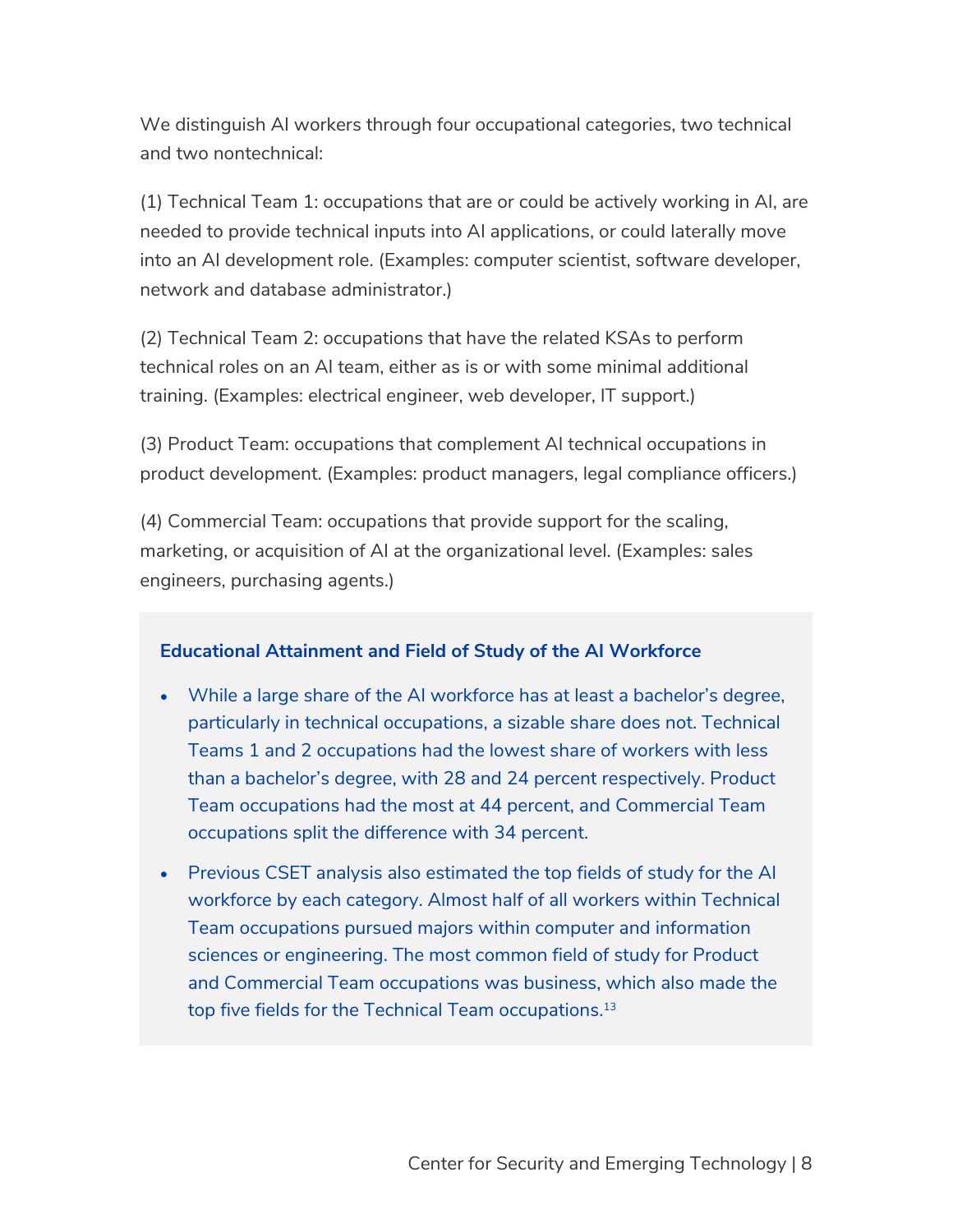## *Linking College Majors and Degrees to AI Occupations*

Two considerations must be made regarding the transition from AI-related credentials to AI occupations.<sup>14</sup> First is the appropriate fields of study (majors) needed for AI occupations. Second is the type of degree or nondegree award needed to effectively compete for and succeed in AI careers.

Regarding fields of study, the link from college major to occupation is not linear. As mappings from the U.S. Census Bureau show, many people move in and out of occupations––including STEM occupations––having a range of college majors.15 For example, estimates show 18 percent of science and engineering workers do not have a science or engineering degree.<sup>16</sup> That said, the data suggests a much stronger correlation between degree and occupation in STEM, as well as certain non-STEM fields such as business.

This paper leverages the stronger correlation between STEM and business degrees to careers as it relates to key AI occupations. It considers this association as a starting point for measuring current talent pipelines and for designing new AI-specific programs. It assumes these fields of study are more likely to prepare graduates for key AI jobs, given the range of computer-related and business-related occupations included in the AI workforce categories above.

Regarding degree type, at the heart of this paper is an argument that community and technical colleges, if harnessed and equipped, could prepare tomorrow's AI workers as a viable alternative to four-year degrees. This begs the question of how many AI jobs now and going forward––including technical jobs––will require a four-year degree. That is a challenging question to answer. The debate around the broader four-year degree push remains an active point of discussion among economists, particularly in the "digital revolution" of the last decade. Here we look to the facts: Over 60 percent of the U.S. workforce does not have a fouryear degree. One-third of the AI workforce does not have a four-year degree.<sup>17</sup> That means not all jobs, even in AI, require one.<sup>18</sup> More importantly, it means the ideal of everyone getting a four-year degree is unrealistic. Instead, such a limiting mindset leaves valuable talent behind.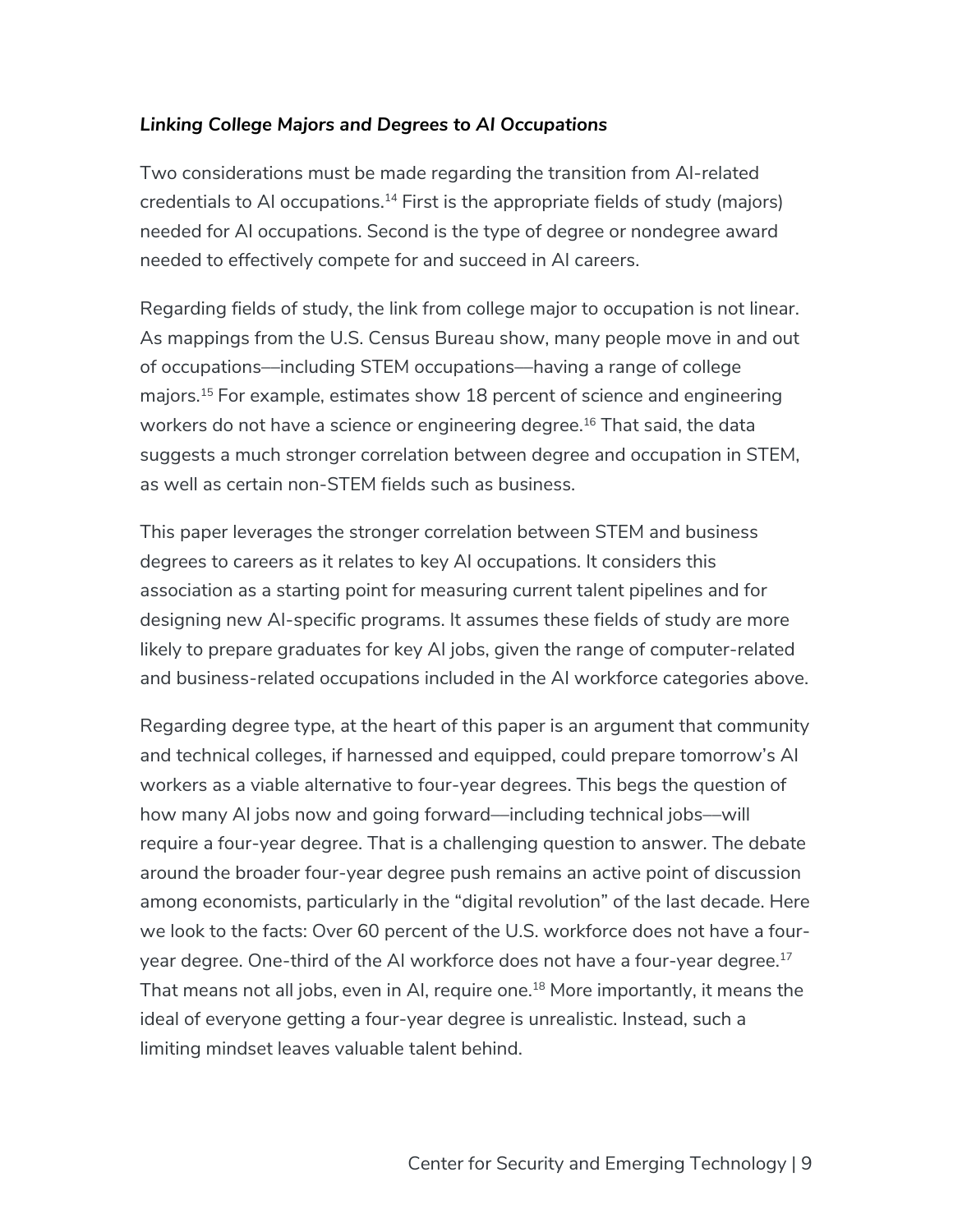The question becomes whether the tasks and skills involved in new and growing occupations, particularly in AI, actually necessitate a four-year college education. We argue that given the size of the AI workforce without one, the answer is not always. Alternatively, it is worth asking if "degree inflation"\* is also behind the high share in AI-related job postings "requiring" a four-year degree.<sup>19</sup> Likely, it is a combination that is mutually reinforcing.

Regarding the increasing "requirement" for a four-year degree, we believe the issue is twofold: (1) the inability of the U.S. K-12 education to equitably equip youth with core skills (academic and nonacademic), and (2) the lack of employeraccepted alternatives to obtain such skills, in addition to the technical and nontechnical skills needed for AI jobs, outside of a four-year degree (the purpose of this report). We further believe some "degree inflation" is enabled by the sharp increase in people obtaining four-year degrees over time.<sup>20</sup> Indeed, statistics show more people are going to graduate school as a way to stand out to employers as the bachelor's market becomes more saturated.<sup>21</sup> The consequences of this ripple throughout the economy: for example, it is graduatelevel student debt that drives the majority of new and outstanding federal student loans.<sup>22</sup>

Taken together, this suggests a starting point for leveraging community and technical colleges is to prepare talent for AI occupations that are less likely to require a four-year degree and/or fields of study that have a strong correlation to AI careers. This leads us to focus on computer and information sciences (CIS), select engineering technologies, and select types of business operations, which is the focus of the analysis in this report.

<sup>\*</sup> By "degree inflation" we mean the inflation of degree requirements for jobs whose associated tasks and skills are not commensurate with a higher level of education. The U.S. Federal Reserve Bank of New York studies this in detail, for example, tracking recent graduate underemployment.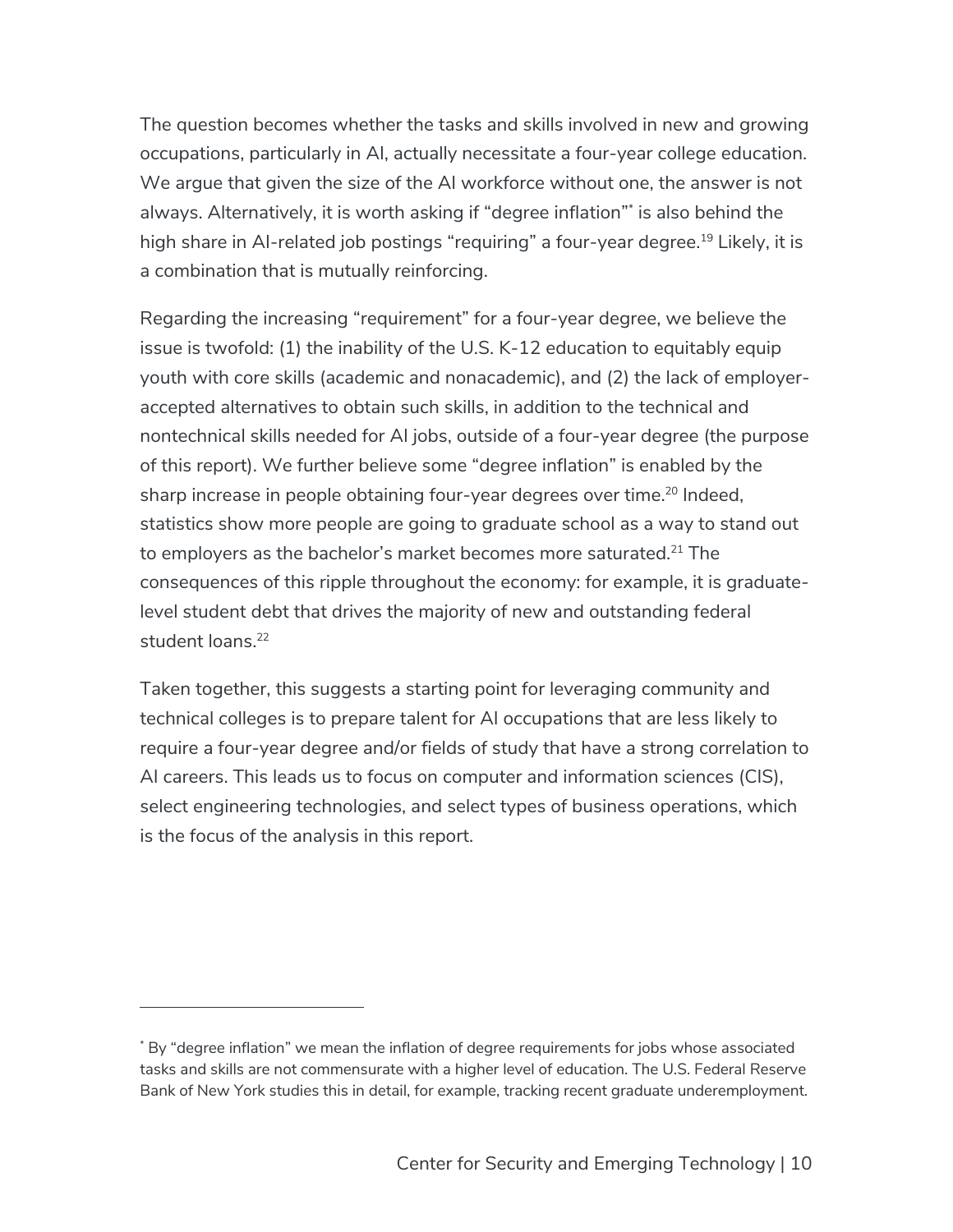# The Promise of Community and Technical Colleges

Community and technical colleges offer enormous potential to grow and diversify AI talent. Several factors make them such a powerful asset, including their ability to reach students who are traditionally underrepresented at fouryear institutions, lower tuition costs, full- and part-time offerings, and a proven track record of career and technical training. They also serve as a gateway for students to obtain higher education who are not interested in or able to pursue a traditional four-year degree or who intend to transfer into a four-year degree program.

## *Diverse Demographics*

One of the greatest strengths of community and technical colleges is the demographic diversity of the learners they serve. This is a key advantage of these institutions, as previous CSET research has shown that these populations are underrepresented in many occupations considered part of the AI workforce.<sup>23</sup> Figure 1 provides the demographic composition of students enrolled in community and technical colleges in the fall of 2020.



Figure 1. Community and Technical College Student Population, Fall 2020

\*Note that race/ethnicity data shown here does not include the categories two or more races, race/ethnicity unknown, and nonresident alien. Total for credit student enrollment in community and technical colleges in fall 2020 was 6,625,612.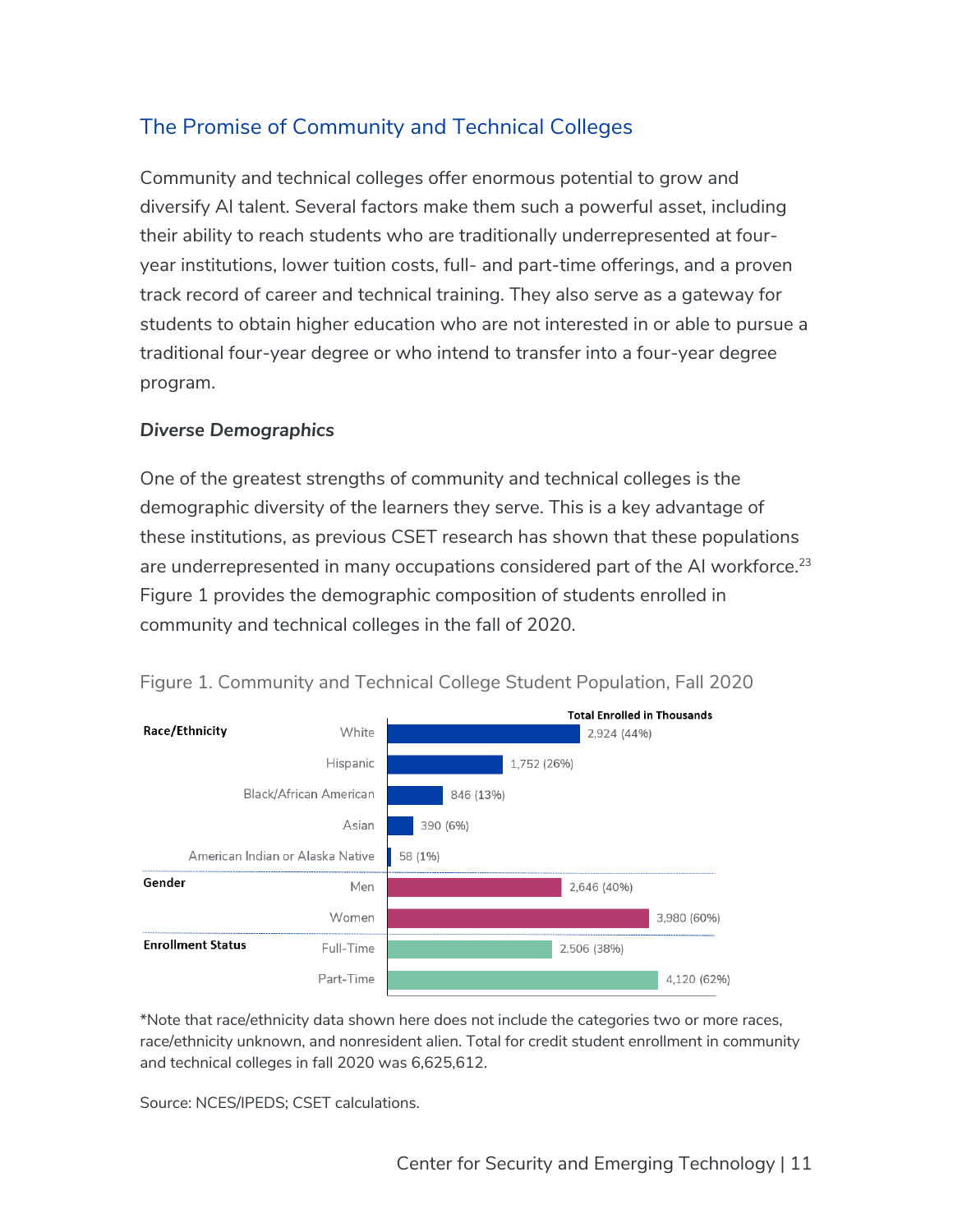Figure 1 shows just how diverse the student population is at community and technical colleges. Black/African American, Hispanic, and Asian students made up over 45 percent of enrolled students in 2020. Part-time students also made up over 62 percent of enrolled students, compared to only 19 percent of undergraduates who are part-time at primarily baccalaureate institutions. These institutions also serve a disproportionate number of adult learners over age 25.<sup>24</sup>

#### *Flexibility and Affordability*

Many community and technical colleges—namely public institutions—must admit everyone with few exceptions. Private not-for-profit and for-profit twoyear institutions are also generally less exclusionary than most four-year institutions. They provide both full- and part-time programs, which enables flexibility for the many other time commitments placed on adult learners.

Moreover, public two-year institutions are relatively inexpensive. They are especially affordable when compared to four-year colleges and universities. For the 2018–2019 school year, average total tuition, fees, room and board rates charged for full-time undergraduate students was only \$11,389 for two-year institutions, while four-year institutions averaged  $$28,123<sup>25</sup>$  For those that wish to transfer into a four-year degree program, community and technical colleges offer the option to accrue credits at a fraction of the price, often at locations close to their home, that can then be put toward a four-year degree.<sup>26</sup>

There are many reasons students might prefer community and technical colleges. For example, an individual might have a full-time job, be a family caretaker or have dependents, or lack the financial resources to pay for an expensive four-year degree. Community and technical colleges offer solutions to many of those issues, as they are geographically distributed across states.

## *Career and Technical Education (CTE)*

In addition to traditional degree programs, community and technical colleges provide a range of career and technical education programs.<sup>27</sup> These programs can lead to workforce development-focused credentials, including applied associate degrees, certificates, industry-recognized certifications, and credit or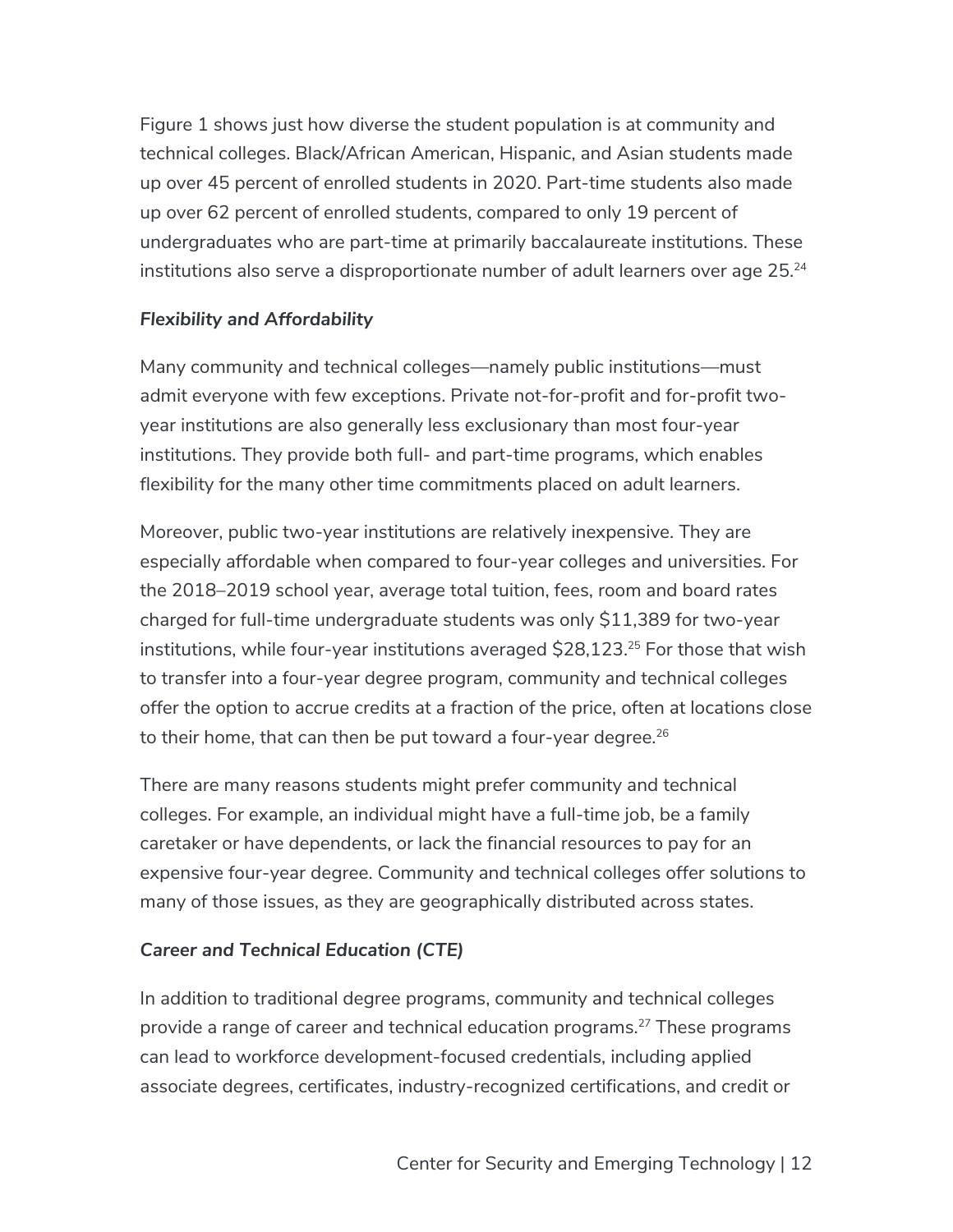noncredit courses that serve as training for specific employers. <sup>28</sup> Many two-year institutions offer specific career and technical education (CTE) pathways, which can begin as early as middle school,<sup>29</sup> and teach career field-specific skills and competencies. Such programs can offer a critical avenue to middle skill jobs that do not require a bachelor's degree.<sup>30</sup> One example is Forsyth Technical Community College, which offers a CTE pathway that prepares participants for Cisco's certified network associate certification exam.<sup>31</sup> Other training programs in sectors such as manufacturing lead to standardized certifications endorsed by national industry associations.

Federal programs like the Trade Adjustment Assistance Community College and Career Training and the National Science Foundation Advanced Technical Education program encourage the development of career pathways at two-year institutions through grants. Best when developed with significant input from local employers, more effective CTE programs provide job search assistance and have work-based learning opportunities such as internships.<sup>32</sup>

#### *Stackable Credentials*

Stackable credentials are incremental awards that allow individuals to demonstrate competency in a certain skill or ability. They are designed to facilitate employability, and progressive credentials are able to be "stacked" in pursuit of more advanced credentials. Individuals can pursue additional credentials at their discretion, resulting in more flexibility in their education and training process. For example, a student might earn a skills certificate in machining, and then return at their own pace and apply those credits to an associate's degree in advanced manufacturing. This amplifies the already accessible nature of community colleges for first-time-in-college (FTIC) students, part-time learners, or adults looking to upskill or reskill.

Some states are leading the way on these programs. Ohio has a coordinated state-wide effort to implement stackable credentials through legislative initiatives. The state has grown the amount of short-term certificate programs in health care by 146 percent, and in manufacturing and engineering technology by 171 percent. As certificates earned increased, so too did the number of stacked credentials and subsequent degrees earned, with accompanying gains in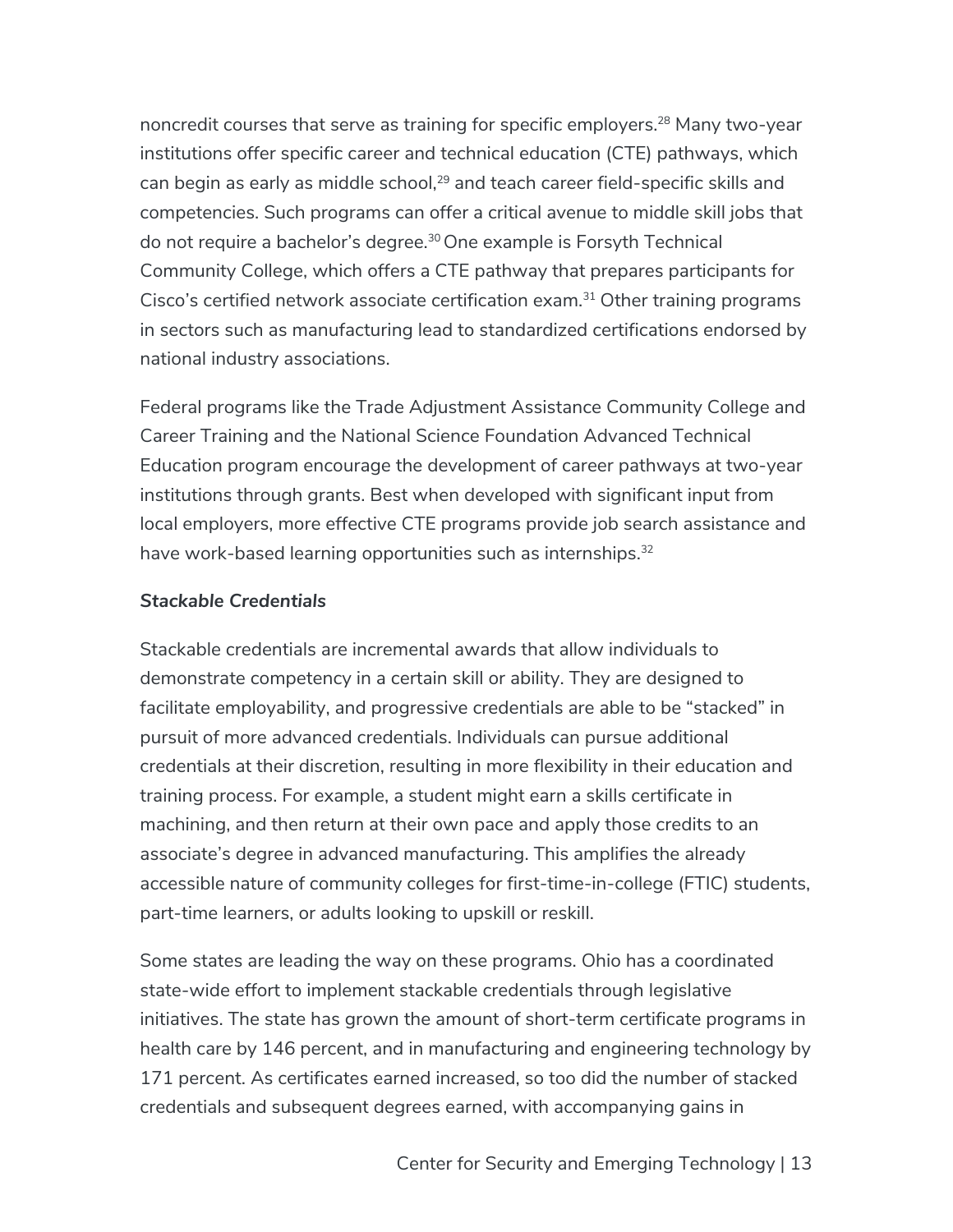earnings with each credential. While not the only type of institution providing these programs, community colleges did account for about 87 percent of firsttime certificates.<sup>33</sup>

Other states have also worked with their community college systems to develop stackable credential pathways. This includes 17 states that have allocated funding to that purpose, and 10 states that have made stacking options a requirement.34 For states integrating industry certifications into their stackable credential pathways, it is critical to ensure those credentials are high quality and marketable to potential employers. Given the proliferation of certifications, particularly in AI and related competencies that have no accreditation or quality standards to measure against, this is essential but difficult. Three states, Florida, Kansas, and Louisiana, have made strides in verifying and endorsing specific credentials through business and industry buy-in, cross-institutional review process, and differentiation of credentials by rigor and industry demand.35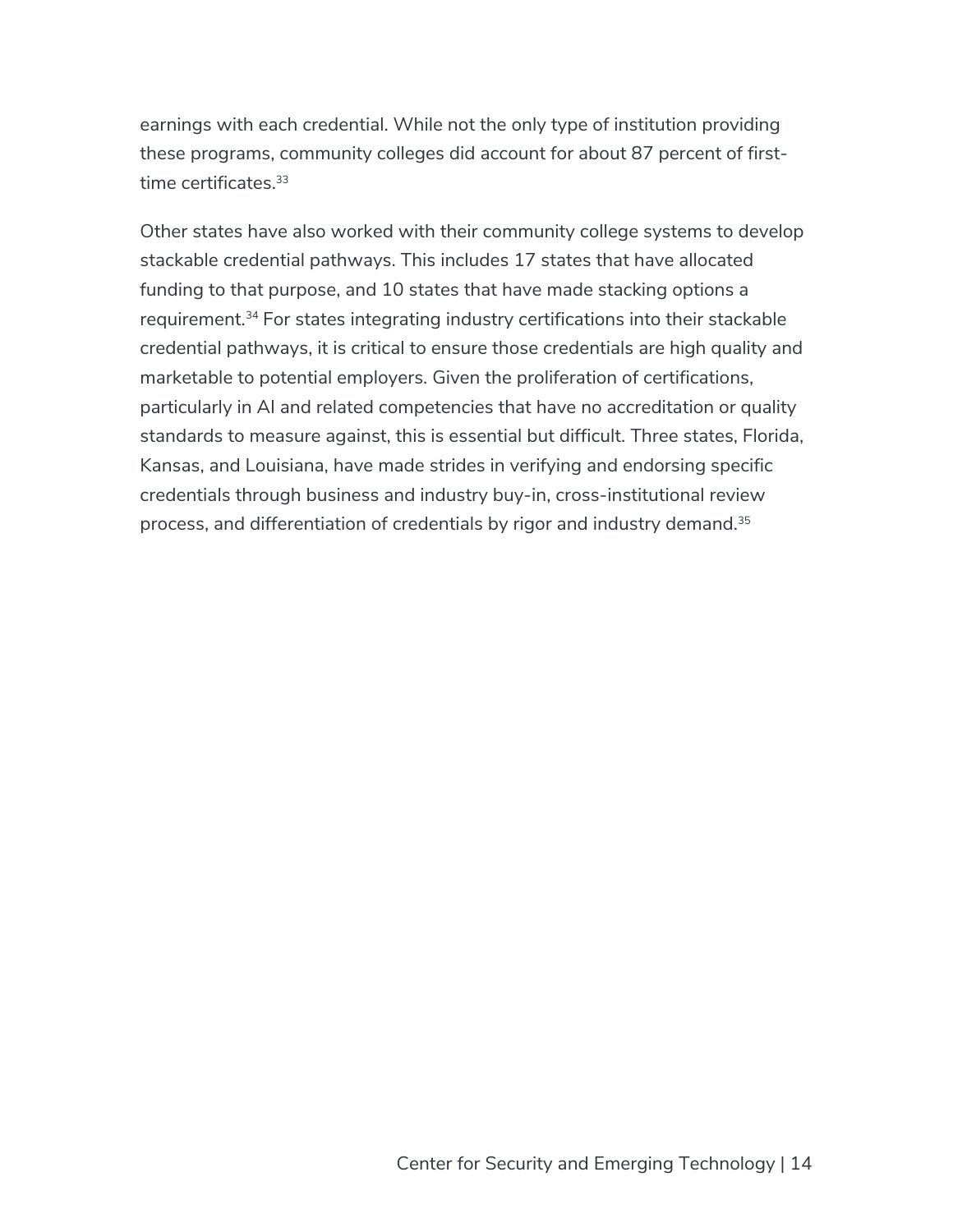# Challenges Faced by Community and Technical Colleges

Great promise comes with great challenges for community and technical colleges, particularly as it relates to preparing tomorrow's AI workforce. Yet there are long-standing reasons for why their potential has been notoriously under-realized. Some of these challenges are more general on an institutional or system level, and apply equally to AI-related programs. Others are more specific to CTE and STEM programs, and also affect technical AI-related programs.

The greatest challenge for AI-specific programs is that few appear to exist.<sup>36</sup> The challenge is therefore how to repurpose or modify existing and related programs, and thoughtfully create new programs. Adding to this is the need to effectively market those programs to serve a diverse student population, ensure that students complete these programs, and find themselves gainfully employed in AI careers.

Effectively training tomorrow's AI workforce will require working through many of the general and CTE or STEM-specific challenges outlined in this section. Together, these challenges create a complex operating environment that cannot be quickly or easily resolved, but affect these institutions' ability to offer AIrelated programs that best serve their student population.

## *Uncertain Funding Environment*

Perhaps the greatest challenge affecting community and technical colleges is their uncertain funding environment. Public institutions in particular suffer from continued underfunding. Nationally, figures from the State Higher Education Executive Officers Association show state funding levels remain 6 percent and 15 percent below 2008 and 2001 levels.<sup>37</sup> Over 2008–2018, state funding fell in 41 states, with 19 states cutting per student expenditures by over 20 percent (inflation-adjusted).38 As a result, reliance on tuition revenue, through private sources and federal student aid, has steadily increased.

Recent years of declining enrollment accelerated by the COVID-19 pandemic have only exacerbated funding challenges.<sup>39</sup> State funding—one primary source of funding for community and technical colleges––is driven in part by enrollment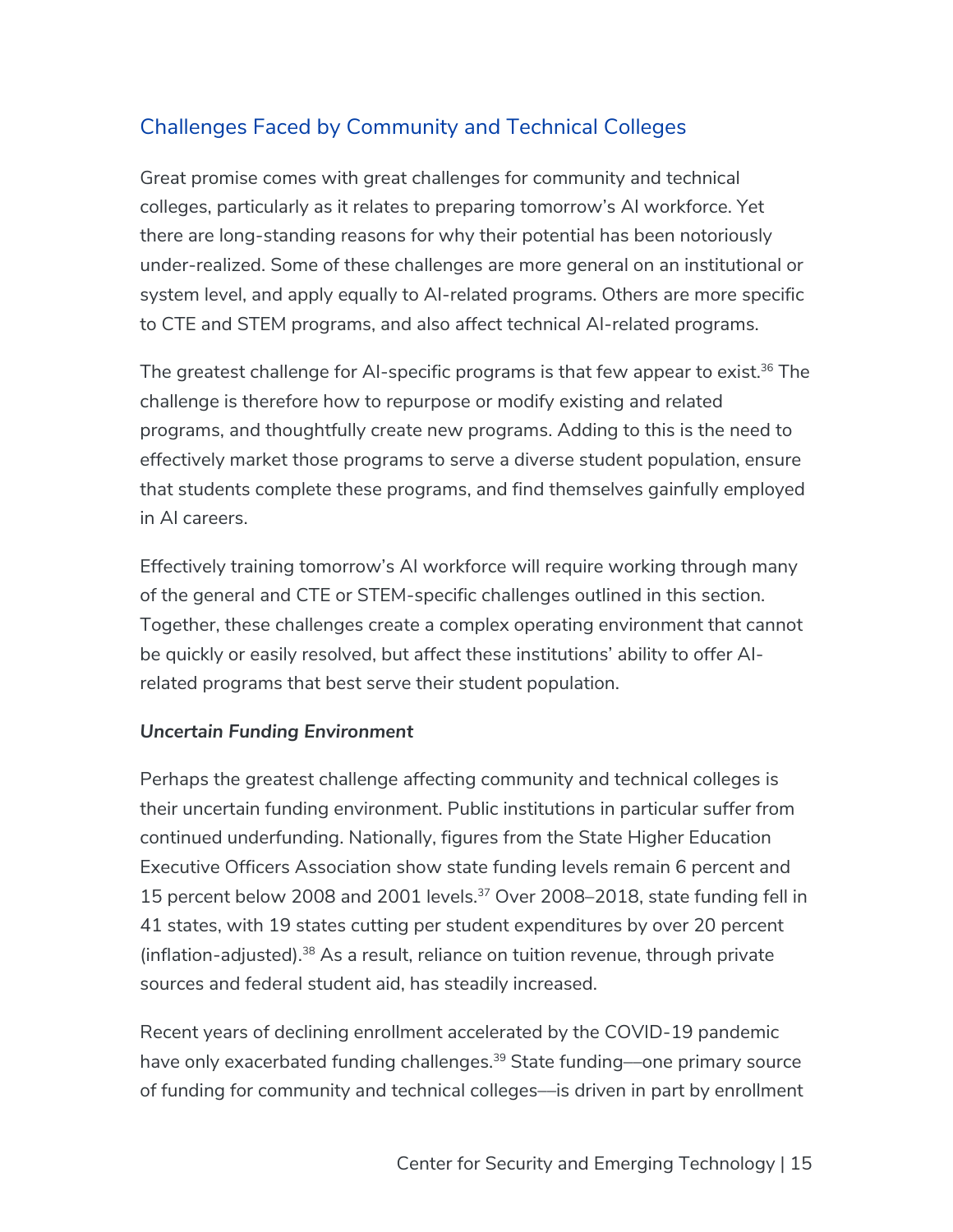numbers. The fewer students enrolled, the less funding an institution receives.<sup>40</sup> Community and technical colleges have been hit particularly hard by the pandemic, with freshman enrollments down 10 percent in fall 2020, and an additional 3 percent in fall 2021.<sup>41</sup> When combined with new costs like remote learning support, testing and contact tracing requirements, and social distance measures, the COVID-19 pandemic has strained already insufficient community and technical college funds.

Another consequence of traditional funding streams has been limited fluidity between adult education, CTE, and degree-bearing programs. This is because of legal, administrative, and other restrictions associated with multisource funding streams, such as differences in general education requirements, historically siloing these programs. Many adult education programs, for example, are funded through Department of Labor grants (e.g., Perkins and the Workforce Innovation and Opportunity Act) while traditional degree programs are funded as noted above. The requirements associated with these streams are quite different.

#### *Diverse Student Needs*

The diverse population of students served by community and technical colleges also have a range of needs. Additional needs of the community and technical college student populations include English as a second language (ESL) support, learning disability support, specialized tutoring, mental health counseling, food pantries and shelters, child care, and transportation, among other needs. As a result, many community colleges have invested in wraparound supports to provide such resources, although limitations on available funding and counseling support remain a challenge.

## *Competing Priority Overload*

Balancing many competing priorities is a challenge all community and technical colleges face. While providing many educational and noneducational services is a great strength and allows them to serve communities in a wide variety of ways, attempting to fulfill too many missions can sap efficiency across each and strain limited fiscal resources.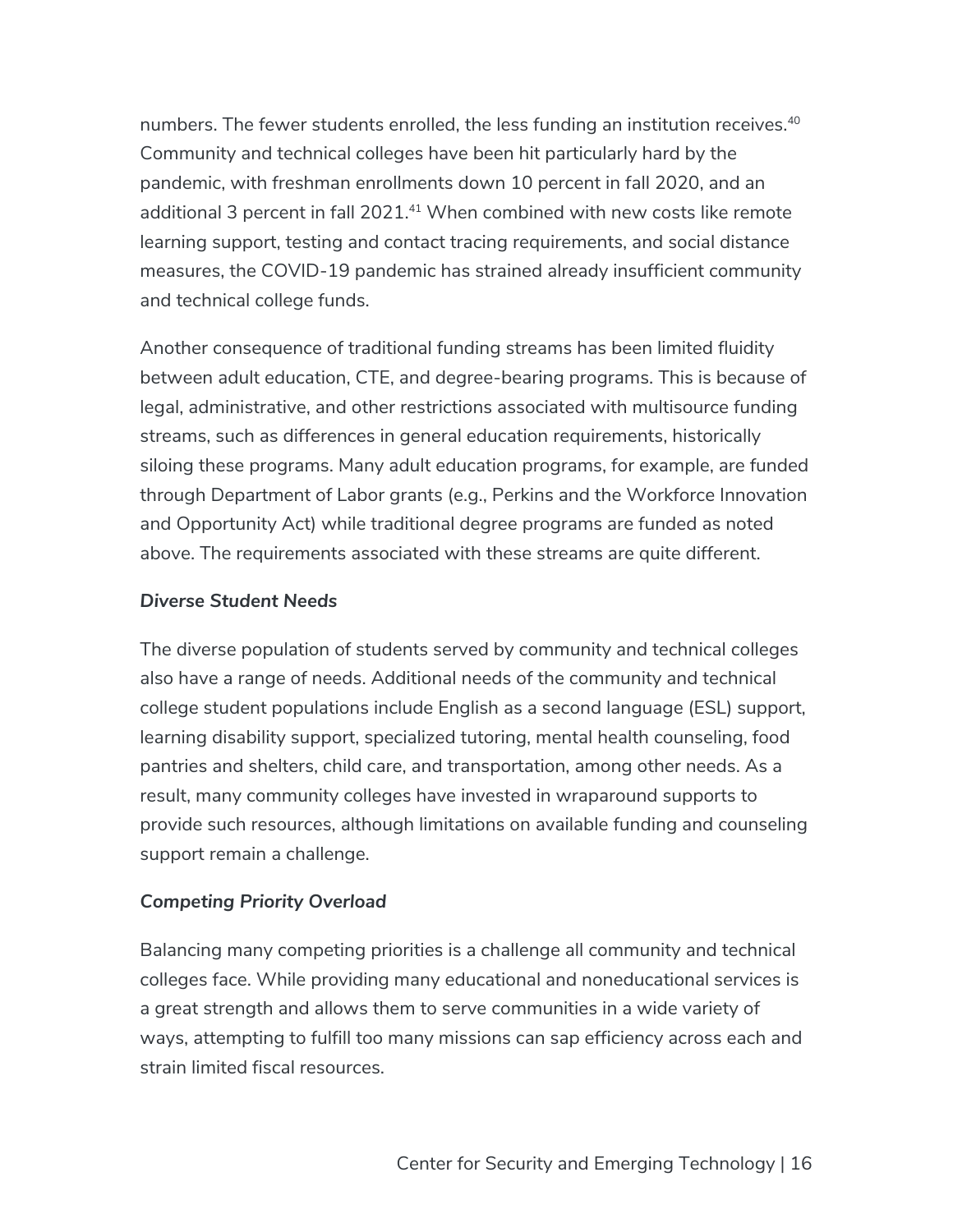Because of financial constraints, community and technical colleges must choose how to spend their limited funds. The competing priorities of various stakeholders like system administrators, faculty, state legislators, and industry associations complicate this due to the pressure they can exert on institutions. For example, some legislative priorities may focus on reforming developmental education while others emphasize general completion. Institutional priorities may also include piloting new courses or industry partnerships, staffing courses, providing student supports, technology modernization, and departmental reorganizations. However, the need to diversify and grow the AI workforce, in both technical and nontechnical fields, could be an opportunity to provide renewed investment in these institutions.

## *Lackluster Career and Technical Education Outcomes*

What is a success above is also a challenge: while evaluations of CTE programs are promising when designed and implemented well, many programs face key barriers in funding and execution which limit success. These barriers affect program quality, which in turn negatively affects completion rates and student outcomes.42 In terms of funding, the traditionally separate funding stream for CTE programs can pose limits on the ability for institutions to compete for qualified faculty and invest in appropriate equipment and facilities. In terms of execution, in many cases there is a mismatch in incentives for institutions and local area employers to work in close partnership on program design, workbased learning opportunities, and eventual hiring. When these partnerships do not exist, exist in name only, or exist with the wrong employers due to resource constraints in building relationships with the right employers, institutions work independently to create program content which may not reflect local area needs.43 If built-in industry certifications are not high quality or marketable to employers, this presents yet another challenge.

## *Low STEM Completion Rates*

Retention and completion rates of two-year colleges are persistently low, particularly in STEM fields. For all fields, the completion rate of obtaining a credential at two-year institutions within three years of enrollment was 33 percent.44 For STEM, a 2016 study showed completion rates for any STEM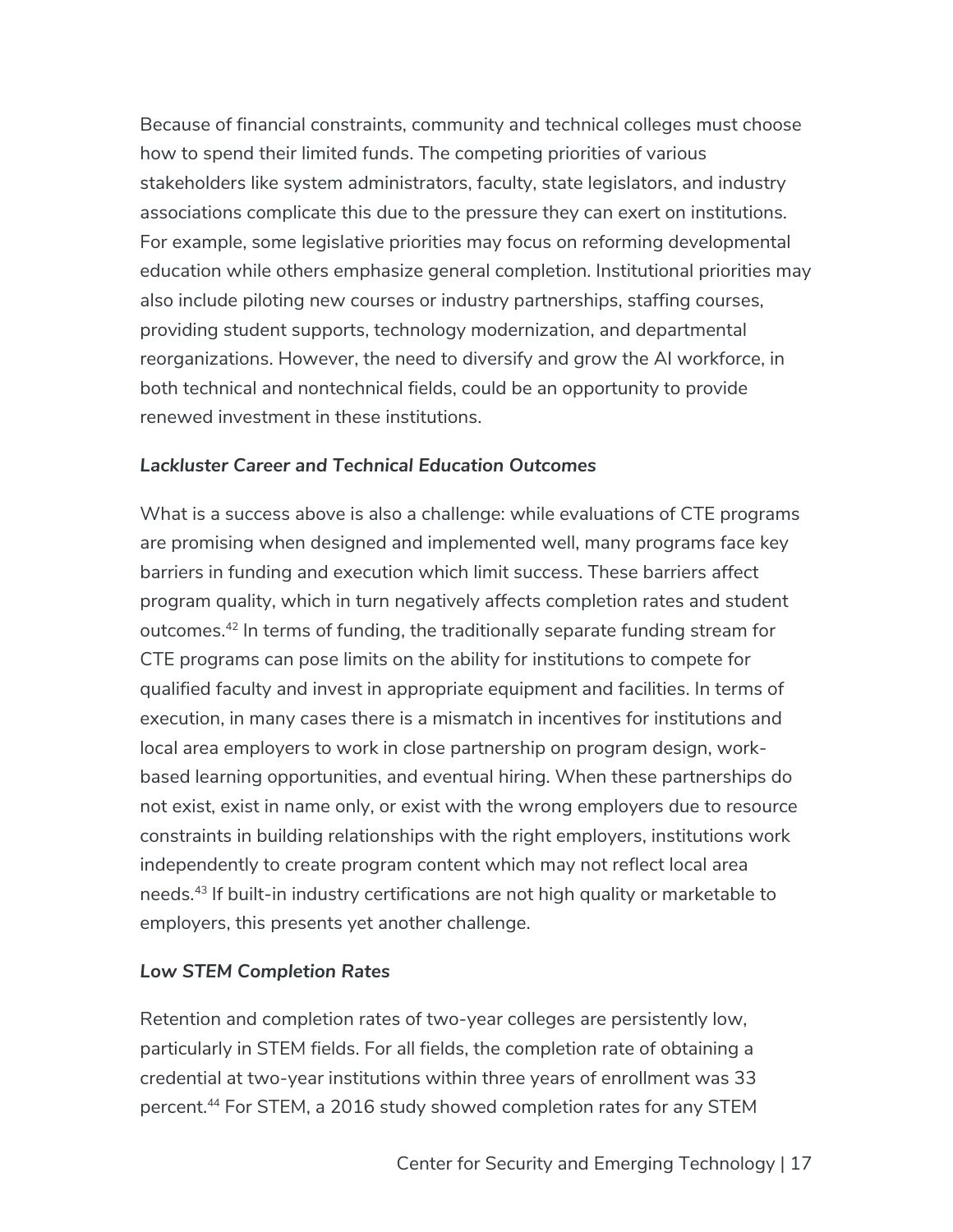credential within six years of initial community college enrollment was just 21 percent.45

STEM-related transfer rates and completion rates from two-year to four-year programs are also notoriously low.46 One 2019 study estimated just 6 percent of community college students who transferred to a four-year school and received a bachelor's degree were in STEM-related fields.<sup>47</sup>

Many factors contribute to low completion rates in STEM fields. Among the more significant ones are high rates of placement into noncredit developmental education, insufficient academic and career advising services, and student needs in and beyond the classroom.

For example, over 60 percent of students entering community college are deemed not college ready.<sup>48</sup> Of these students, significantly more are deemed not college ready in mathematics.<sup>49</sup> Worse, just 20 percent of students referred to developmental mathematics make it through the sequence to complete the gateway course.<sup>50</sup> As a result, more states are consolidating or removing their developmental education programs.<sup>51</sup> For students who are more likely to truly need developmental support, that poses a different risk.

## *STEM Faculty Recruitment and Retention*

Community and technical colleges face persistent difficulty in attracting qualified instructors, particularly in technical fields such as computer science.<sup>52</sup> Low salaries for community college instructors juxtaposed against the high wage rate of private sector jobs in these fields creates a difficult dynamic. Further, many community colleges do not have strong IT support capabilities or physical infrastructure necessary for technical courses, making the task of attracting suitably qualified candidates even more difficult.<sup>53</sup>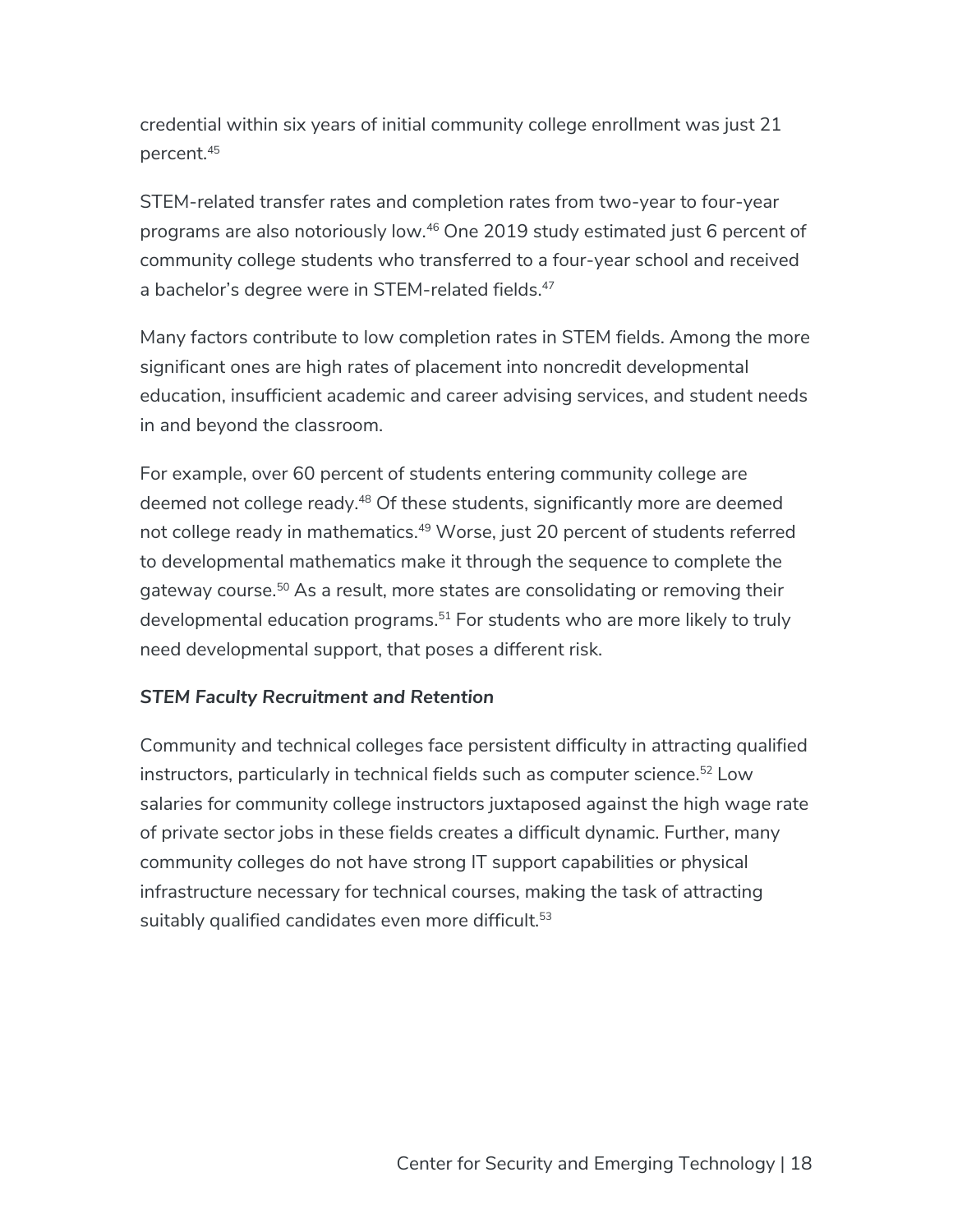# The Latent Potential: Current AI Education and Training

Relatively few degree and nondegree awards at U.S. community and technical colleges are in AI or AI-related fields. Given the current and projected need for AI-related technical and nontechnical skills, $54$  this suggests that there is untapped potential for these institutions to leverage. We believe elevating and modifying current offerings is an important step, and that first requires understanding the current attainment landscape.

We intentionally focus on programs where associate's degrees and certificates could be a powerful source for training and upskilling AI talent. We selected fields of study for analysis based on: (1) our technical and nontechnical AI occupation list as previously defined by CSET<sup>55</sup> and (2) occupations less likely to require a bachelor's degree or higher, programs for which these institutions are well-suited. As discussed earlier, this focused our analysis on computer and information science (CIS), selected engineering technologies, and selected business operations fields of study.

We analyze degree and nondegree certificate awards based on the Classification of Instructional Programs (CIP), an official taxonomy of fields of study. All institutions annually report completions data to the U.S. Department of Education using this taxonomy. More information about our methodology is provided in Appendix A.

Although we focus on 2020 data, we do consider historic trends in these fields as it provides important insight. Interestingly, while some fields of study increased notably over the last decade, the fields of study explored here have all either remained relatively constant or declined.

## *Computer and Information Science (CIS)*

A small share of associate's degrees at community and technical colleges are awarded in CIS. In 2020, CIS comprised just 29,000 out of just over 937,000 total associate's degrees awarded at community and technical colleges, or 3 percent.56 Similarly, CIS nondegree awards comprised 37,000, or about 5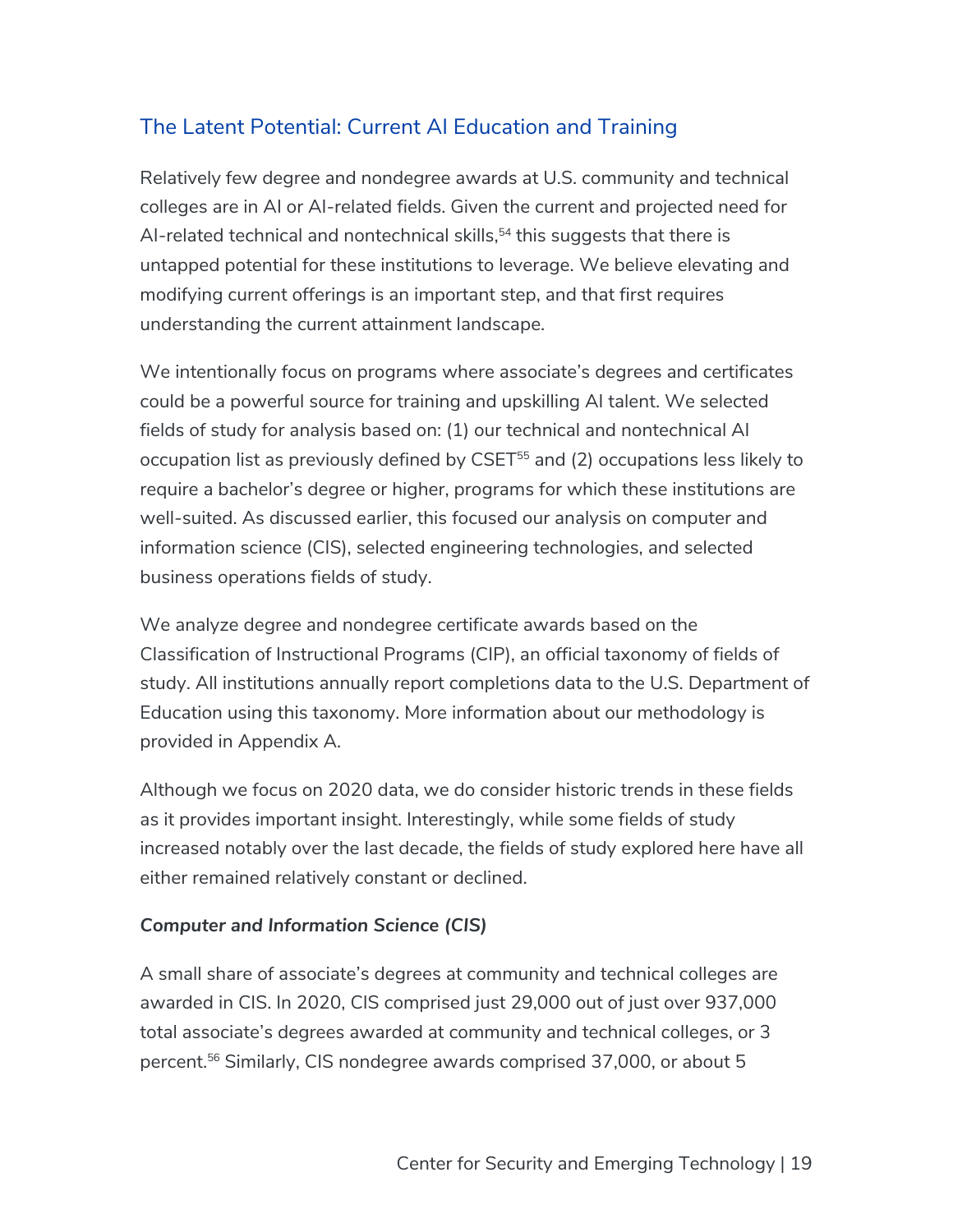percent of all nondegree awards.<sup>57</sup> These awards were predominantly in general CIS and IT systems networking.

Overall, more CIS certificates than degrees were awarded in 2020, demonstrating the importance of both types of awards for AI-related programs. The gap was largest in systems networking, general CIS, and IT management. Only in two fields, information science and computer science, were more degrees than certificates awarded. Table 1 shows the distribution of CIS degree and nondegree awards by sub-specialty.

| <b>Field of Study</b>                                                   | <b>Associate's</b><br><b>Degrees</b> | <b>Sub-Baccalaureate</b><br><b>Certificates</b> |
|-------------------------------------------------------------------------|--------------------------------------|-------------------------------------------------|
| CIS, General                                                            | 8,324                                | 12,331                                          |
| <b>Computer/Information Technology</b><br>Management and Administration | 6,203                                | 8,503                                           |
| <b>Computer Programming</b>                                             | 3,559                                | 4,111                                           |
| <b>Computer Systems Networking and</b><br>Telecommunications            | 3,370                                | 5,910                                           |
| <b>Computer Science</b>                                                 | 3,120                                | 146                                             |
| <b>Computer Software and Media Applications</b>                         | 1,980                                | 2,999                                           |
| Data Processing                                                         | 865                                  | 1,004                                           |
| <b>Information Science</b>                                              | 746                                  | 403                                             |
| Data Entry/Microcomputer Applications                                   | 185                                  | 420                                             |
| CIS, All Other                                                          | 179                                  | 426                                             |
| <b>Computer Systems Analysis</b>                                        | 93                                   | 321                                             |
| Total                                                                   | 28,624                               | 36,574                                          |
| Share of Total Awards, 2020                                             | 3.1%                                 | 5.2%                                            |

Table 1: Computer and Information Science, 2020

Note: Across all U.S. degree-granting institutions, there were 32,000 total CIS associate's degrees awarded, or 3 percent of all associate's degrees, in 2020. There were also about forty thousand CIS certificates awarded, about 5 percent of all such awards. An additional 6,059 subbaccalaureate certificates were awarded in CIS in 2020 by nondegree granting institutions.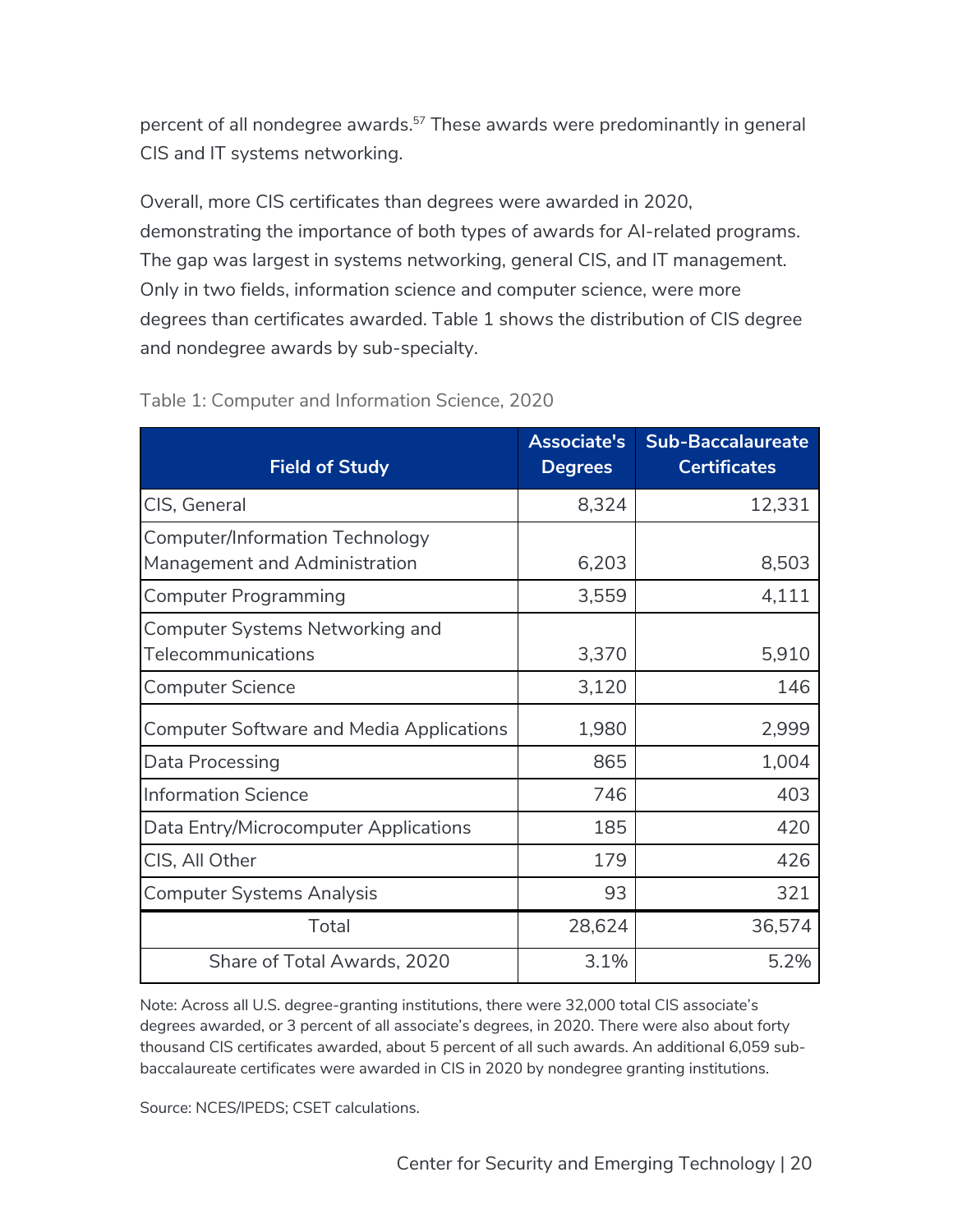Although the 2020 CIP codes include new subfields within CIS specific to AI such as AI, cloud computing, and data warehousing—very few degrees or certificates were awarded.<sup>58</sup> Figure 2 shows the number of awards as a share of total CIS awards for these subfields. Our analysis also revealed that few community and technical colleges conferred AI-specific degrees and awards, similar to our investigation of institutions offering AI-specific programs.<sup>59</sup>



Figure 2: Few Credentials Were Awarded in AI-Related Subfields in 2020

Source: NCES/IPEDS; CSET calculations.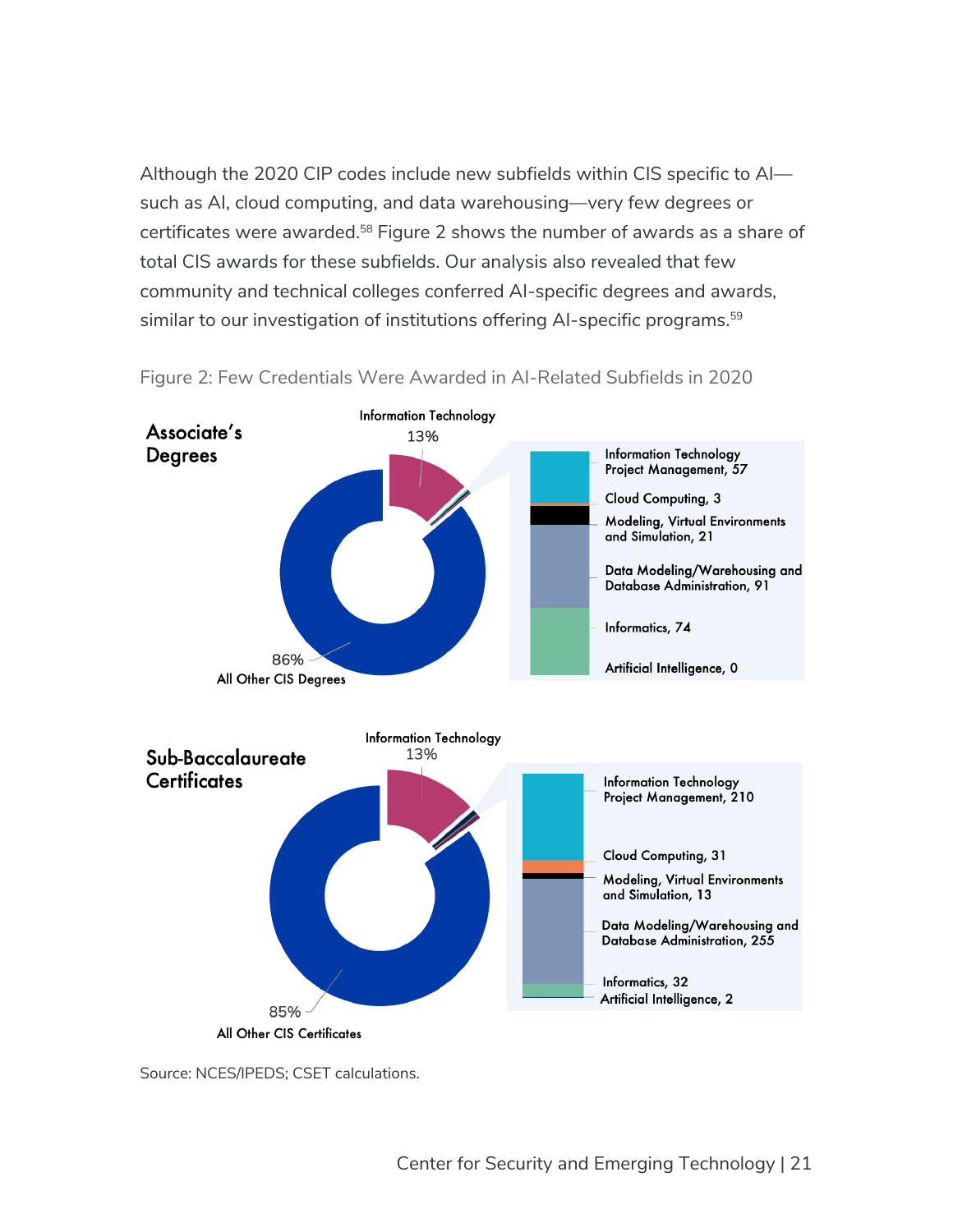## *Engineering Technologies*

We next analyzed a selected set of degrees and nondegree certificates in engineering technologies that closely relate to occupations identified as part of the AI workforce.

Similar to CIS, the data shows that few degrees and certificates were awarded in these specialties in 2020. Also similar to CIS, more certificates were awarded than degrees, with the exception of general engineering technicians and nanotechnology. The composition of awards is provided in Table 2.

| <b>Field of Study</b>                                    | <b>Associate's</b><br><b>Degrees</b> | <b>Sub-Baccalaureate</b><br><b>Certificates</b> |
|----------------------------------------------------------|--------------------------------------|-------------------------------------------------|
| <b>Electromechanical Technologies</b>                    | 3,875                                | 5,255                                           |
| <b>Industrial Production Technologies</b>                | 3,327                                | 5,453                                           |
| Drafting/Design Engineering Technologies                 | 2,998                                | 5,465                                           |
| <b>Electrical/Electronic Engineering</b><br>Technologies | 2,736                                | 3,855                                           |
| <b>Mechanical Engineering Technologies</b>               | 1,453                                | 1,505                                           |
| Engineering Technologies, General                        | 1,209                                | 945                                             |
| <b>Computer Engineering Technologies</b>                 | 1,095                                | 1,152                                           |
| Nanotechnology                                           | 16                                   | 8                                               |
| <b>Total of Selected Categories</b>                      | 16,709                               | 23,638                                          |
| <b>Total Engineering Technologies</b>                    | 21,083                               | 29,766                                          |
| Share of All Awards, 2020                                | 1.8%                                 | 3.4%                                            |

#### Table 2: Selected Engineering Technologies, 2020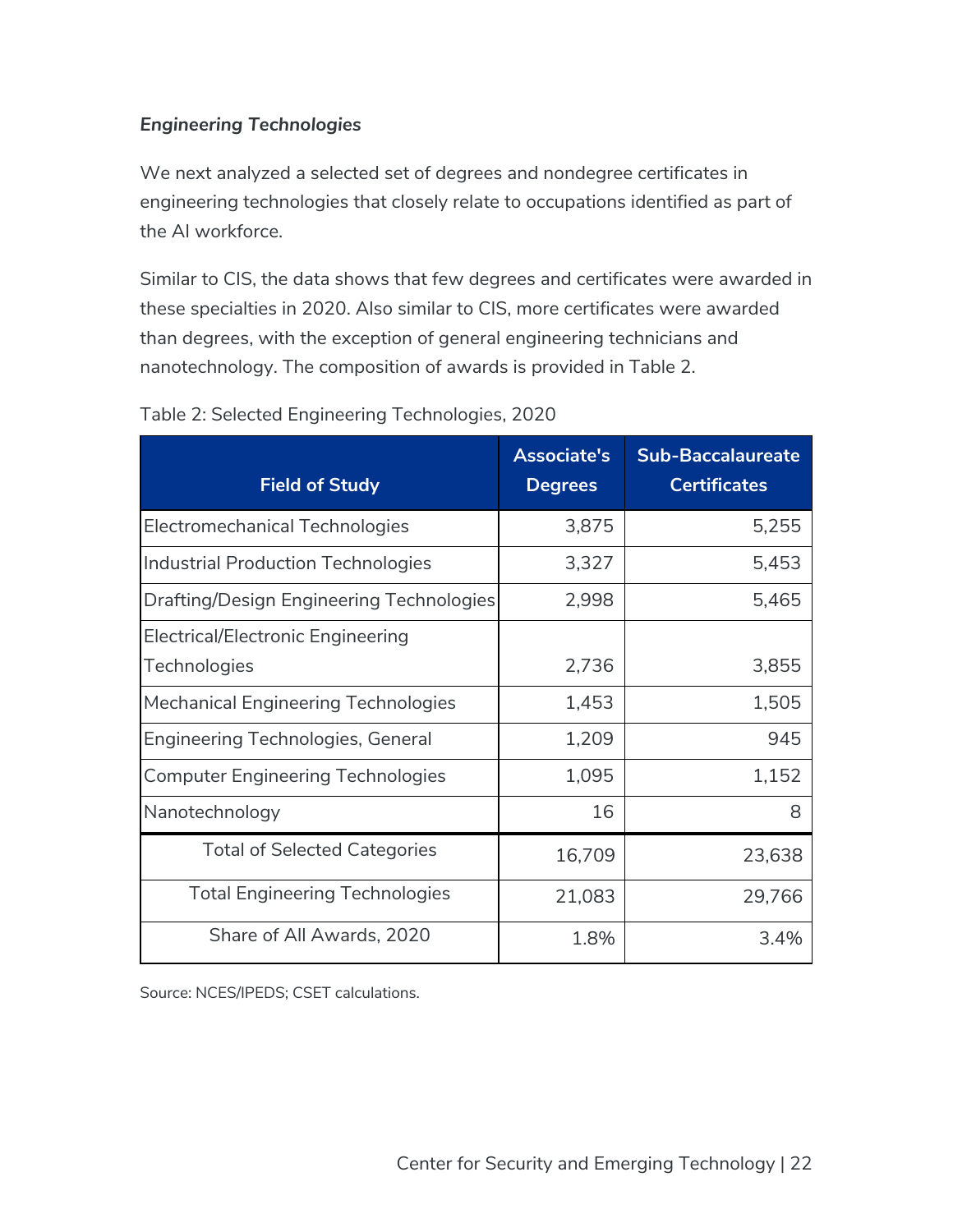We also analyzed the top-awarding states for these degree and nondegree certificates. Those results are presented in Appendix B. We note that Texas was the top-awarding state for both types of awards in 2020.

Additionally, we analyzed a related field of study that closely corresponds with another AI occupation, electrical/electronics maintenance and repair technicians.<sup>60</sup> We found a similar pattern of very few awards being conferred. Likely due to the nature of this field, almost four times more certificates were awarded than degrees. Just 1,612 associate's degrees were awarded, compared to 4,172 sub-baccalaureate certificates. The top state awarding subbaccalaureate certificates was Georgia, while the top state for associate's degrees was California.

#### *Business Administration Management and Operations*

Within the broader field of business administration management and operations, several subfields are directly applicable to key roles on an AI product team. This includes procurement and acquisition, supply chain management, and product management. Moreover, it is not obvious that training for such roles should require a four-year college degree.<sup>61</sup> As such, we also considered associate's degrees and nondegree certificates in these fields.

Table 3 shows the composition of awards for all business administration management and operations, and the selected subfields. We find very few awards were designated in the key fields of interest. Instead, the overwhelming majority of business degrees were awarded in general business operations and management.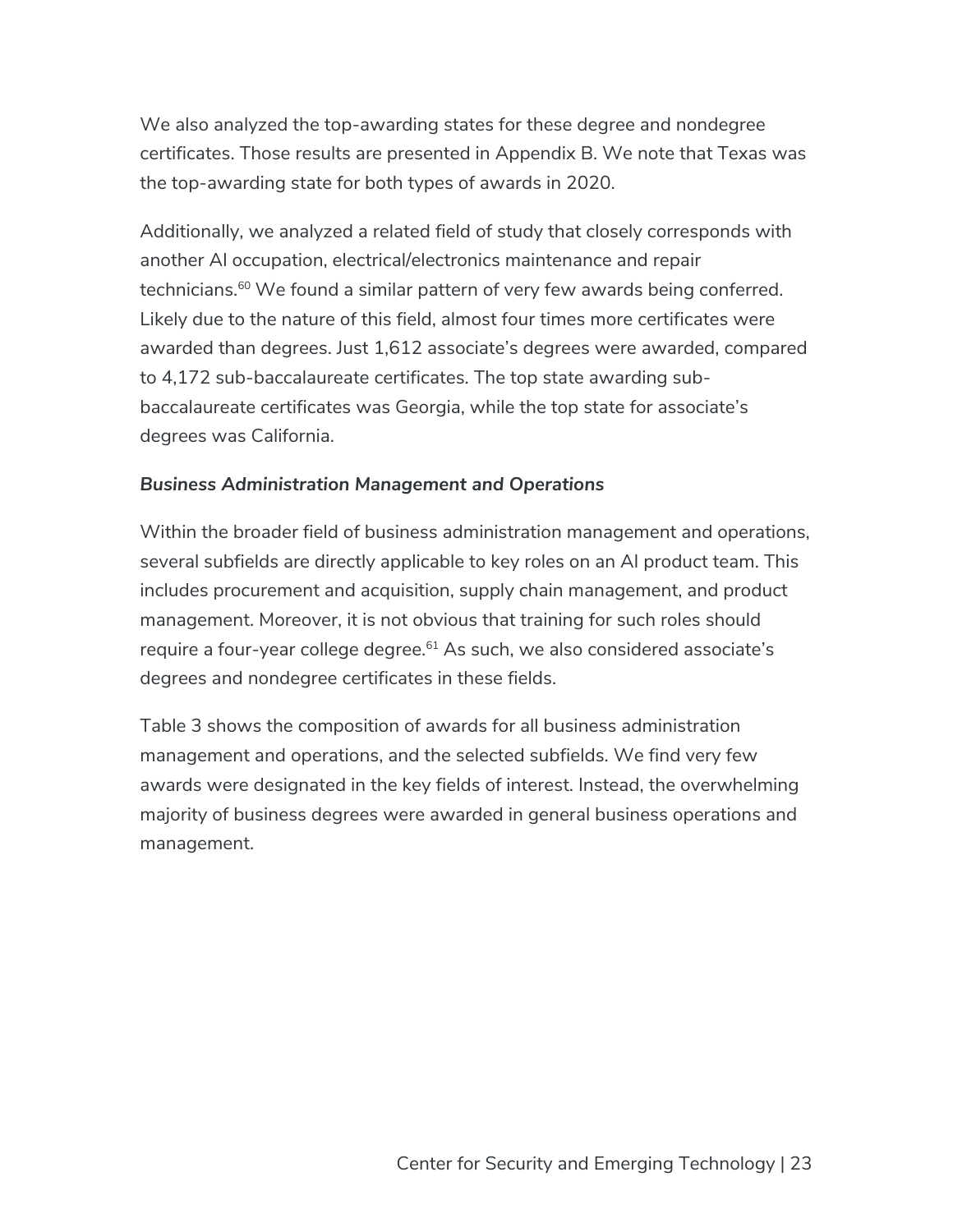| <b>Field of Study</b>                  | Associate's<br><b>Degrees</b> | <b>Sub-Baccalaureate</b><br><b>Certificates</b> |
|----------------------------------------|-------------------------------|-------------------------------------------------|
| <b>Business Management, General</b>    | 48,352                        | 31,084                                          |
| Logistics Materials and Supply Chain   |                               |                                                 |
| Management                             | 670                           | 1,291                                           |
| <b>Operations Management</b>           | 222                           | 3,536                                           |
| Procurement/Acquisitions and Contracts |                               |                                                 |
| Management                             | 37                            | 66                                              |
| <b>Project Management</b>              | 36                            | 171                                             |
| Science/Technology Management          | 3                             | 0                                               |
| Research and Development Management    | 0                             |                                                 |
| <b>Research Administration</b>         | O                             |                                                 |
| <b>Risk Management</b>                 | 0                             | 0                                               |
| <b>Total of Selected Categories</b>    | 49,320                        | 36,149                                          |
| <b>Total Business Administration</b>   |                               |                                                 |
| <b>Management and Operations</b>       | 51,634                        | 40,213                                          |
| Share of All Awards                    | 5.3%                          | 5.2%                                            |

|  |  | Table 3: Business Administration Management and Operations, 2020 |  |
|--|--|------------------------------------------------------------------|--|
|  |  |                                                                  |  |

Source: NCES/IPEDS; CSET calculations.

We also considered the top-awarding states, with the results in Appendix B. We note here that a large concentration of awards, consisting of over half of associate's degrees and 60 percent of all certificates, are awarded in the top five states.

## *More Latent Potential: Degree Attainment Over Time*

Credentials in these fields could prove incredibly valuable as a gateway into AI careers. However, historical data from the U.S. Department of Education shows associate's degree attainment across our fields of study of interest have either changed little or fallen in the last decade. For example, fields like CIS have consistently remained around current levels.<sup>62</sup> In contrast, even though total associate's degrees have remained flat since 2012, fields such as liberal arts and sciences, general studies, and humanities saw large gains.<sup>63</sup>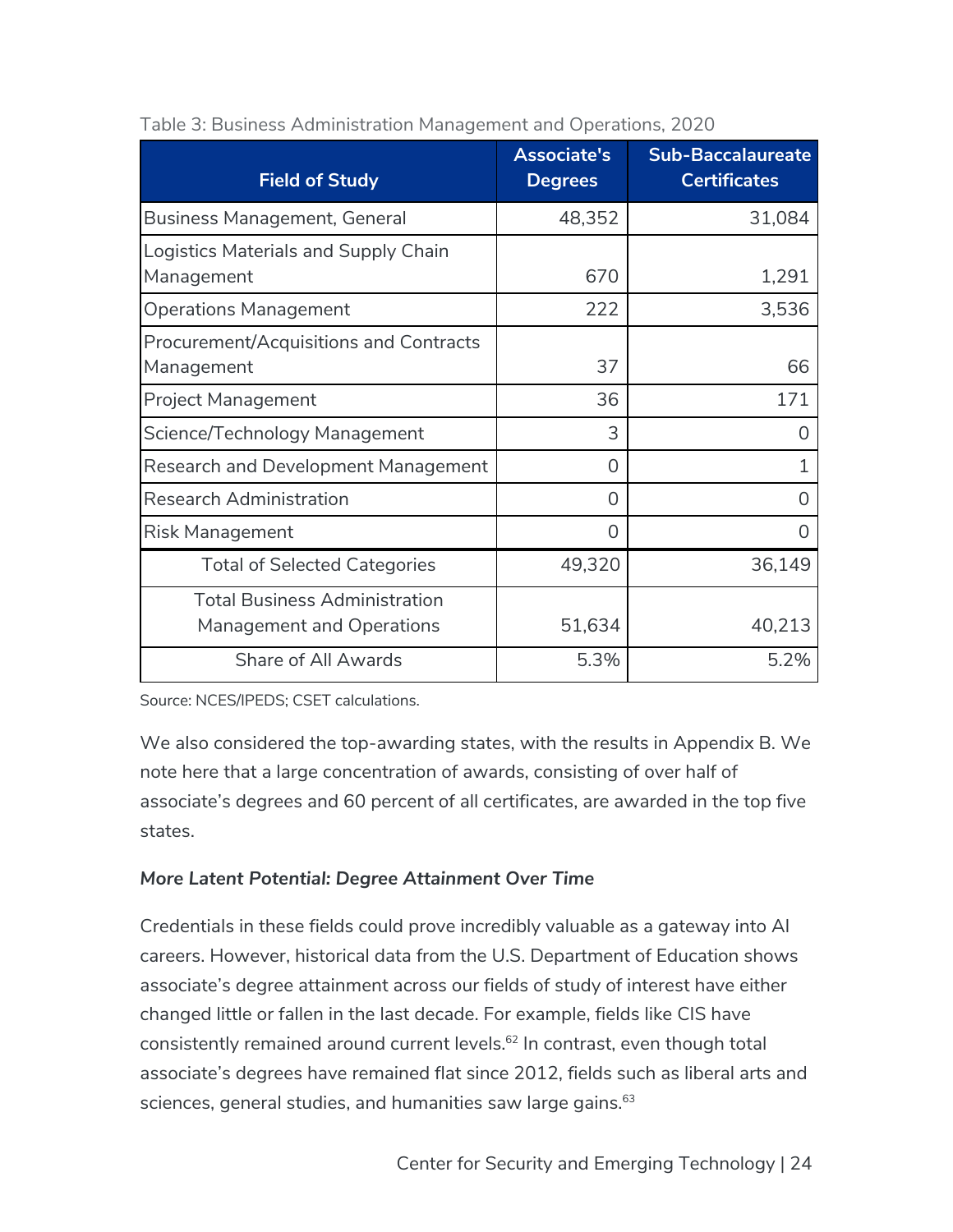

#### Figure 3: Liberal Arts Dominate Associate's Degrees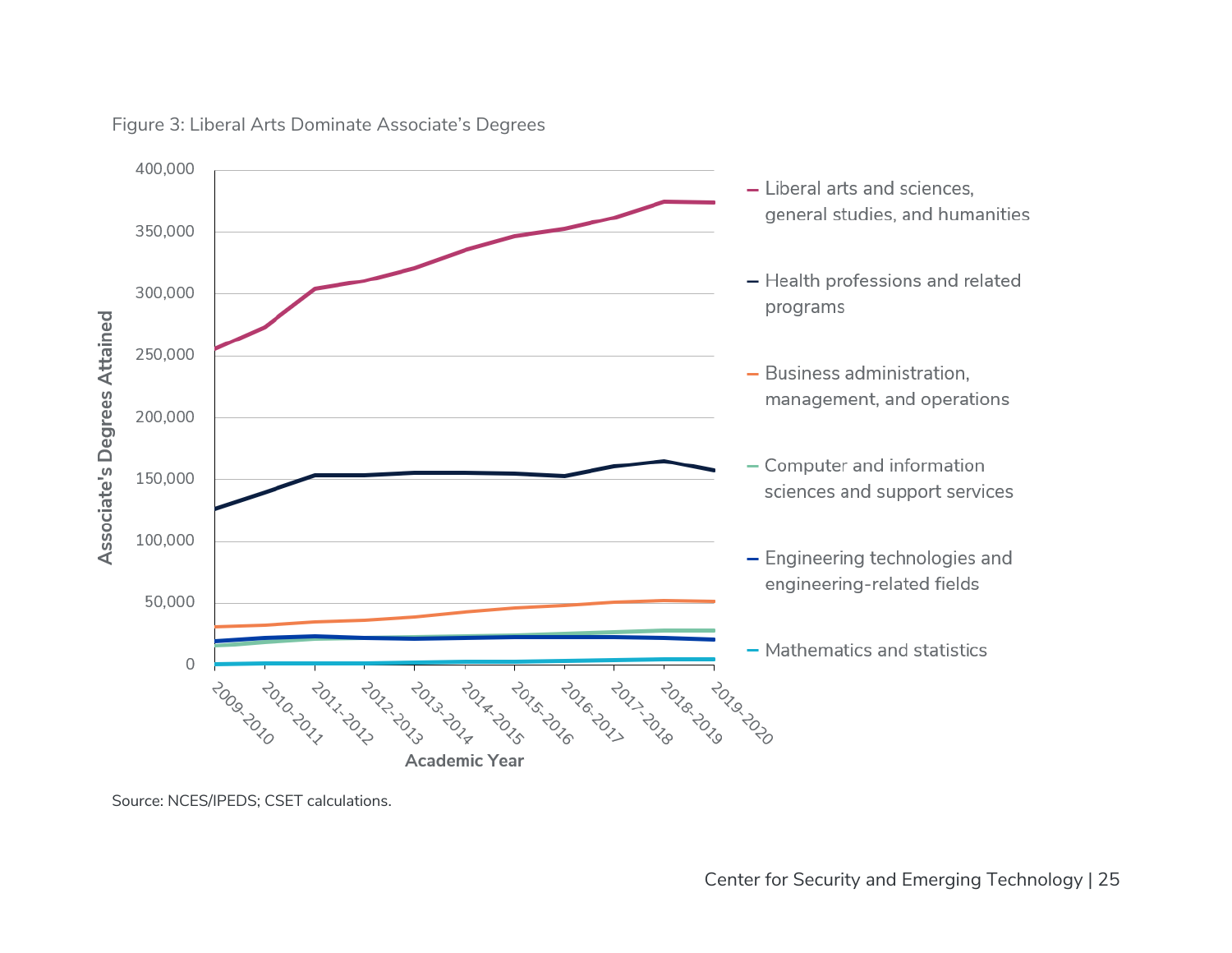## Realizing the Latent Potential

Understanding why AI-related attainment is so low, particularly in CIS and engineering technologies, is important to elevate these fields and pathways into AI careers. Here, we first provide several possible explanations that likely all contribute, in addition to the challenges noted earlier. We then discuss recent advancements in community and technical college education and highlight promising industry partnerships that could provide a promising roadmap for elevating and creating AI programs.

#### *Understanding Low AI-Related Attainment*

Several factors likely contribute to low levels of award attainment in CIS and engineering technologies. One is the same gender challenges that affect many STEM fields.<sup>64</sup> While more women earned associate's degrees in 2020, degree attainment in CIS and engineering technology fields is predominately male. In 2020, only about 23 percent of all CIS associate's degrees and certificates and 15 percent of engineering technologies awards from community and technical colleges went to females.<sup>65</sup> That means that while these institutions are serving more diverse student populations, gender diversity is less reflected in these fields.

Limited levels of college readiness for more technical fields may be another barrier as noted in the challenges section above. For example, prerequisites and course requirements associated with many CIS programs could present a limitation for students, particularly those who are not college ready.<sup>66</sup> At Northern Virginia Community College (NVCC, commonly referred to as NOVA), for example, students are recommended to have 4 units of high school mathematics, as preparation for the required calculus and computer science.<sup>67</sup> Although NVCC was the top-awarding CIS associate's degree program in 2020, just 22 percent were women. That suggests that even at the largest programs more needs to be done in terms of academic and non-academic support to increase representation. This could partially explain the large growth in nontechnical fields of study over the last decade.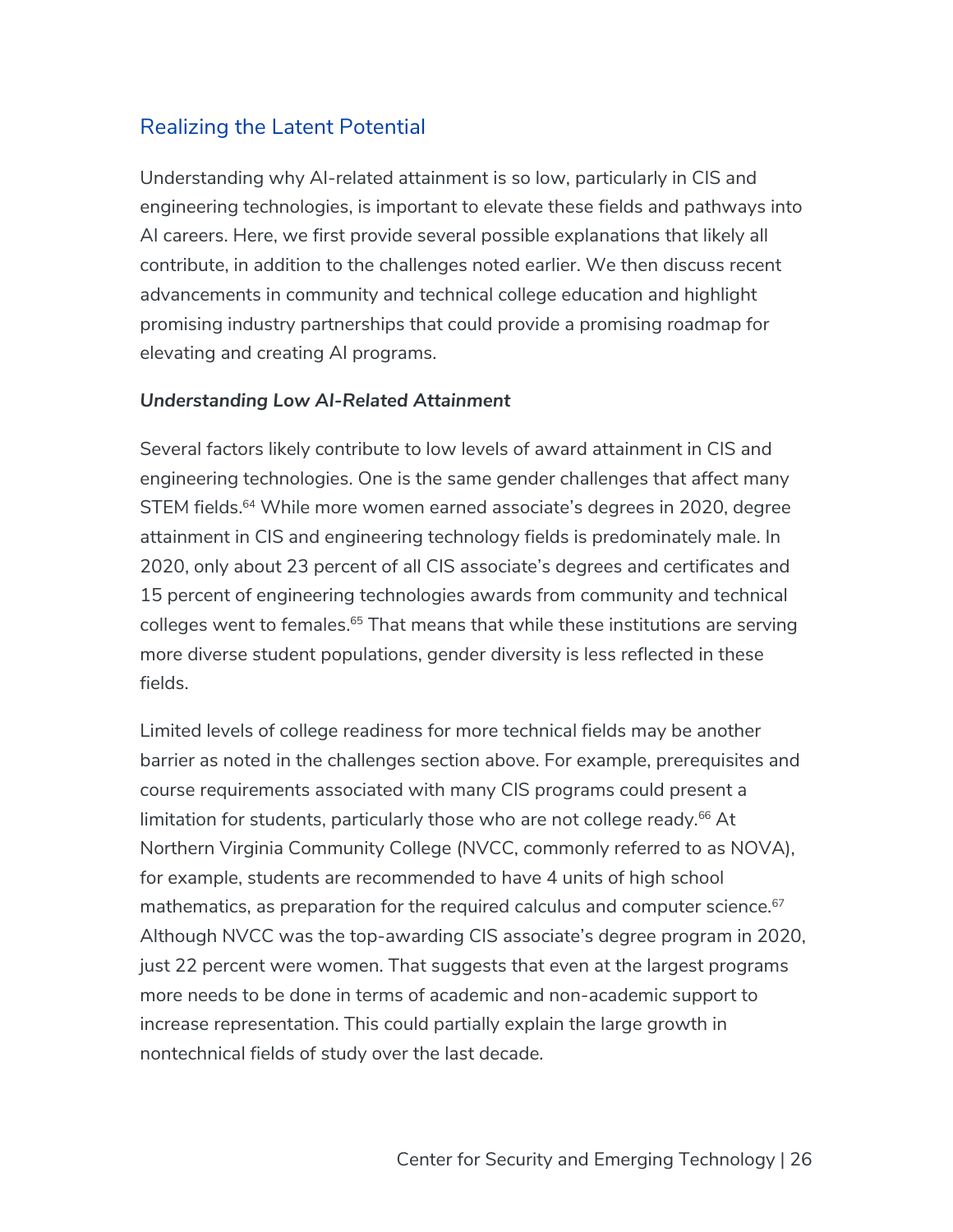The continuing focus on four-year degree attainment for STEM-oriented fields further limits potential students from pursuing these fields.<sup>68</sup> Much discussion about the promise and purpose of community and technical colleges is focused on the transferability to four-year credentials when the reality is that transfer success rates for STEM fields is low. In addition to many students not being adequately prepared for core math and English courses, the lack of clear or any articulation agreements between institutions is a key limiting factor.<sup>69</sup>

Other factors relate back to the broader challenges facing community and technical colleges as noted in the challenges section. This includes availability of faculty to teach these courses and the traditional siloing of CTE programs from degree programs, limiting educational attainment. It also includes constraints in the availability of structured, regular, and tailored career and academic advising.

Ultimately, getting more students to pursue AI-related degrees and certificates is complex. It involves individual, social, and environmental factors, many of which are outside the control of community and technical colleges.<sup>70</sup> For example, student preferences, aptitude, influence networks, and financial standing all factor into career and educational decision making.<sup>71</sup>

However, we believe there is far more that community and technical colleges can do. To start, AI workforce training cannot happen without AI-specific programs or courses. As a new and emerging field of study, we also note the need for quality curricula and standards for certificates and certifications that relate to the many technical and nontechnical AI workforce roles, and that train students on the associated competencies. Here we point to the effectiveness of the National Initiative for Cybersecurity Education (NICE) framework, as it defined cybersecurity work roles and competencies to promote the creation of standardized education and training materials, and is regularly updated.<sup>72</sup>

Designing AI-specific courses and programs will also need to take the above challenges into consideration, particularly for more technical courses. That is, to fully realize the potential of such programs, they must be inclusively designed and marketed to encourage greater representation and high completion rates.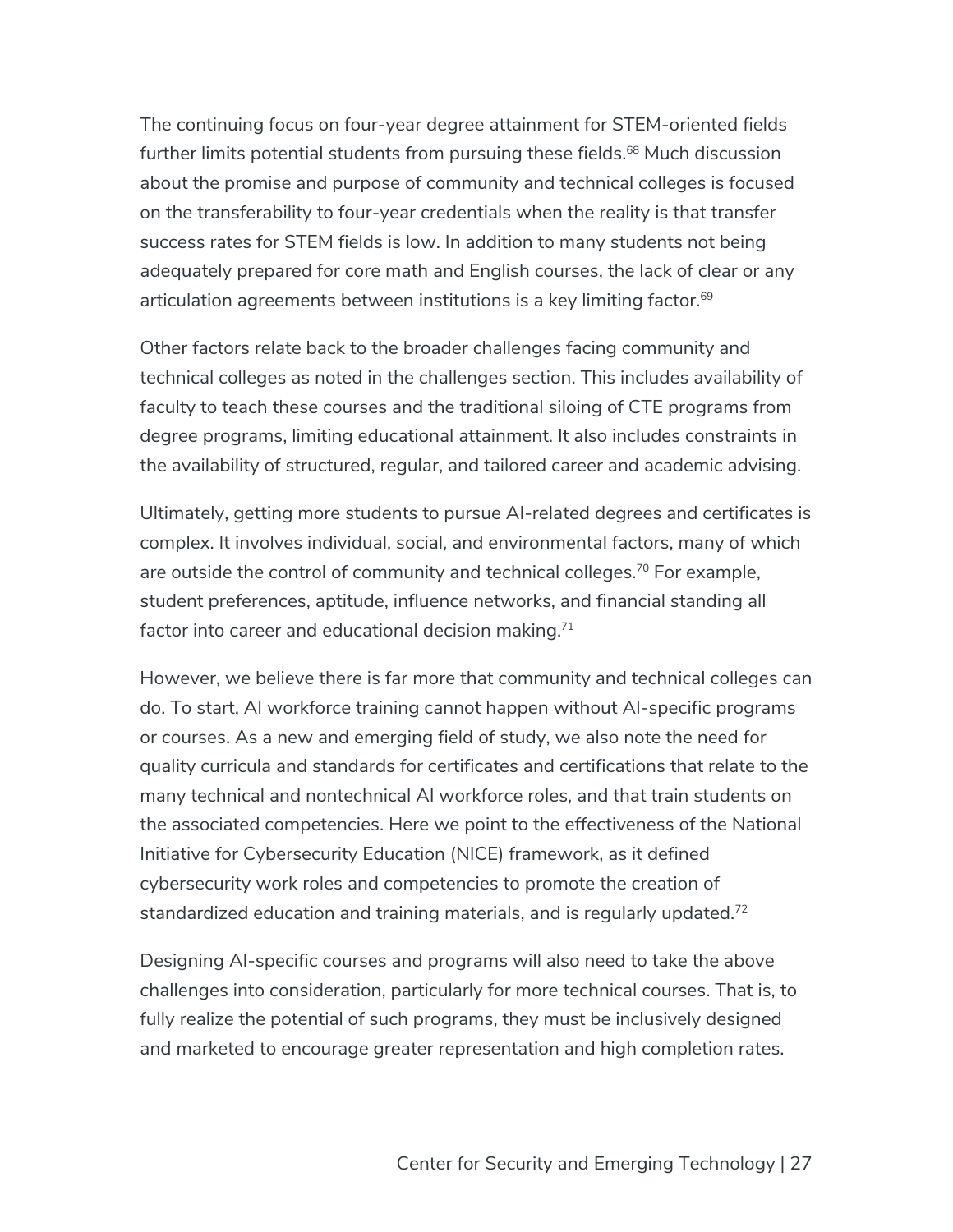## *Advancements in College Completion*

As community and technical colleges elevate and create AI and related programming, incorporating other advancements in college completion can enhance the potential success of these programs. These advancements have a demonstrated track record of improving completion rates and job placement. We consider these advancements because many of the general issues that affect completion rates would apply equally to AI programs.

The Guided Pathways model encourages student completion by coupling predefined "meta majors" with intensive advising and job coaching.73 These "pathways" or "meta majors" are designed by institutions to direct students into a career field but broad enough to enable multiple career options within the given field.<sup>74</sup> Rather than the traditional approach to offer a wide selection of courses that can overwhelm students, guided pathways are limited in number, simplifying the process. The core feature is structured programs with clear course roadmaps that lead to designated credentials. These credentials may be stackable toward degrees by design, careers, or further education. Students are guided both in the initial selection of a pathway and advised as they progress. This comprehensive redesign of programs and support services addresses many issues associated with low completion rates.

Approximately four hundred community colleges are involved in Guided Pathways reform efforts, including 16 state-wide initiatives.<sup>75</sup> Rigorous evaluation of these programs is underway, and early results are promising.<sup>76</sup> The guided pathways model could therefore offer insight in designing AI-specific programs.

Another recent development is the adoption of the corequisite model as a replacement for traditional remediation approaches. Using corequisites, which could range from a separate course, to a lab or office hours, students not academically prepared for a course are provided additional academic support. Much of the recent advancement has been centered around developmental education, helping students successfully complete gateway college-level courses sooner.<sup>77</sup> While longer-term benefits are less clear, providing corequisite support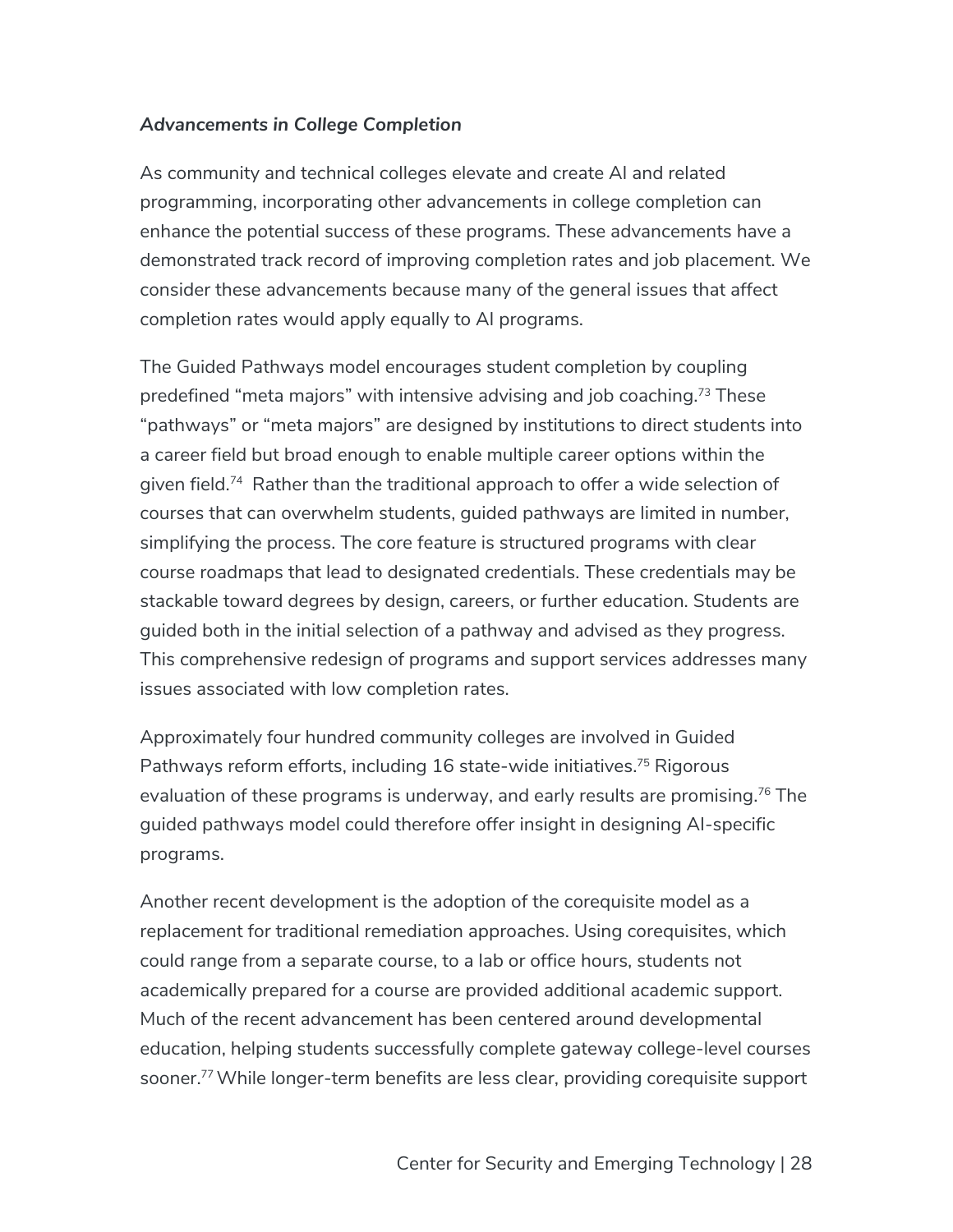for more challenging AI-specific courses could also help students successfully complete those courses.

Other advancements concern "holistic" student advising as an upfront intervention and early alerts for drop-off in student performance during enrollment. The practice of holistic advising emphasizes the entirety of a student's experience, in course placement and in providing other support for atrisk students.<sup>78</sup> The implementation of early alert systems by some community colleges enables rapid response to at-risk behaviors, prompting intervention from institutional faculty and staff.

The final advancement we note is the less common, but no less important, practice of continuous improvement. Here institutions use data collection and analysis to continuously assess the cause of poor performance and then systematically test different solutions.<sup>79</sup> This approach emphasizes the knowledge of frontline educators on how to fix problems, focuses on processes, and requires iteration and dissemination of effective practices. As new AI programs roll out across community colleges, their success will depend significantly on appropriate evaluation and iteration of these programs, and sharing best practices.

#### *Advancements in AI-Related Industry Partnerships*

Industry partnerships to create new courses and pathway programs have promising outcomes for students. For example, Indian River State College in Florida has developed partnerships with Florida Power & Light for their electronic engineering and nuclear technology programs. Also, Boeing partnered with Mesa Community College beginning in 2019 to develop a boot camp to train electrical technicians,<sup>80</sup> and LaGuardia Community College worked with healthcare groups Mount Sinai Health System and Weill Cornell Medicine to create a medical billing program.<sup>81</sup> Partnerships like this allow for experiential learning opportunities and internships, and help ensure that programs are teaching the competencies desired by employers.

Partnerships for AI and AI-related fields are beginning to gain exciting momentum, especially as more employers are realizing the potential of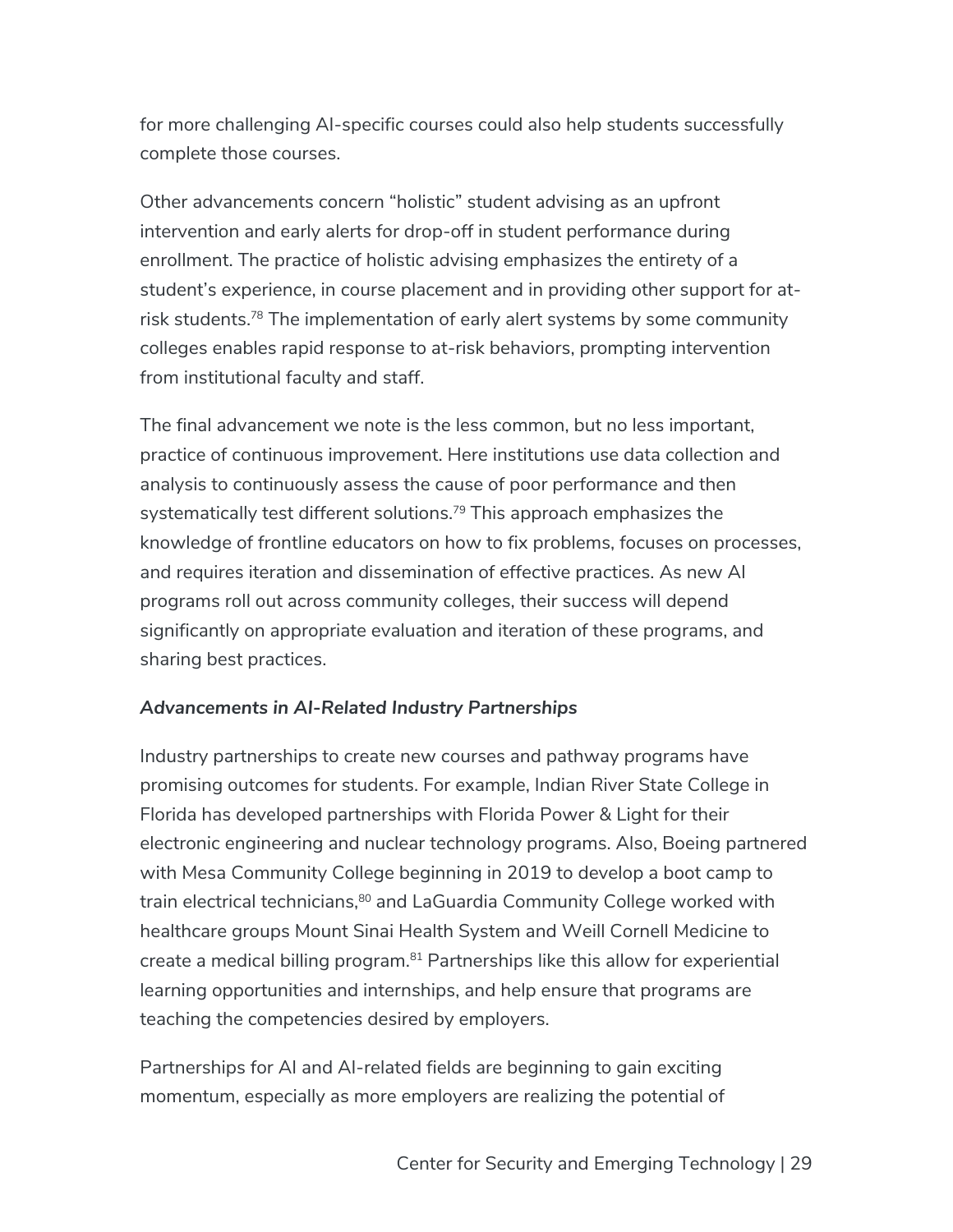community and technical colleges to meet their workforce needs. In just the last two years, announcements on promising industry-led partnerships to train AI and AI-related talent have come from companies like Amazon, Google, Intel, and Microsoft. Another planned program at Miami Dade College leverages a grant from the National Science Foundation.<sup>82</sup>

Here we highlight two examples that have a number of promising features: the Intel AI for Workforce Program and Amazon Web Services (AWS) Academy.<sup>83</sup> We also highlight a job placement organization, Hack.Diversity, that effectively places Black and Hispanic students in AI and AI-related jobs from community colleges. While still under piloting and evaluation, these efforts could offer insight for the design of new AI programs. We spoke with representatives from these organizations about each program to learn more, and provide program details in Appendix D.

## **Intel AI for Workforce Program and AWS Academy**

The Intel and AWS Academy programs share a number of features that mirror best practices for program design regardless of field. These include:

- **They provide instructional materials to community colleges to teach industry-relevant skills**. Intel provided 225 hours of AI educational content spread across four modules. AWS Academy provides access to free AWS "ready to teach" cloud computing curriculum for educators, along with the ability for educators to create an AWS Learner Lab that allows students to work directly with select AWS Services.<sup>84</sup>
- **They support faculty and administrators in the integration of the materials into existing curricula or new programs.** Intel provides four pre-packaged courses––64 hours each and designed to be completed in a semester––of teacher education, and the option to become a certified Intel AI trainer. AWS Academy offers complimentary AWS professional training for educators to assist them in becoming accredited instructors.
- **They contain stackable credentials that lead to a degree.** Intel developed an AI associate degree program and some programs grant stackable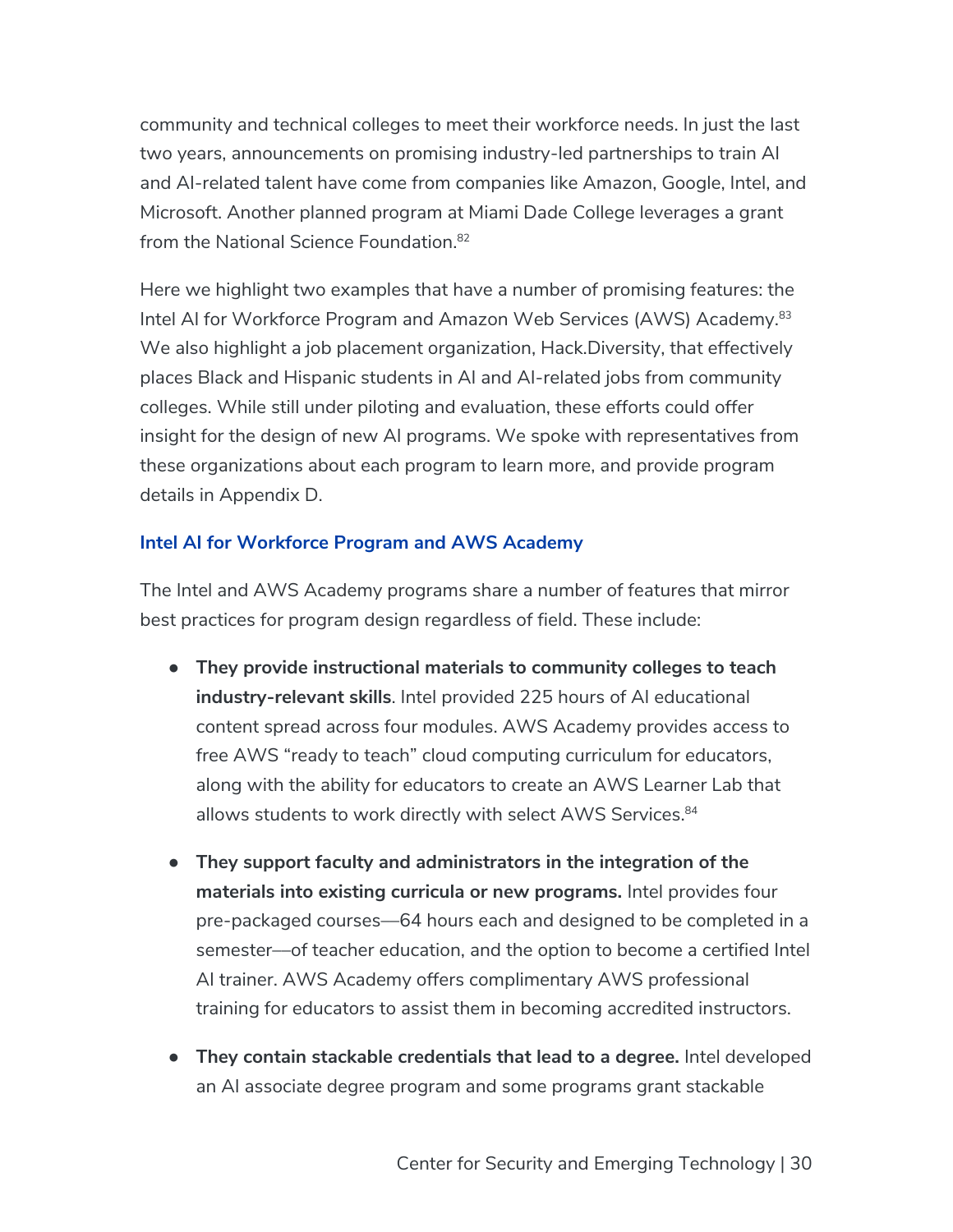credentials upon module completion.<sup>85</sup> AWS Academy certification pathways all start with a foundational cloud course and certification that can be built upon to obtain additional AWS certifications. AWS certification programs offered in collaboration with educational institutions vary by region, but all embed microcredentials into the coursework that lead to an industry certification, a certificate, and/or a degree. <sup>86</sup> In Los Angeles, courses culminate in an AWS certificate. In Northern Virginia, they have developed a two-year associate's degree program with an embedded certificate that can lead into a four-year program at partner universities.

● **They collaborate with stakeholders including state and local government, and school administrators and faculty.** Intel, in its Arizona partnerships, worked closely with the Maricopa County Community College District and the Arizona Commerce Authority. In its initial southern California partnership, AWS worked with 19 community colleges and the Strong Workforce Program, as well as local tech companies to align curriculum with in demand skills.

In January 2022, Intel announced a new expansion of their program, naming it the AI Incubator Network, which will provide experiential learning to students at participating community colleges.<sup>87</sup> This program was formed in collaboration with the American Association of Community Colleges and Dell, and seeks to design and build AI labs at 10 community colleges to increase access to AI equipment, tools and resources, and to inform future AI programming.

Just as both programs share many of the same strengths, they also share challenges. Given that they are still new, neither program has strong evidence of positive labor market outcomes for participants. They also lack robust outcome data-tracking methods. This gap makes it difficult to ascertain the efficacy of the program in increasing graduate employment and wage outcomes.

#### **Hack.Diversity**

Hack.Diversity is a nonprofit that is promoting alternative pathways to AI and AI-related jobs for Black and Hispanic students.<sup>88</sup> It partners directly with a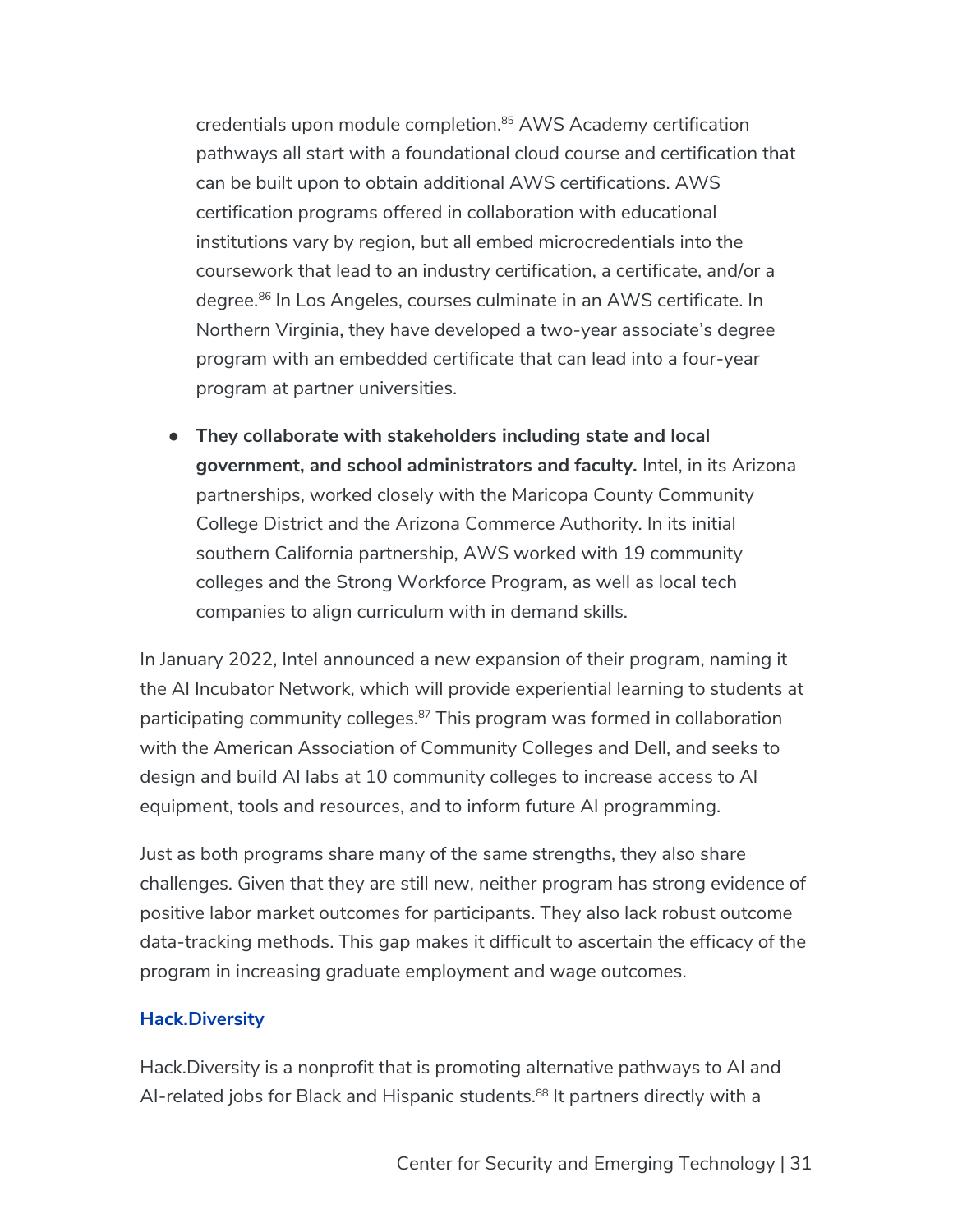variety of nontraditional pathways into tech, including community colleges, vocational programs, professional learning programs, boot camps, and selflearners to select one cohort of fellows each year. Most importantly, it has a track record of placing talent from community colleges into engineering and data jobs.

The program creates partnerships with two- and four-year universities, including every community college in the greater Boston area, and companies which have job openings in applicable technology fields. $89$  The universities and companies form each end of an internship-to-employment pipeline, with Hack.Diversity assisting the transition through a cohort-based mentoring and guidance program for participants.

From 2017–2021, over 80 percent of fellows seeking full-time employment received offers.<sup>90</sup> Over its five program cycles to-date, they have bridged more than 250 Black and Hispanic professionals into first jobs as software engineers, data analysts, and IT professionals. In 2022, the program's sixth cycle, Hack.Diversity will support the success of 130 fellows across 32 employer partners.

#### **Other Partnerships**

The Intel and AWS efforts are not the only AI-related industry partnerships. Another recently launched campaign from Microsoft seeks to harness community colleges to help address the need for more cybersecurity talent. They are providing free curricula and certification training, training faculty at 150 schools, and funding scholarships.<sup>91</sup> Another example is Google, which is expanding its Grow with Google community college partnership to include free access to its career certificate programs for all community colleges, and CTE high schools, for college credit.<sup>92</sup> These career certificates are available in IT, data analytics, project management, and UX design and are featured on the Coursera online learning platform. They are offered in both credit and noncredit courses, depending on the school.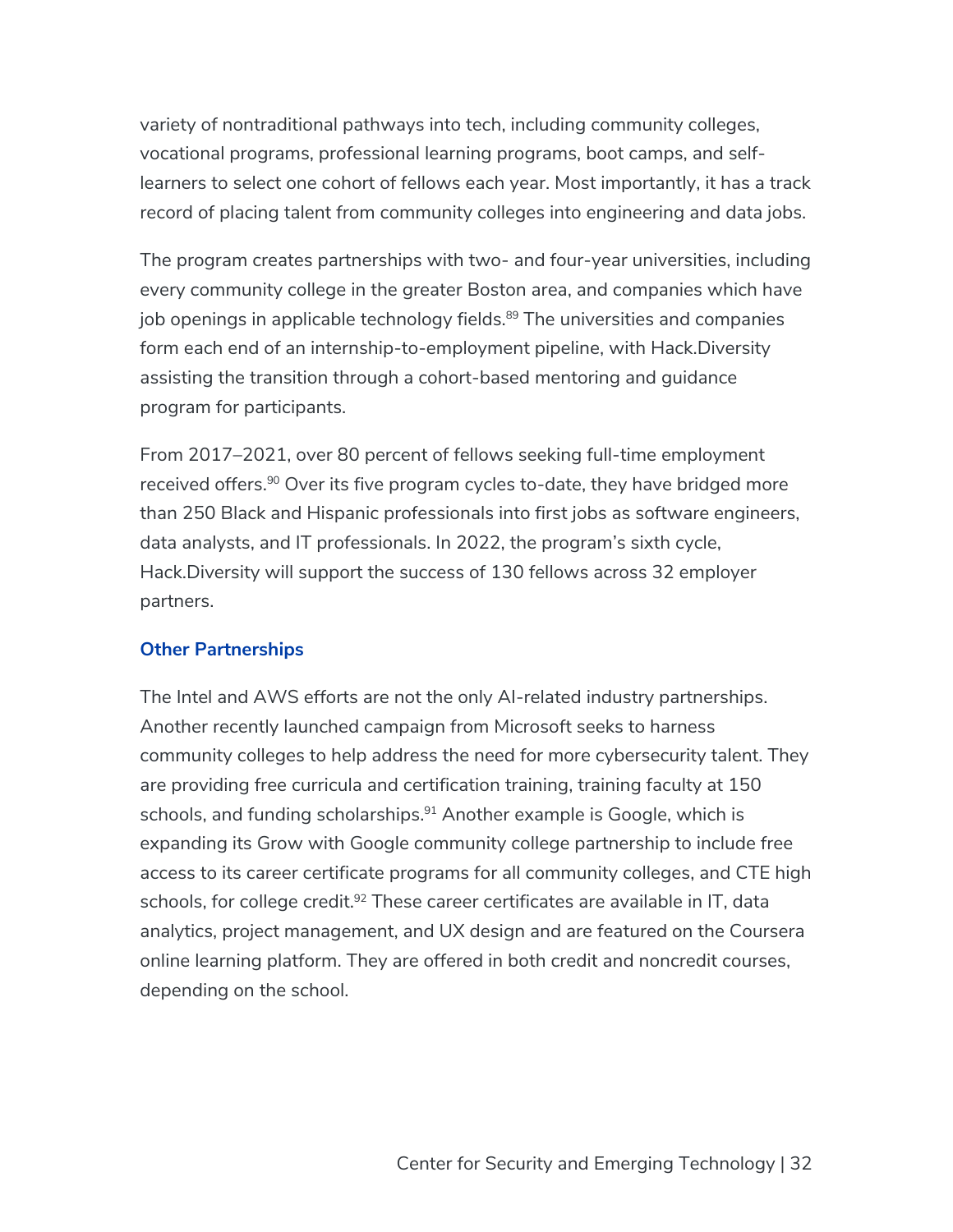# Policy Recommendations

There is great potential for community and technical colleges to be a mainstream educator of tomorrow's AI workforce. However, the reality is that this potential cannot be realized without additional support. These institutions are operating in a challenging environment that limits the ability to create new programs. Moreover, to fully realize this potential also requires employers accepting degree and stackable nondegree credentials as a pathway into AI jobs.

Our analysis shows that community and technical colleges have both a dearth in available programming specific to AI and AI-adjacent fields, and in the number of students completing AI and AI-related degrees. There are many reasons for this, including the historical challenges faced by institutions and the challenges associated with low attainment in AI and AI-related fields as detailed earlier. There is also the challenge of market value for nondegree awards, even though many exist and are more attainable for more people.

The implication is two-fold: (1) states, institutions, and industry must work together to create AI-specific degree and nondegree credentials accepted by employers, and (2) institutions, in collaboration with employers, must prioritize programmatic, advising, and early outreach changes that encourage more students and more diverse groups of students to pursue and complete credentials in AI-related fields.

Community and technical colleges need not start from scratch to advance these goals. They can and should leverage advancements and best practices in college completion and industry-institution partnerships. Moreover, our recommendations have applicability for STEM and the wider science and technology workforce which creates additional opportunity to learn from experiences in those programs. While our focus is on AI and AI-related programs, we acknowledge the applicability of the policies needed to other related fields given the common barriers that must be addressed.

These recommendations are designed to encourage more students of all backgrounds to pursue and attain AI and AI-related credentials. This will require realigning incentives while providing resources to facilitate these changes. We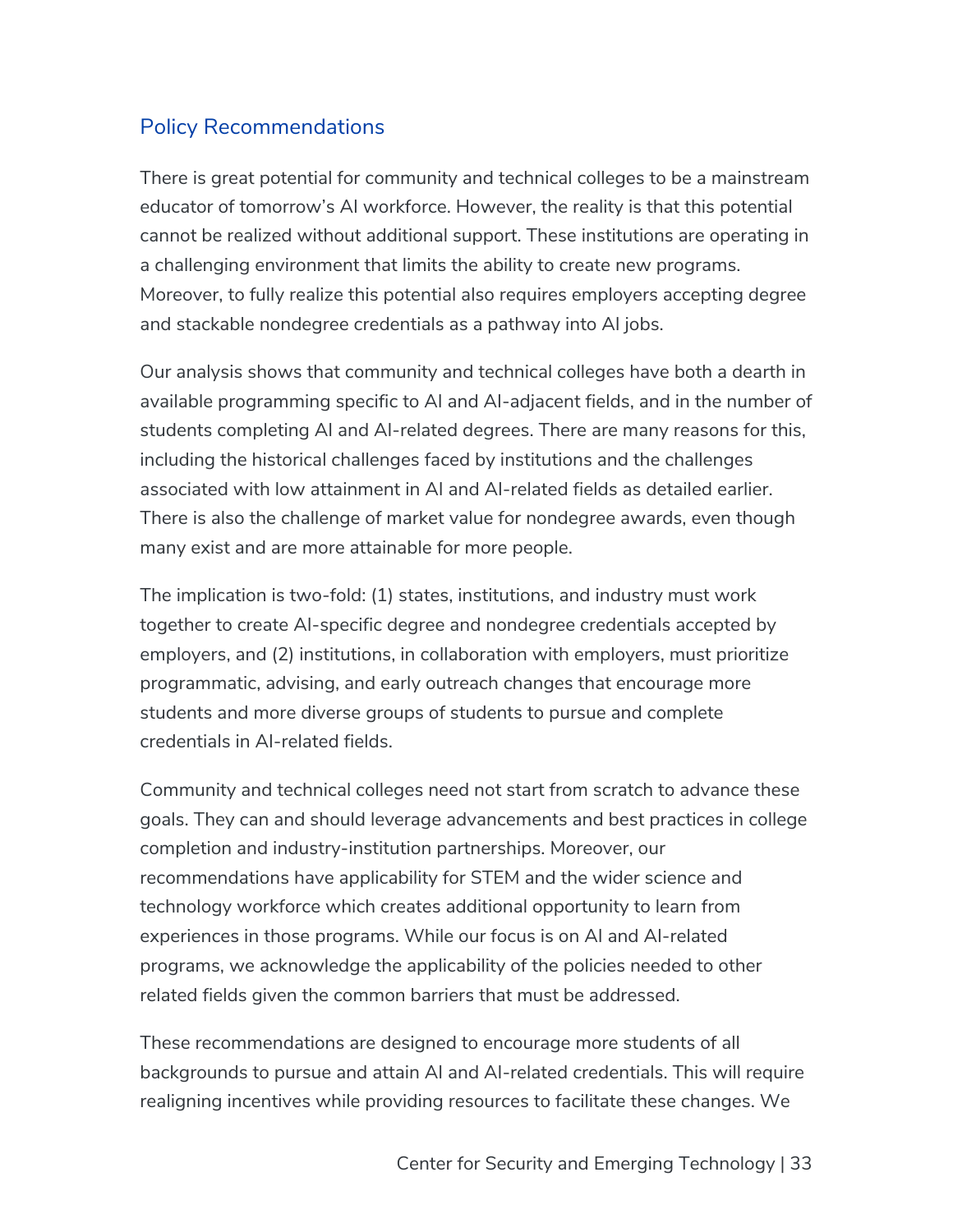propose two sets of recommendations, at the federal level and for states. We do this because of the inherent design of the U.S. education system.<sup>93</sup> For community colleges, the majority of funding and oversight happens at the state and local level,<sup>94</sup> while course or program student learning objectives and curricula design happen at the institutional level. At the federal level, some oversight happens through the administration of federal financial student aid and review of institutional accreditation agencies. Other federal support is provided through designated grants to states, institutions, and researchers.95 It is also at the federal level that a clear signal can be made for prioritization in AI education and workforce development.

## *Federal Call to Action*

**1. The National Artificial Intelligence Initiative Office within the Office of Science and Technology Policy (OSTP), in coordination with the Office of the First Lady, should establish a strategic priority related to community and technical colleges.** 

We propose OSTP, in coordination with the Office of the First Lady, <sup>96</sup> advance the role of community and technical colleges in educating and training AI workers by: (1) hosting an annual AI-specific community and technical college education conference, (2) creating an annual award for an outstanding institution, and (3) hosting a central repository of postsecondary AI program evaluations.

**2. Congress should establish a federal joint Department of Labor and National Science Foundation grant program for industry-institution partnerships in AI and AI-related degree and nondegree programs, including high school dual enrollment programs.**

Grants would provide institutions with the resources needed to design, evaluate, and test new programs, in close partnership with local industry. They would be designed to facilitate cross-enrollment between academic, CTE, and adult education programs, or bridge these programs through guided pathways as appropriate. If it is a CTE program, it would include an industry-accepted certification and a work-based learning component such as an internship. $97$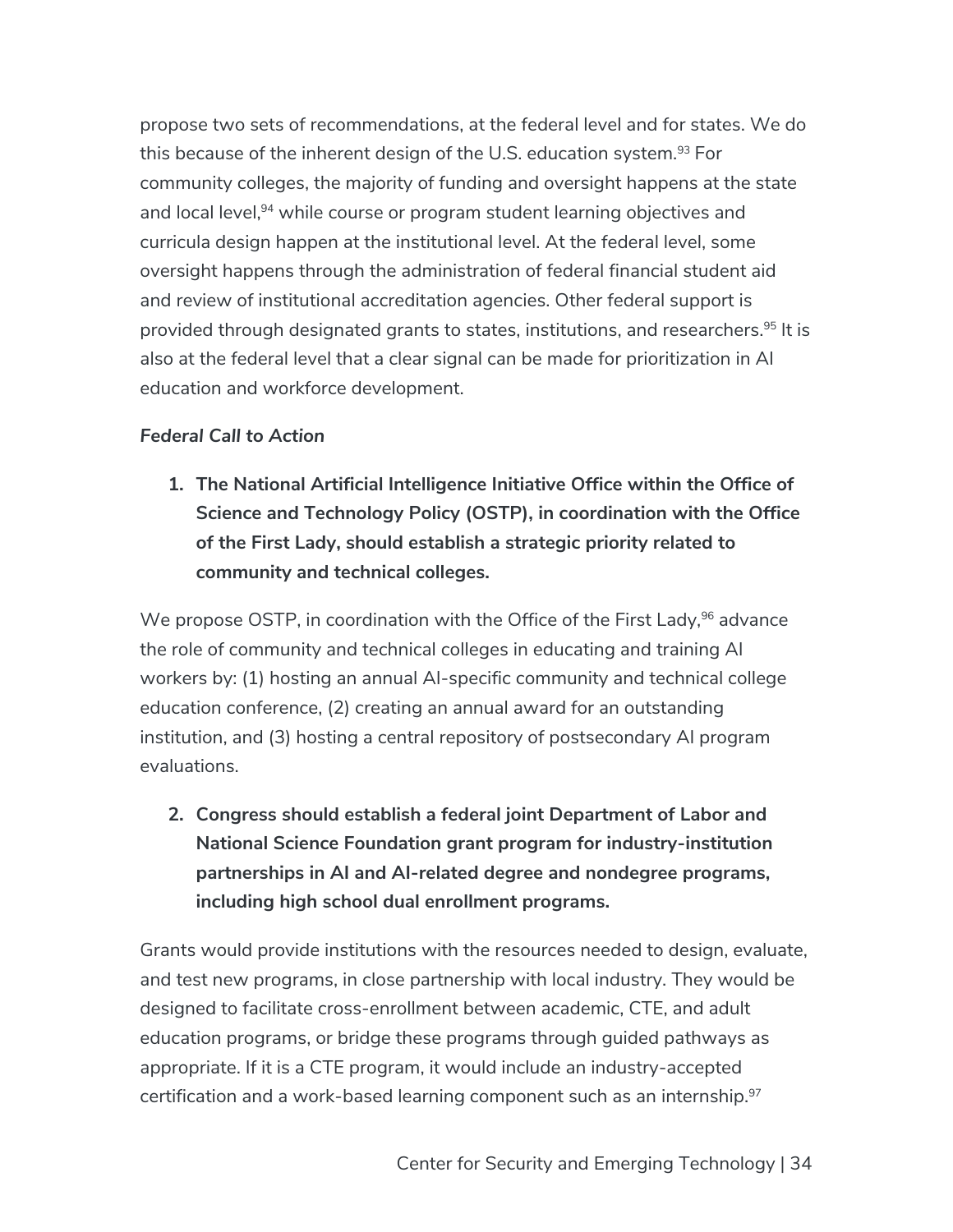These grants would also include professional development funding for administrator, advisor, and faculty AI education, and funding for data infrastructure to collect and report program outcomes.

# **3. Congress should enact federal tax credits for industry partnerships with community and technical colleges related to AI and AI-related programs.**

The examples of Intel and Amazon provide case studies for how companies are working with community and technical colleges to advance education and training for tomorrow's AI workforce. The incentive for such partnerships should be codified with a tax credit. The credit would extend to any companies engaged in the design, development, and deployment of safe AI who partners with one or more community and technical colleges in the development of curricula, faculty training and mentorship, degree and industry-accepted nondegree credentials, and apprenticeships.

**4. Congress should fund the National Institute of Standards and Technology (NIST), or other federal entity if appropriate, to conduct multi-stakeholder collaboration to develop a framework of technical and nontechnical AI work roles and competencies, updated regularly.** 

These definitions can be used by educational providers to design AI-related curricula, and by third-party independent accreditation agencies or industry associations to develop industry-accepted AI certifications standards.

We do not call for a replication of NICE, but instead call for a high-level framework that defines technical and nontechnical AI work roles and competencies.98 It should be updated regularly, ideally used to create consistent, quality, accessible education and training materials similar to NICE.

We believe this framework is essential to advancing AI education and workforce training in the United States, but the private sector lacks both the momentum and a clear independent AI-specific professional standards-setting organization to fulfill this role. However, we acknowledge NICE was a one-time commitment and not typical of NIST's mission. Yet NICE has been very successful in terms of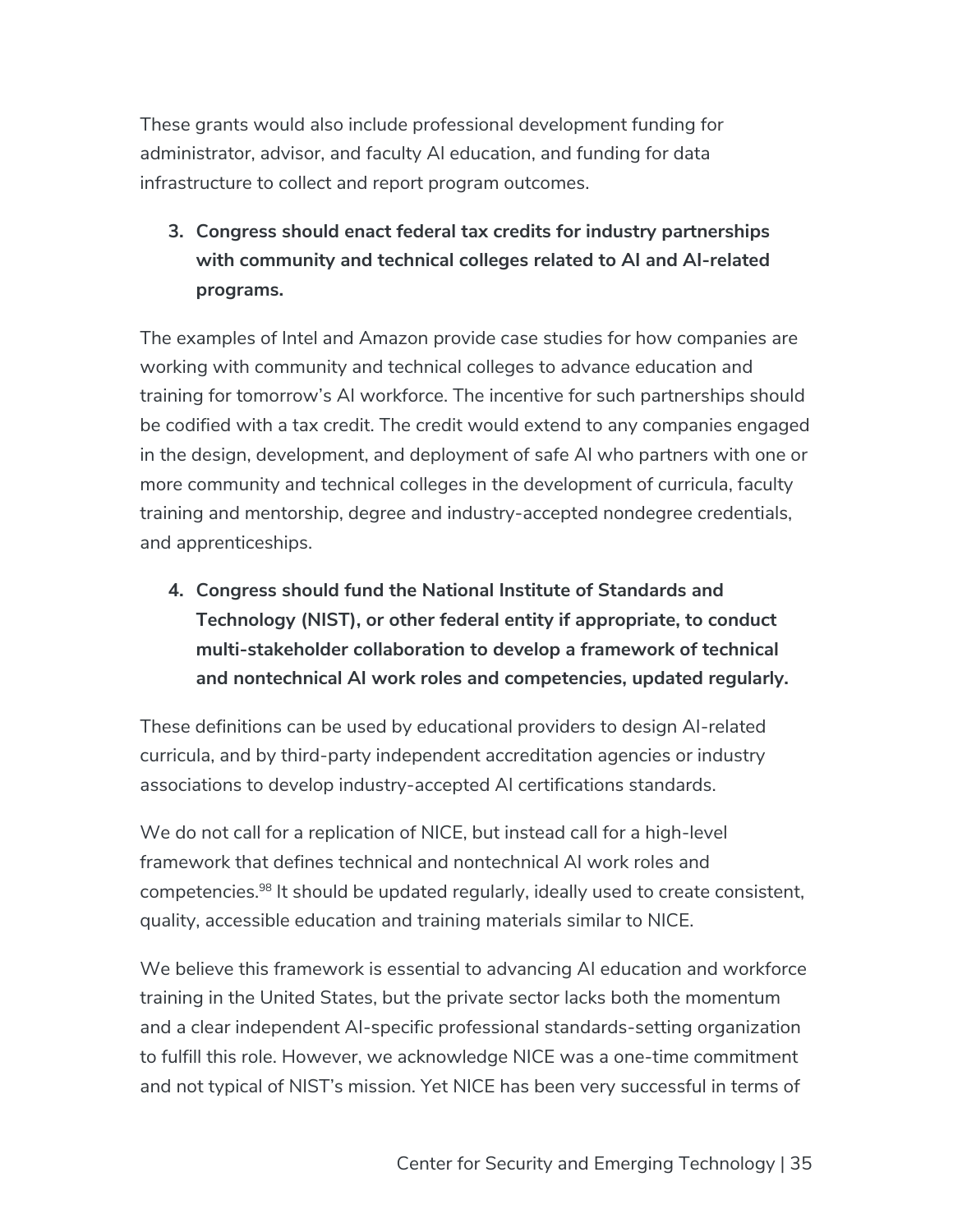facilitating standardized and accessible education and training materials, including certifications.<sup>99</sup> Moreover, NIST is a qualified, credible agency for creating such a framework for AI. We could not think of a better federal agency to take on this role, but welcome alternatives as appropriate.

Alternatively, Congress could provide funding for NIST to facilitate the convening of stakeholders, and oversee a grant or contract to a third-party neutral authority or national industry association to develop the framework. If industry stakeholders see sufficient value, the convening organization could charge membership fees to sustain the process past the sunset of federal funds.

## *State Call to Action*

# **5. States should facilitate articulation agreements between public twoyear institutions and four-year institutions for transfer and reverse transfer for AI and AI-related courses.**

All states should encourage articulation agreements between two-year and four-year public institutions for AI and AI-related fields. We note such agreements may ultimately be broader than AI-related coursework, but given the challenges with such agreements propose to focus on AI. We also note this may require two-year and four-year colleges to better align courses for credit determination, and that this is a positive. Some institutions may need funding and technical support to create these arrangements, and further recommend states provide that support as needed. Finally, we note the increasing trend for two-year colleges to award bachelor's degrees, and for four-year colleges to award associate's degrees. This is not mutually exclusive but instead promotes greater coordination and collaboration between the two systems.

Finally, we note a proposal commonly cited but one we do not include here. That is, a state-level tuition or financial aid forgiveness program for students attaining AI and AI-related degrees and nondegree awards. We acknowledge 34 states currently offer some form of free community college, many also called "promise" programs.100 These programs pay remaining costs of tuition and materials after federal and other aid has been applied, including Pell Grants. Some states, like Florida, target STEM majors, while others do not.<sup>101</sup>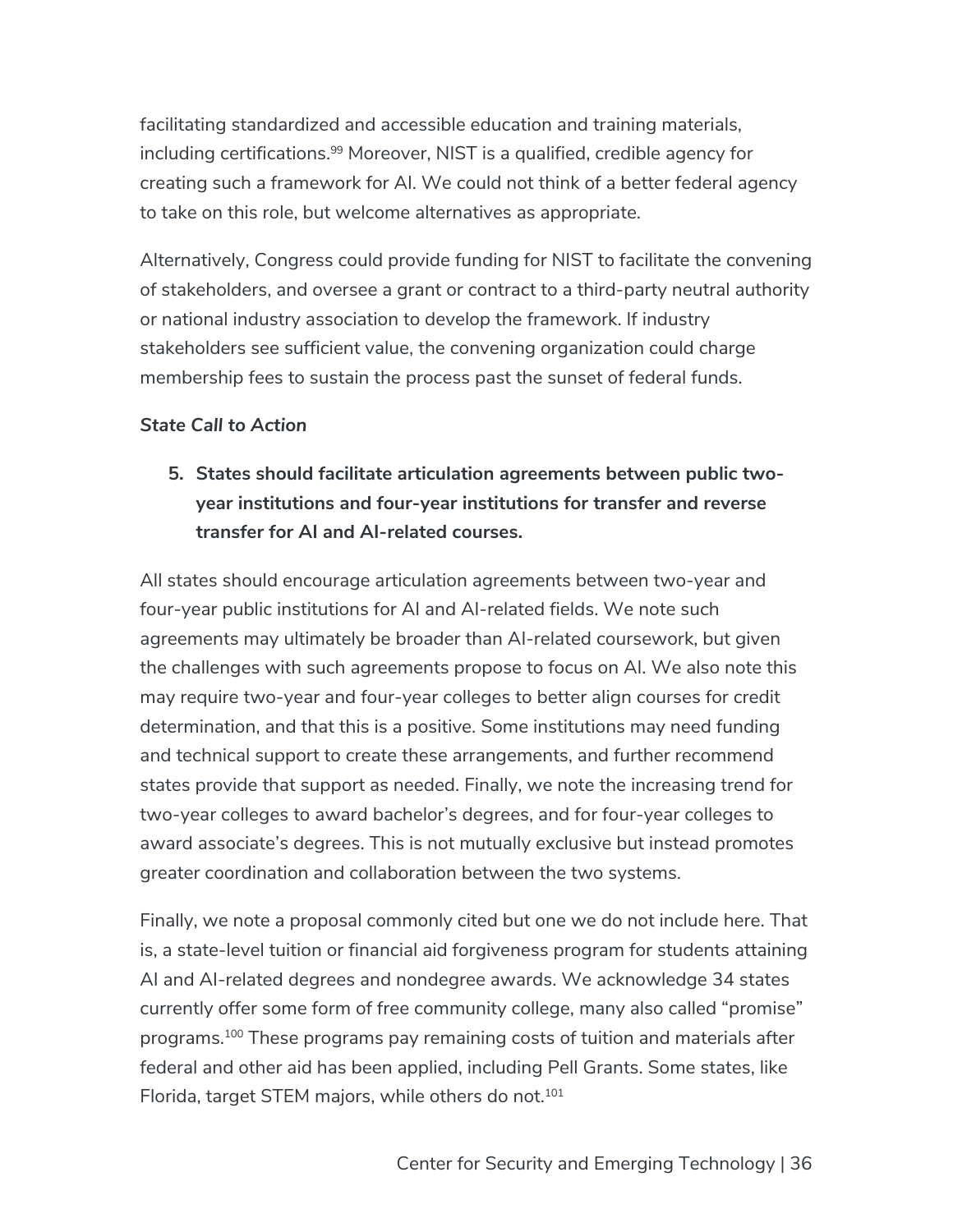We do not propose a tuition or aid reimbursement program because of the complexity required to effectively incentivize students to pursue and complete AI and AI-related degrees. Research evaluating these programs suggests mixed effectiveness, where some students benefit more than others, raising questions of equity and fairness.<sup>102</sup> The findings also suggest benefits are on higher enrollment over completion.<sup>103</sup> At some level, students taking on some of the financial risk for their own human capital investment helps motivate completion. Moreover, it is not clear the extent to which financial hardship is a driving factor in choosing these fields of study.

#### *A Vision for the Future of Higher Education*

We have a vision for a higher education system that could start with AI and AIrelated programs at community and technical colleges. It builds off of the work of proponents of stackable credentials, taking their ideas one step further. Instead of creating more stackable credential programs alongside existing degrees, our vision is to completely redefine college degrees as packages of stackable credentials. It breaks apart the monopoly of college degrees in higher education and replaces them with competency-based credentials that mix and match and progressively stack.

This requires a fundamental shift in how colleges think about degrees, and the knowledge, skills, and abilities associated with them. It will mean decomposing fields of study into core competencies, and eventually changing the notion of a degree entirely. The goal is to create opportunities for all students to earn credentials that have proven market value, promote lifelong learning, and acknowledge that jobs and the skills needed are rapidly evolving. It should never be the case that life is a financial struggle just because someone does not fit the mold of a traditional college graduate.

Community and technical colleges can lead the way by using AI and AI-related programs as a new opportunity, spurred by these recommendations. These programs should include many entry and exit points, and be based on accumulating several industry-recognized nondegree awards for identified critical competencies. These credentials should be both marketable as standalone awards and have a clear guided pathway to earning two-year, four-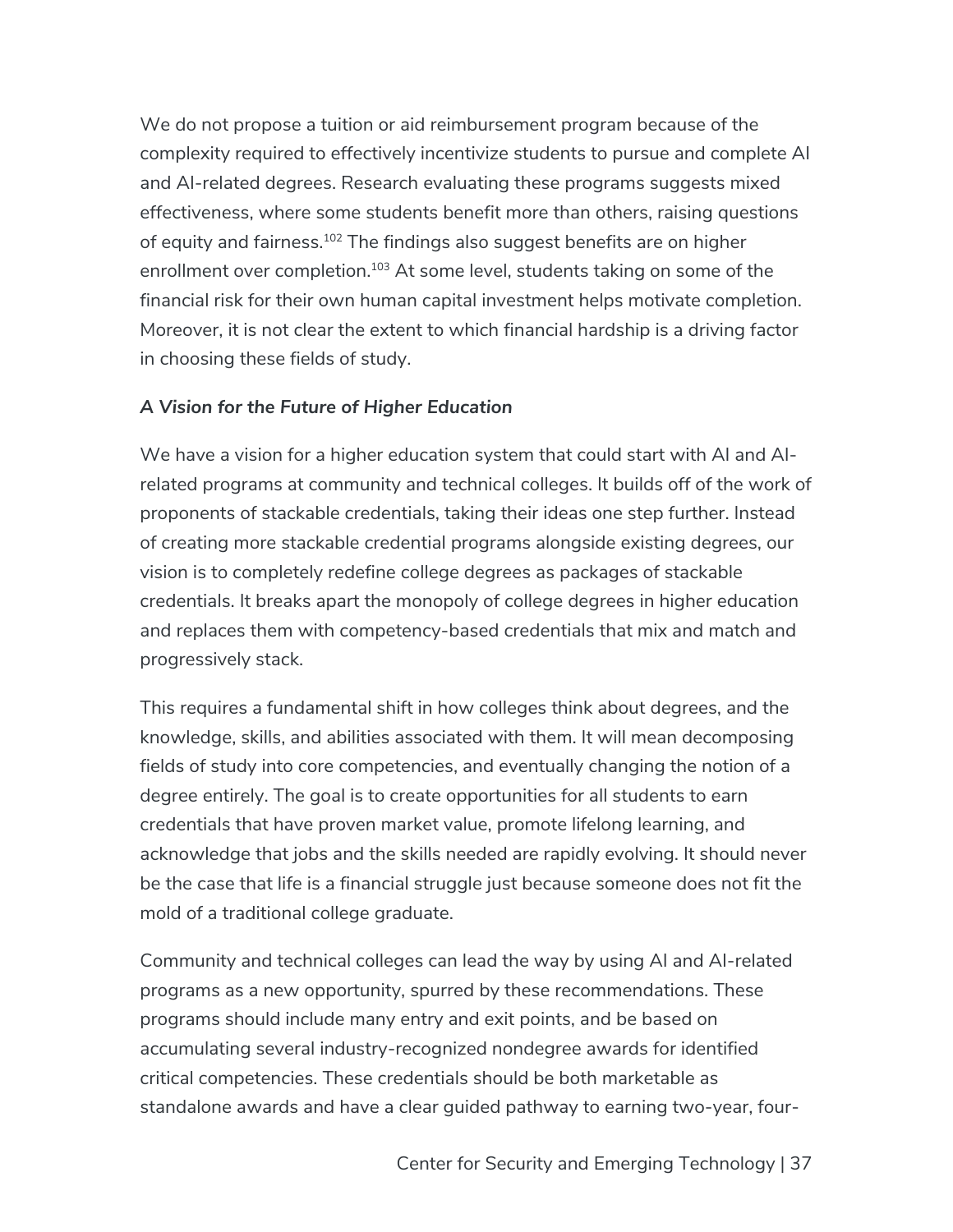year, and graduate-level degree equivalents. Programs could be technical and nontechnical to account for the many roles and responsibilities involved in the design, development, and deployment of AI.

Programs should be built using best practices highlighted in this report. This includes promising and evidence-based best practices like guided pathways, corequisites, mentoring, and access to other wraparound supports. This also includes experiential learning and collaboration with industry, and continuous improvement. Most importantly, they should design, iterate, evaluate, and then scale what works. They should publish data on enrollment, completion, and job placements, and share lessons learned.

Now is the right time for programs to move in this direction. First, the current environment creates an urgent need to overcome institutional inertia that has kept the status quo degree structure in place. There is a concerning rise in working-age adults without college degrees, particularly men, who are out of the labor force.<sup>104</sup> Youth are falling behind other countries in a host of important educational measures, and the COVID-19 pandemic has had a worrisome effect on youth education with impacts that may well reverberate for decades to come.105 Everyone will increasingly need to routinely retrain or upskill to remain employable; lifelong learning is a reality for workforce competitiveness. Yet as it stands, we are in the Wild West of certifications, courses, and other online learning vendors, with little data on which provide meaningful returns on investment.

Second, stackable credentials programs now have the longevity needed to accommodate rigorous program evaluations. Findings from initial efforts are very promising in terms of degree attainment and future earnings premiums, as mentioned earlier in this report. Moreover, these findings also point to demonstrable best practices regarding program features and design elements.

Third, it will encourage the mixing and matching of credentials for the unique blend of skills and competencies that matches an individual's interests, aptitude, and employment marketability. This would provide educational and skills development options not readily available elsewhere in our education system,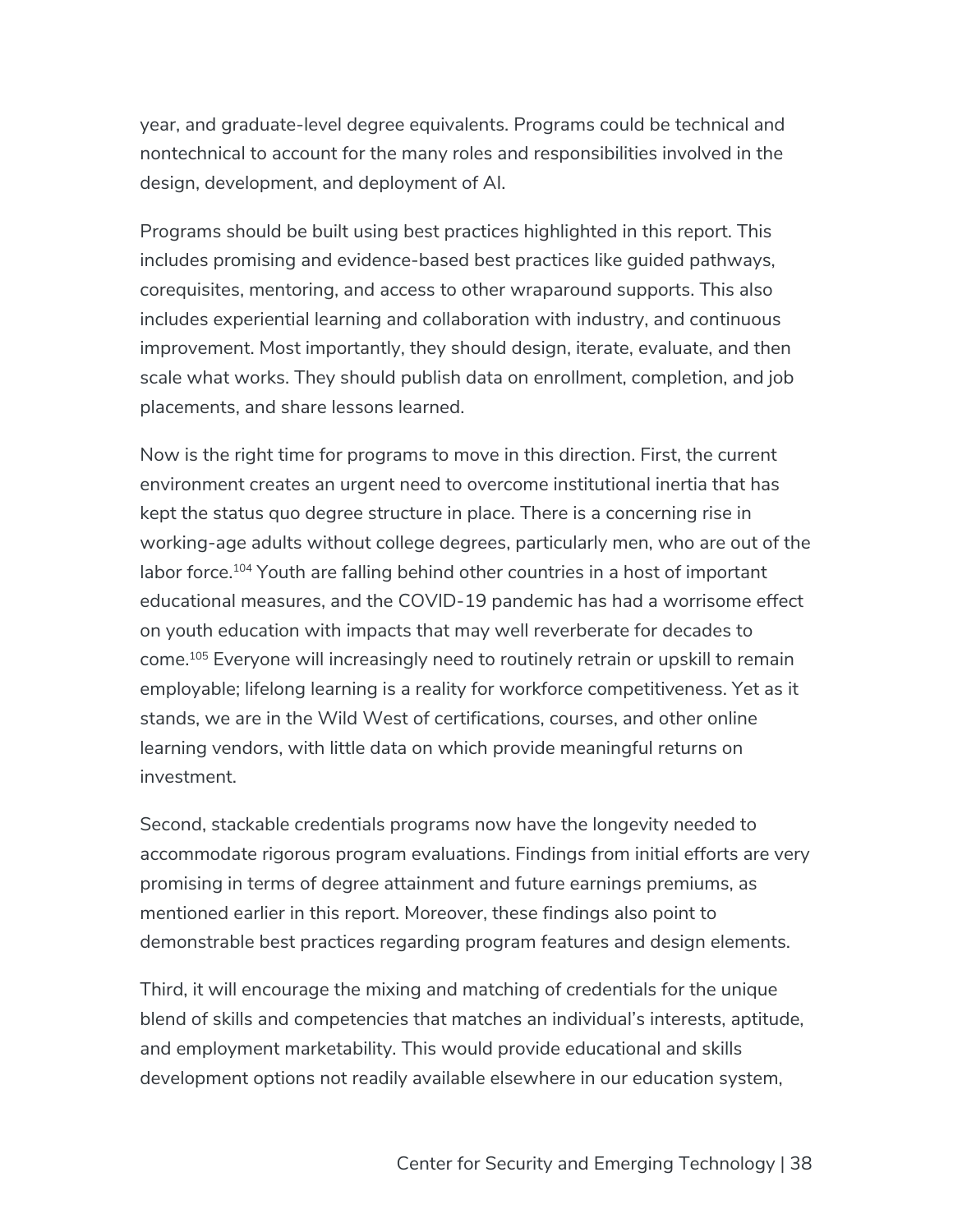not only benefiting a broad and diverse range of Americans, but also greatly enhancing the labor pool for employers.

The risk of not acting is to choose stagnation over innovation in the higher education sector. A system of continuous learning structured around stackable credentials can help to meet the workforce needs of the future, bringing in those left out of the current education system to create opportunity for everyone. Workers on the sidelines of the labor force could leverage the many new onramps to education to reskill or upskill affordably. More broadly, if the higher education sector does not innovate to meet industry needs, industry may eventually decide to create and offer their own content without collaboration. This could make industry both the educator and employer, awarding more power and market share in a critical economic sector that should remain open and accessible to all Americans.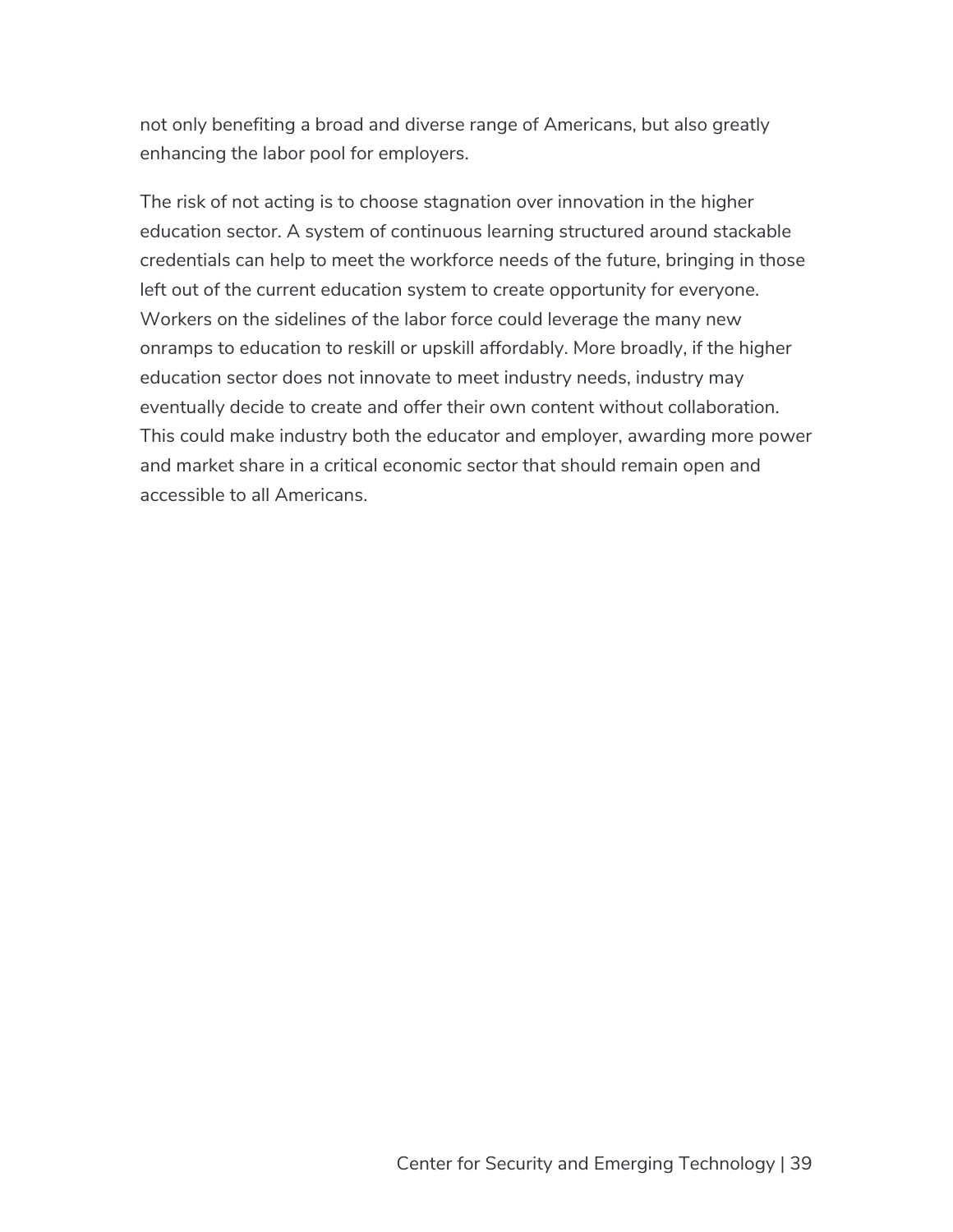## Conclusion

Community and technical colleges have enormous potential to educate and train tomorrow's AI workforce. These are generally low-cost institutions, enable flexible enrollment, and serve a high percentage of underrepresented students and nontraditional learners. Further, although much of the discussion surrounding community and technical colleges focuses on transfer to four-year programs, many programs provide career and technical education designed to meet the needs of local labor markets.

However, while there is much latent potential within states' community and technical college systems, their emergence as a pathway to AI careers is not guaranteed. Our analysis finds relatively few AI and AI-related degrees and nondegree awards are currently awarded by community and technical colleges, and the entire system faces longstanding and entrenched challenges.

Fortunately, recent developments offer a path forward. Advancements in community and technical college education at innovative institutions have increased completion rates and placement into field-related jobs. The rise of stackable microcredentials and certifications for identified critical competencies also offers an exciting opportunity for designing programs in emerging fields as skill demands rapidly evolve. And more industry partnerships are working to create programs and course offerings in AI and AI-related fields.

Our analysis provides the baseline from which these programs can evolve, expand, and elevate to become viable alternative pathways into AI careers. We propose several ways that community and technical colleges could build their AI and AI-related programming in a way that works with industry to recognize the associated credentials. It includes both a federal and state calls to action.

Ultimately, we have a vision to reimagine degree programs entirely. It builds on the ongoing momentum in stackable credentials to make higher education credentialing entirely competency-based.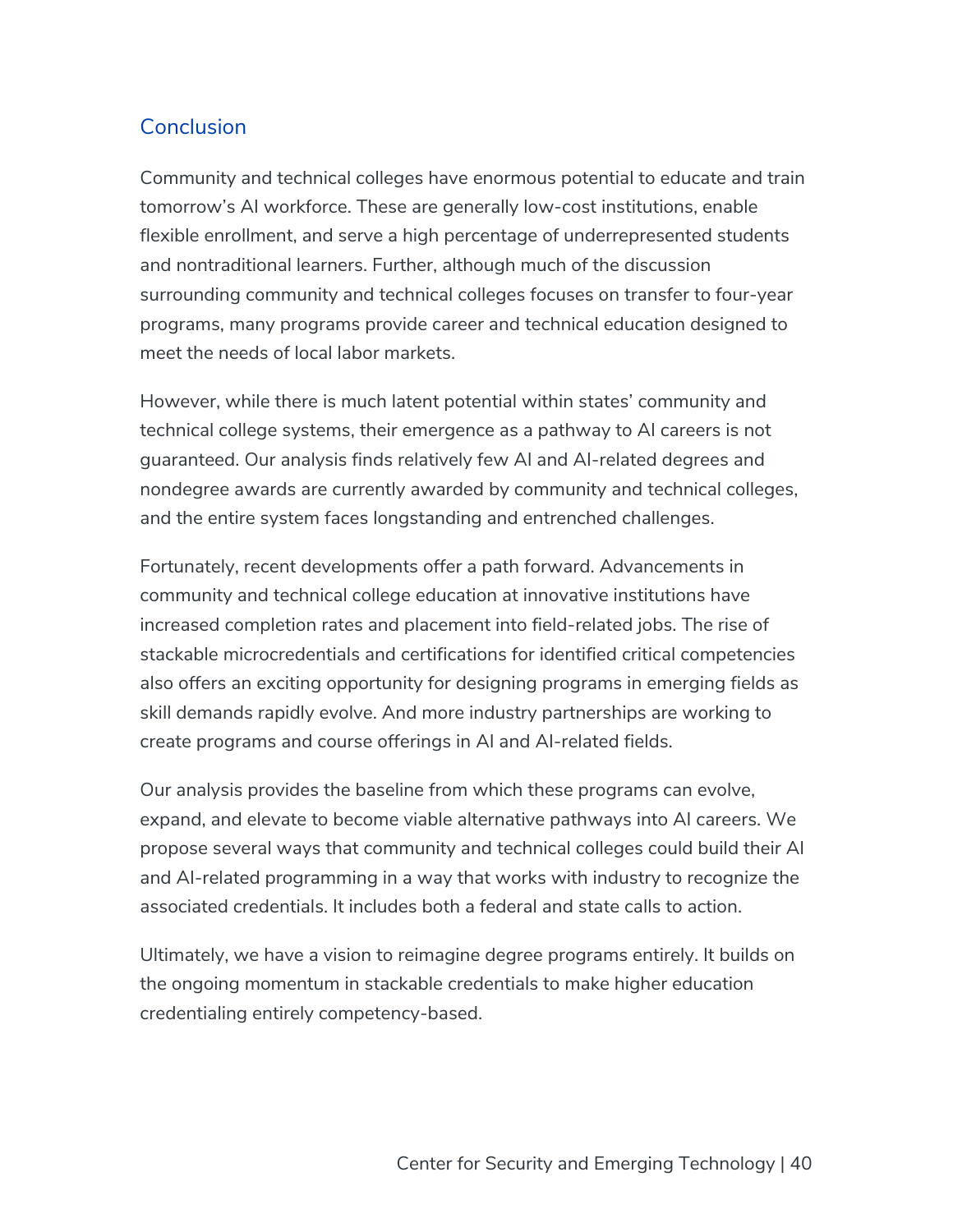## Authors

Diana Gehlhaus is a research fellow at CSET, where Luke Koslosky is a research analyst.

## Acknowledgments

For invaluable feedback and assistance, we would like to thank Igor Mikolic-Torriera, Catherine Aiken, Rita Karam, Shalin Jyotishi, and Hana Lahr. We would also like to thank Melissa Deng and Shelton Fitch for their formatting and copyediting expertise, Samuel Barbett at the U.S. Department of Education for data guidance, and Dale Brauner for fact-checking.



© 2022 by the Center for Security and Emerging Technology. This work is licensed under a Creative Commons Attribution-Non Commercial 4.0 International License.

To view a copy of this license, visit https://creativecommons.org/licenses/bync/4.0/.

Document Identifier: doi: 10.51593/20210022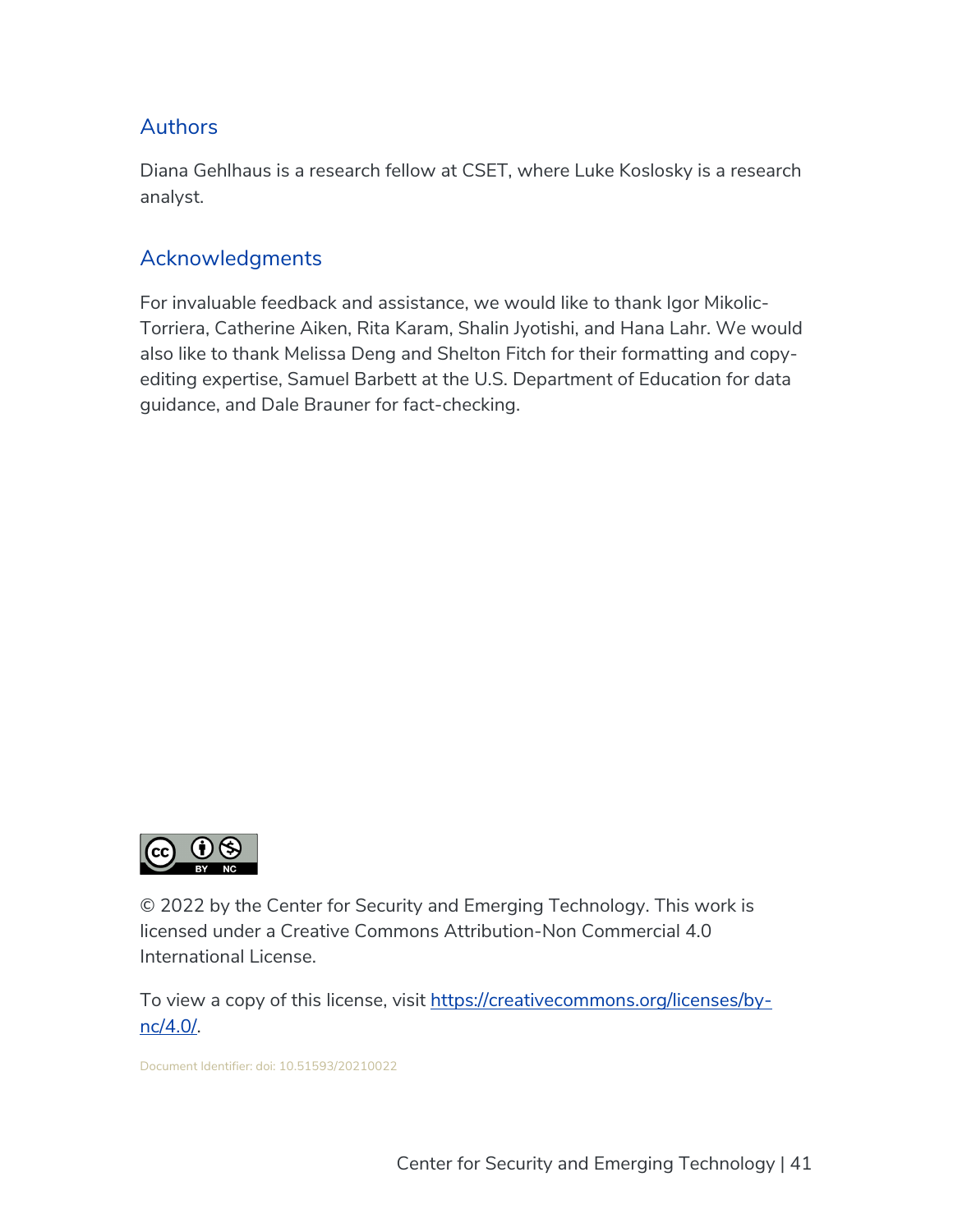# Appendix A: Methodologies

This appendix will discuss two methodologies. First, the sample set included in this analysis relative to all institutions awarding associate's degrees and subbaccalaureate certifications. Second, the approach to assessing AI and AIrelated associate's degree and sub-baccalaureate certifications.

#### *Institutions Included in Analysis*

There are many ways of parsing data from the National Center for Education Statistics' (NCES) IPEDS, especially when choosing which institutions to include within queries. The focus of this paper is accredited institutions that primarily provide associate's degrees and sub-baccalaureate credentials, regardless of their specific sector designation. Because some two-year institutions offer baccalaureate degrees, they are classified within IPEDS as public four-year institutions. This means searching only for two-year institutions leaves out a substantial number of relevant schools.<sup>106</sup>

Thus the criteria used when selecting institutions for analysis was:

- Currently in the IPEDS universe
- Open to the public
- A participant in federal financial aid programs
- U.S. only
- Degree-granting, not primarily baccalaureate or above
- Degree-granting, associate's and certificates

These selection criteria include two-year institutions mentioned above that provide some baccalaureate degrees. It also includes a small number of four-year institutions that primarily offer associate's degrees, like Miami Dade College, but we deemed the inclusion of all associate degree granting institutions worth that addition.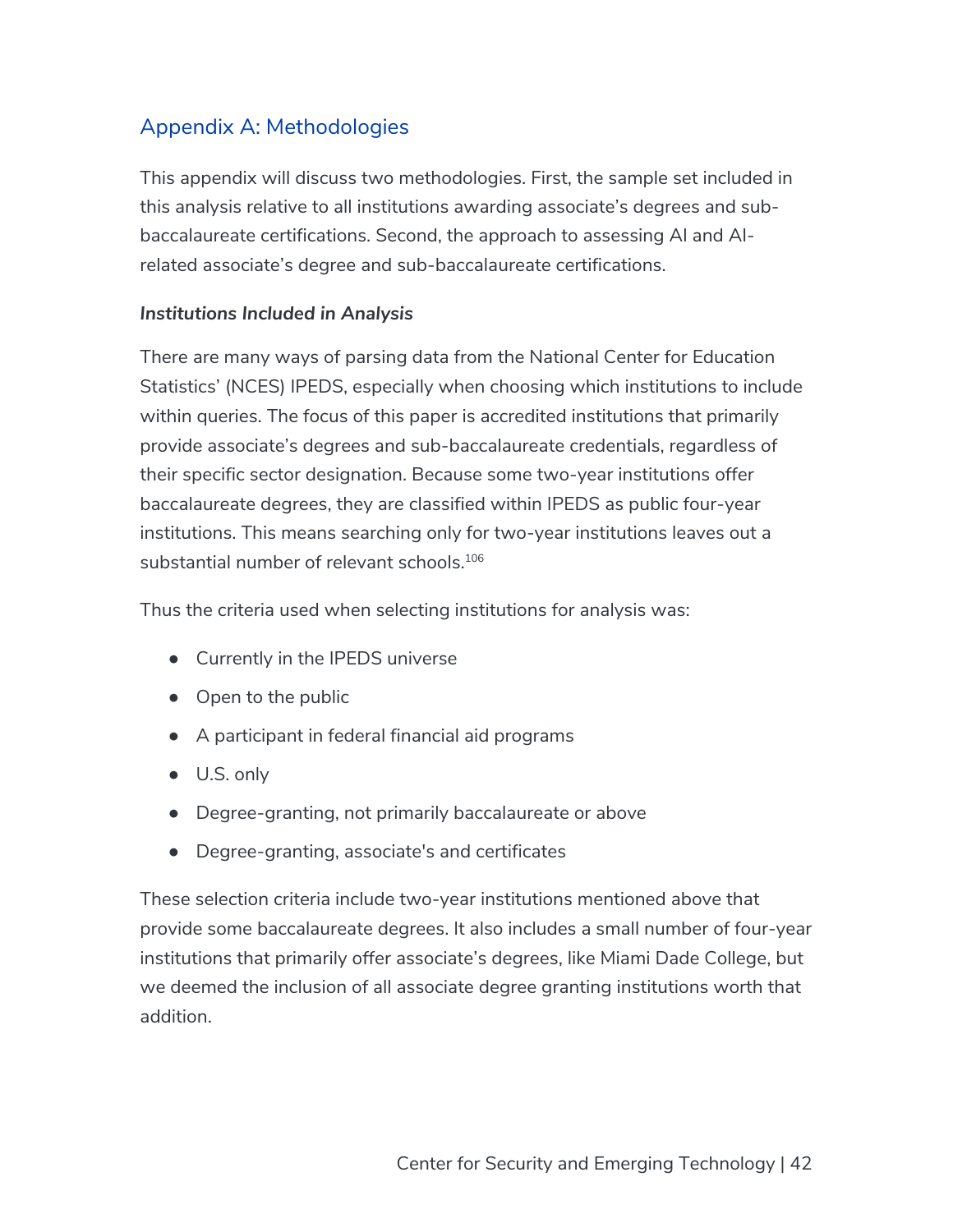## *Evaluating AI and AI-related Awards*

We assessed degree and nondegree certificate awards across selected fields of interest to understand how much community and technical colleges are currently educating and training students for AI jobs. We consider fields of study (i.e., major) since that is how colleges define and report annual completions to the U.S. Department of Education.<sup>107</sup> Our analysis is based on the 2020 Classification of Instructional Programs (CIP).108

We include all two-year as well as "not primarily" four-year U.S. degree granting institutions, noting associate's degrees and sub-baccalaureate nondegree awards can be conferred by any sector.<sup>109</sup> For example, about 3,400 of all CIS associate's degrees were awarded by primarily four-year institutions in 2020. This is due to differences in the design of each state's public higher education system.<sup>110</sup> Our analysis focuses primarily on 2020 attainment data because it is the most recent year in a rapidly evolving field and allows us to use the newest CIP codes. For example, the 2020 CIP includes several new AI-related fields of study, such as "cloud computing," and "human-centered technology design" in addition to existing fields such as "artificial intelligence" and "data warehousing."

We intentionally focus on programs where associate's degrees could be a powerful source for training and upskilling AI talent. We selected fields of interest based on: (1) our technical and nontechnical AI occupation list as previously defined by CSET<sup>111</sup> and (2) occupations less likely to require a bachelor's degree or higher. We believe the selected programs are relevant for preparing talent for AI careers that these institutions are well-suited for.

For completeness, we also considered mathematics, data science, and engineering awards. However, our analysis showed that these are examples of AI-related fields that have a high share of talent with at least a four-year degree. In 2020, very few associate's degrees were awarded in mathematics and engineering with only a handful awarded in applied mathematics, statistics, applied statistics, data science, and data analytics. Just 4,800 degrees were awarded in mathematics in 2020, and 6,300 degrees were awarded across all types of engineering. Moreover, of the 4,800 associate's degrees awarded in mathematics, over 80 percent—or 3,900—were awarded in California.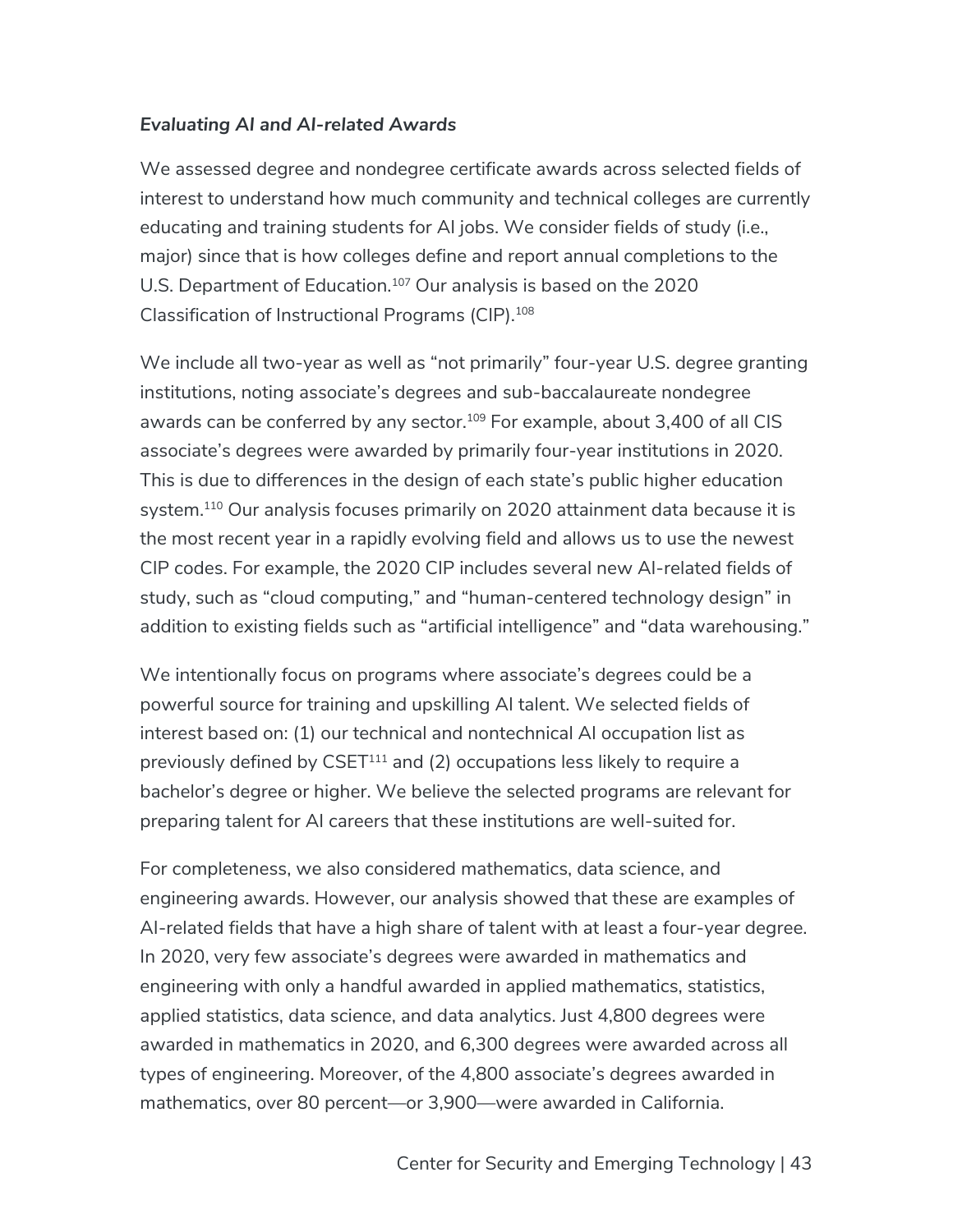# Appendix B: Top States Awarding AI-Related Credentials

Table B1 shows the top five states awarding CIS degrees and nondegree awards at community and technical colleges, along with the total share of those respective CIS awards. Notably, almost half of all CIS sub-baccalaureate certificates were awarded in the top five states. Moreover, top-awarding states are not simply those with the largest populations. Kentucky leads in CIS certificates, with North Carolina also ranking in the top five.

| <b>Associate's Degrees</b> |                   |              | <b>Sub-Baccalaureate Certificates</b> |              |              |
|----------------------------|-------------------|--------------|---------------------------------------|--------------|--------------|
| <b>Rank</b>                | <b>State</b>      | <b>Total</b> | <b>Rank</b>                           | <b>State</b> | <b>Total</b> |
| $\mathbf{1}$               | California        | 3,081        | $\mathbf{1}$                          | Kentucky     | 3,891        |
| 2                          | <b>Texas</b>      | 2,416        | $\overline{2}$                        | California   | 3,531        |
| 3                          | New York          | 2,095        | 3                                     | Texas        | 3,489        |
| $\overline{4}$             | Florida           | 1,745        | $\overline{4}$<br>North Carolina      |              | 3,293        |
| 5                          | Virginia          | 1,679        | 5<br>Florida                          |              | 2,838        |
|                            | Top 5 Total       | 11,016       | Top 5 Total                           |              | 17,042       |
|                            | Share CIS Degrees | 38.5%        | <b>Share CIS Certificates</b>         |              | 46.6%        |

#### Table B1. Top 5 States for CIS Degrees and Certificates, 2020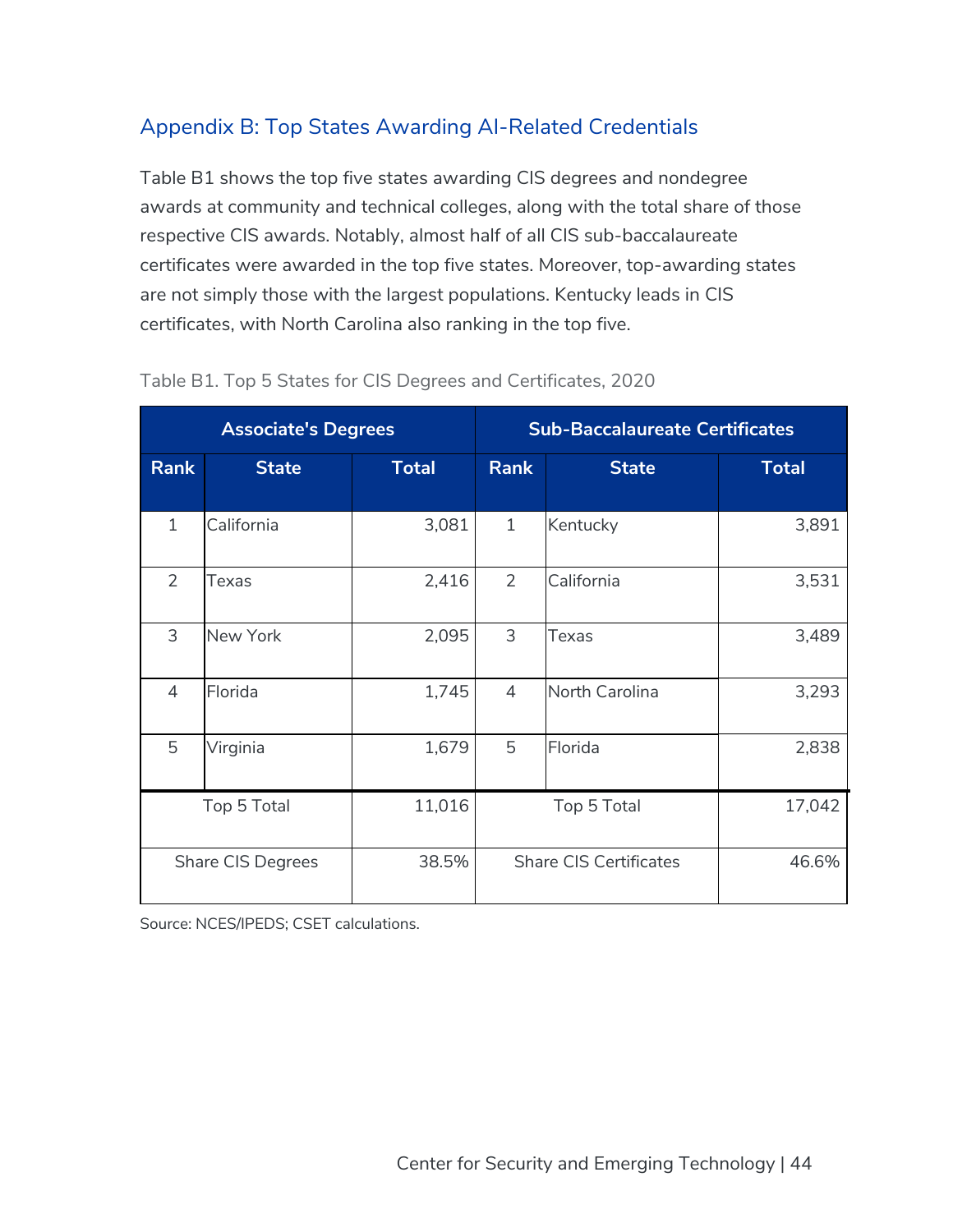Table B2 shows the top five states awarding selected engineering technician degrees and certificates in 2020. Texas ranks first for both awards, and, similar to computer and information science, North Carolina appears in the top five for certificates. Interestingly, states like Louisiana are also in the top five, suggesting that their community and technical colleges must have specific programs actively targeting these specialties.

| <b>Associate's Degrees</b> |                                             |              | <b>Sub-Baccalaureate Certificates</b>       |                |              |
|----------------------------|---------------------------------------------|--------------|---------------------------------------------|----------------|--------------|
| <b>Rank</b>                | <b>State</b>                                | <b>Total</b> | <b>Rank</b>                                 | <b>State</b>   | <b>Total</b> |
| $\mathbf 1$                | Texas                                       | 1,688        | $\mathbf{1}$                                | Texas          | 2,237        |
| 2                          | Ohio                                        | 1,146        | 2                                           | North Carolina | 1,571        |
| 3                          | Louisiana                                   | 840          | 3                                           | Louisiana      | 1,560        |
| 4                          | California                                  | 807          | 4                                           | Washington     | 1,462        |
| 5                          | North Carolina                              | 720          | 5                                           | Ohio           | 1,285        |
|                            | Total                                       | 5,201        | Total                                       |                | 8,115        |
|                            | Share, Total Selected<br><b>Technicians</b> | 31.1%        | Share, Total Selected<br><b>Technicians</b> |                | 34.3%        |

Table B2. Selected Engineering Technicians, Top 5 States, 2020

Source: NCES/IPEDS; CSET calculations.

Table B3 presents the top five states for business administration management and operations awards. Here we can see over half of all associate's degrees and over 60 percent of all certificates are awarded in just the top five states. California leads in associate's degrees, with nearly 36 percent of total degrees granted. Florida has a similar proportion of nondegree awards granted, with nearly 37 percent of the total.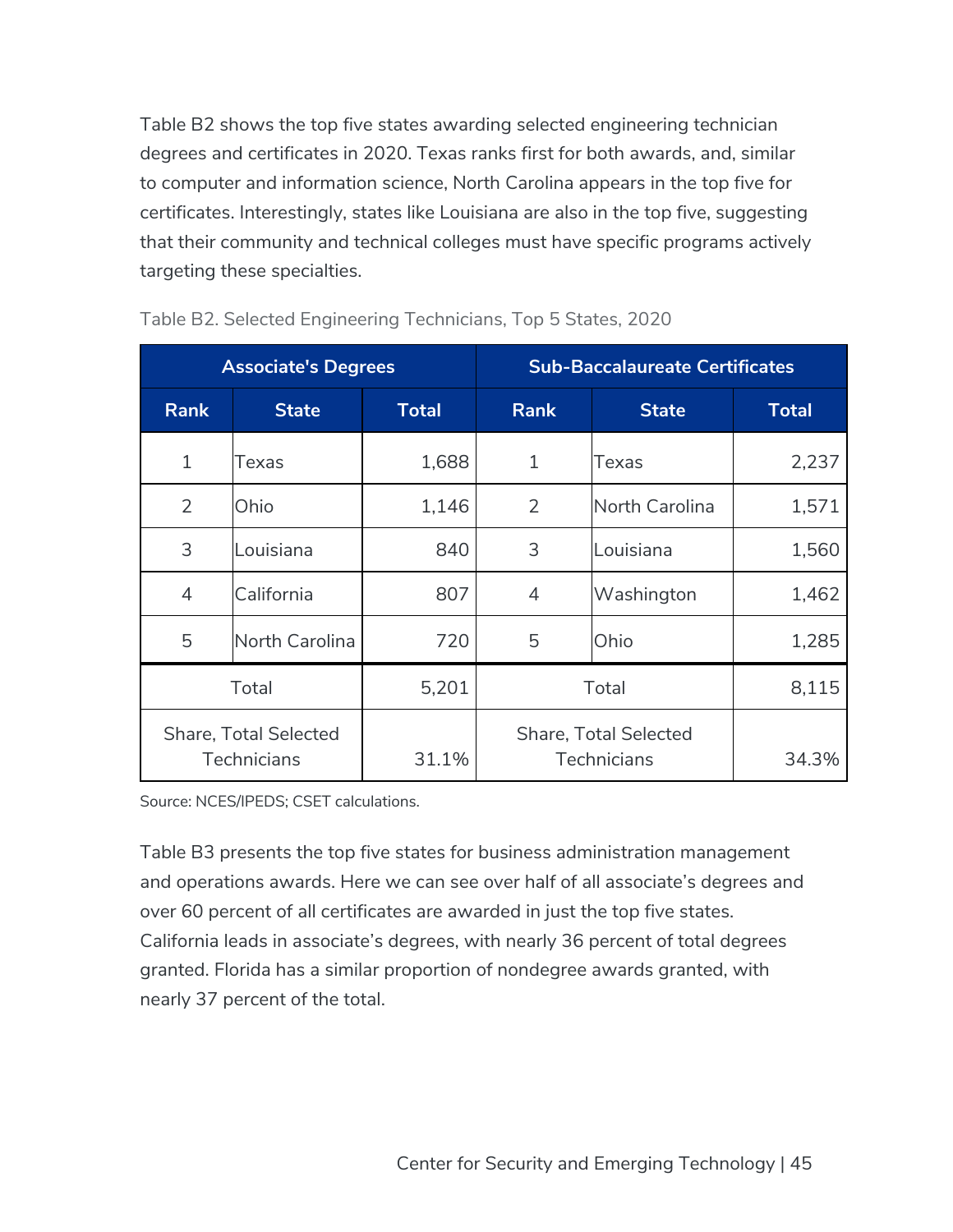| <b>Associate's Degrees</b> |                                                                                |              | <b>Sub-Baccalaureate Certificates</b>                                          |              |              |
|----------------------------|--------------------------------------------------------------------------------|--------------|--------------------------------------------------------------------------------|--------------|--------------|
| <b>Rank</b>                | <b>State</b>                                                                   | <b>Total</b> | <b>Rank</b>                                                                    | <b>State</b> | <b>Total</b> |
| $\mathbf{1}$               | California                                                                     | 17,734       | $\mathbf{1}$                                                                   | Florida      | 13,327       |
| 2                          | New York                                                                       | 5,092        | 2<br>Texas                                                                     |              | 3,949        |
| 3                          | Texas                                                                          | 2,937        | North<br>3<br>Carolina                                                         |              | 3,348        |
| $\overline{4}$             | Ohio                                                                           | 1,984        | Indiana<br>$\overline{4}$                                                      |              | 2,472        |
| 5                          | New Jersey                                                                     | 1,922        | 5<br>Kentucky                                                                  |              | 2,434        |
|                            | Total                                                                          | 29,669       | Total                                                                          |              | 25,530       |
|                            | <b>Share, Total Business</b><br>Administration<br>Management and<br>Operations | 57.5%        | <b>Share, Total Business</b><br>Administration<br>Management and<br>Operations |              | 63.5%        |

Table B3. Business Administration Management and Operations, Top 5 States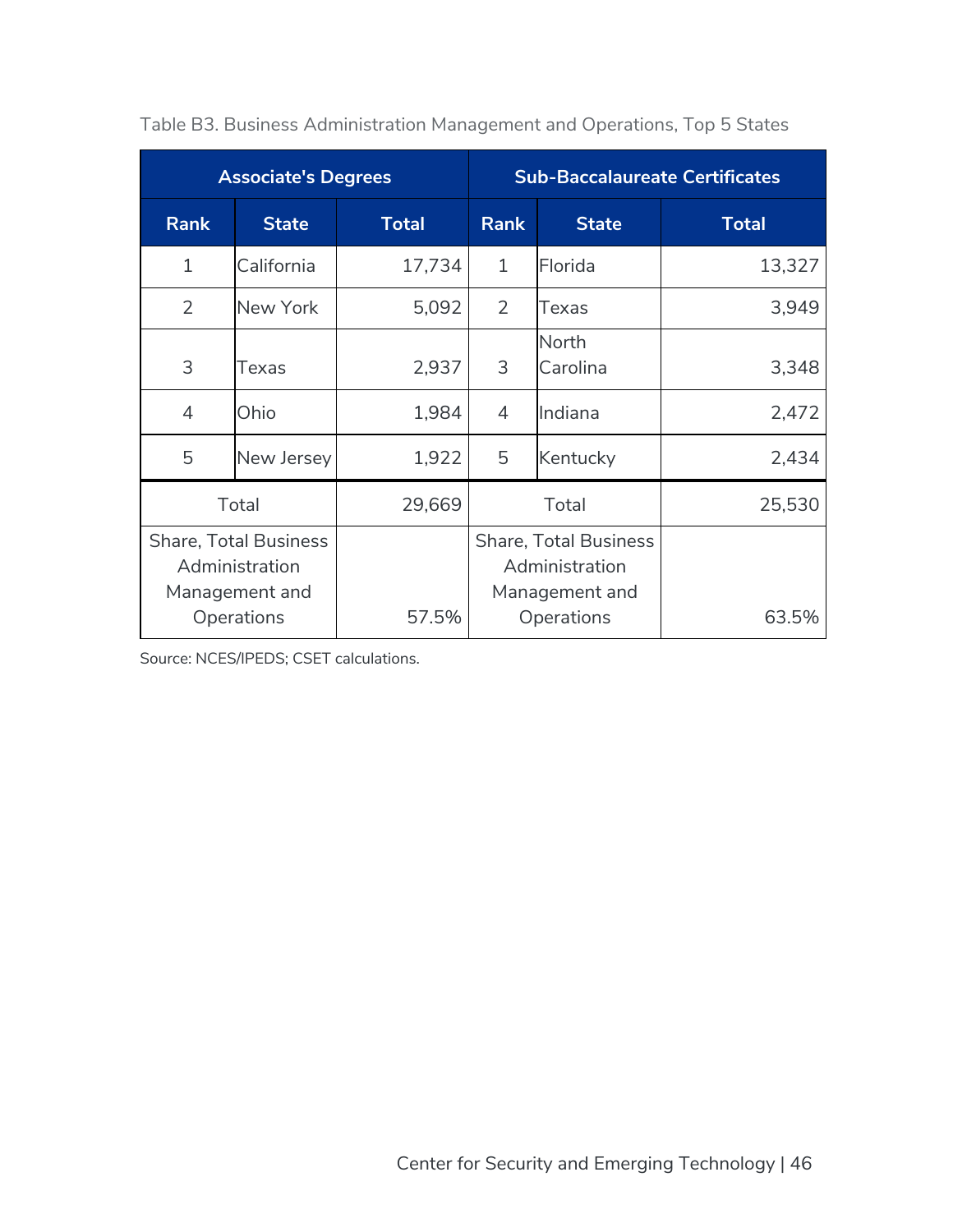# Appendix C: Top Institutions for CIS Graduates

Tables C1 and C2 show the top producing community and technical colleges for sub-baccalaureate CIS awards. Table C1 lists the top 10 institutions for CIS associate's degree awards in 2020 while Table C2 shows the top 10 institutions for CIS certificates.

Two institutions are a top 10 producer for both degrees and certificates: Ivy Tech Community College in Indiana and Valencia College in Florida. Ivy Tech, ranked high on both lists, offers programs spanning IT, software development, database management, cybersecurity, and cloud computing. Notably, for-profit colleges are also among the top awardees for both lists.

| <b>Rank</b>    | <b>Institution</b>                                    | <b>State</b> | <b>Total</b> |
|----------------|-------------------------------------------------------|--------------|--------------|
| $\mathbf{1}$   | Northern Virginia Community College                   | <b>VA</b>    | 925          |
| $\overline{2}$ | Ivy Tech Community College                            | IN           | 435          |
| 3              | <b>ECPI University</b>                                | <b>VA</b>    | 381          |
| 4              | <b>CUNY Borough of Manhattan Community</b><br>College | NY.          | 323          |
| 5              | <b>Montgomery College</b>                             | <b>MD</b>    | 276          |
| 6              | Dallas College                                        | <b>TX</b>    | 272          |
| $\overline{7}$ | <b>Austin Community College District</b>              | <b>TX</b>    | 269          |
| 8              | <b>CUNY LaGuardia Community College</b>               | NY.          | 243          |
| 9              | Gwinnett Technical College                            | GA           | 204          |
| 10             | Valencia College                                      | FL           | 202          |
| Total          |                                                       |              | 3,530        |
|                | <b>Total Share of CIS Degrees</b>                     |              | 12.3%        |

Table C1. Top 10 institutions awarding CIS Associate's Degrees, 2020

Note: This includes U.S. degree-granting institutions not designated as primarily baccalaureate or above.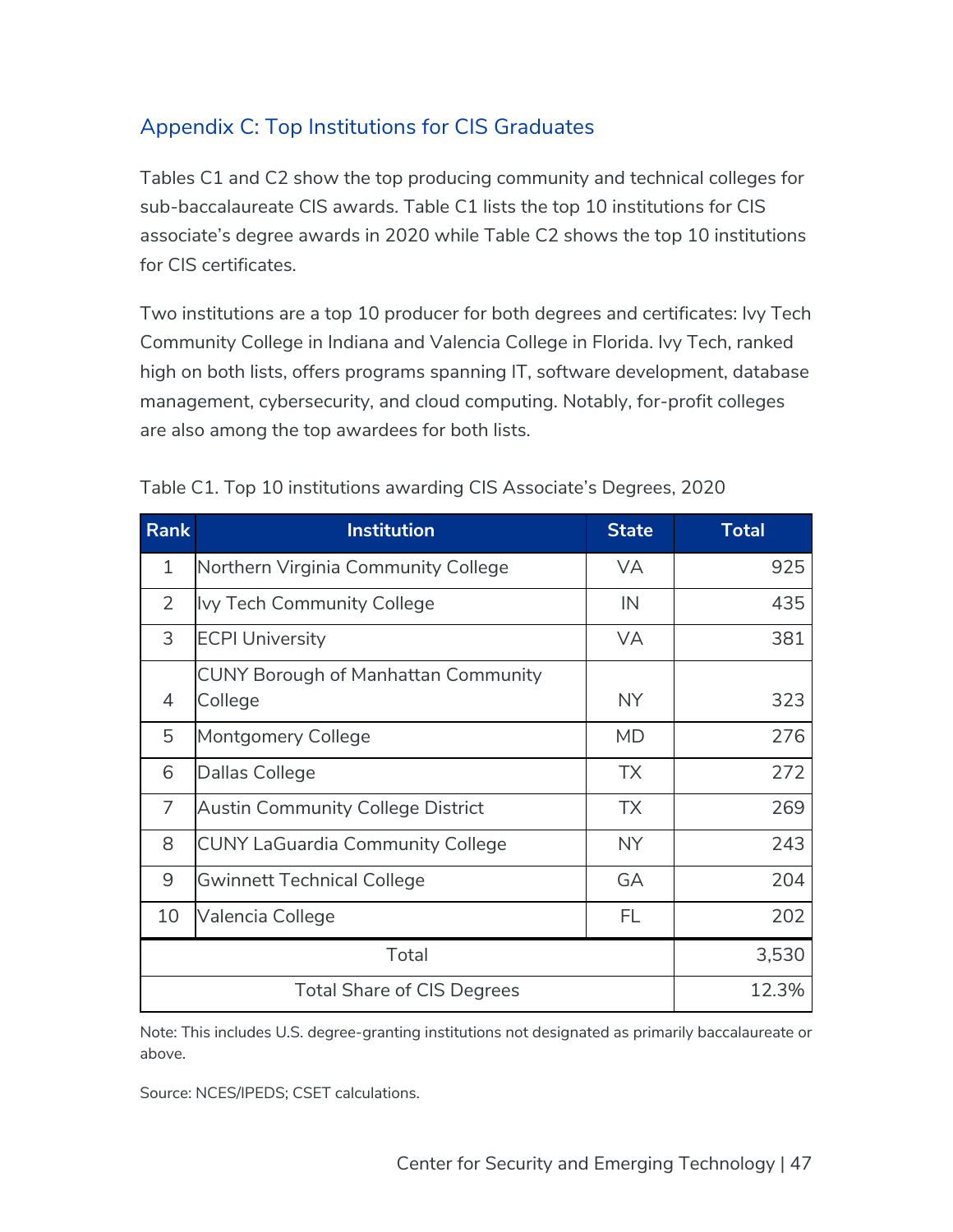| <b>Rank</b>    | <b>Institution</b>                      | <b>State</b> | <b>Total</b> |
|----------------|-----------------------------------------|--------------|--------------|
| 1              | MyComputerCareer-Columbus               | <b>OH</b>    | 1,820        |
| $\overline{2}$ | Dallas College                          | <b>TX</b>    | 948          |
| 3              | <b>Ivy Tech Community College</b>       | IN           | 912          |
| 4              | Jefferson Community & Technical College | KY.          | 877          |
| 5              | <b>Wake Technical Community College</b> | <b>NC</b>    | 863          |
| 6              | Valencia College                        | FL           | 709          |
| $\overline{7}$ | Bluegrass Community & Technical College | KY.          | 580          |
| 8              | <b>Salt Lake Community College</b>      | UT           | 500          |
| 9              | College of Southern Nevada              | <b>NV</b>    | 478          |
| 10             | <b>Edmonds College</b>                  | <b>WA</b>    | 442          |
| Total          |                                         |              | 8,129        |
|                | <b>Total Share of CIS Certificates</b>  |              | 22.2%        |

Table C2. Top 10 institutions awarding CIS Certificates, 2020

Note: This includes U.S. degree-granting institutions not designated as primarily baccalaureate or above.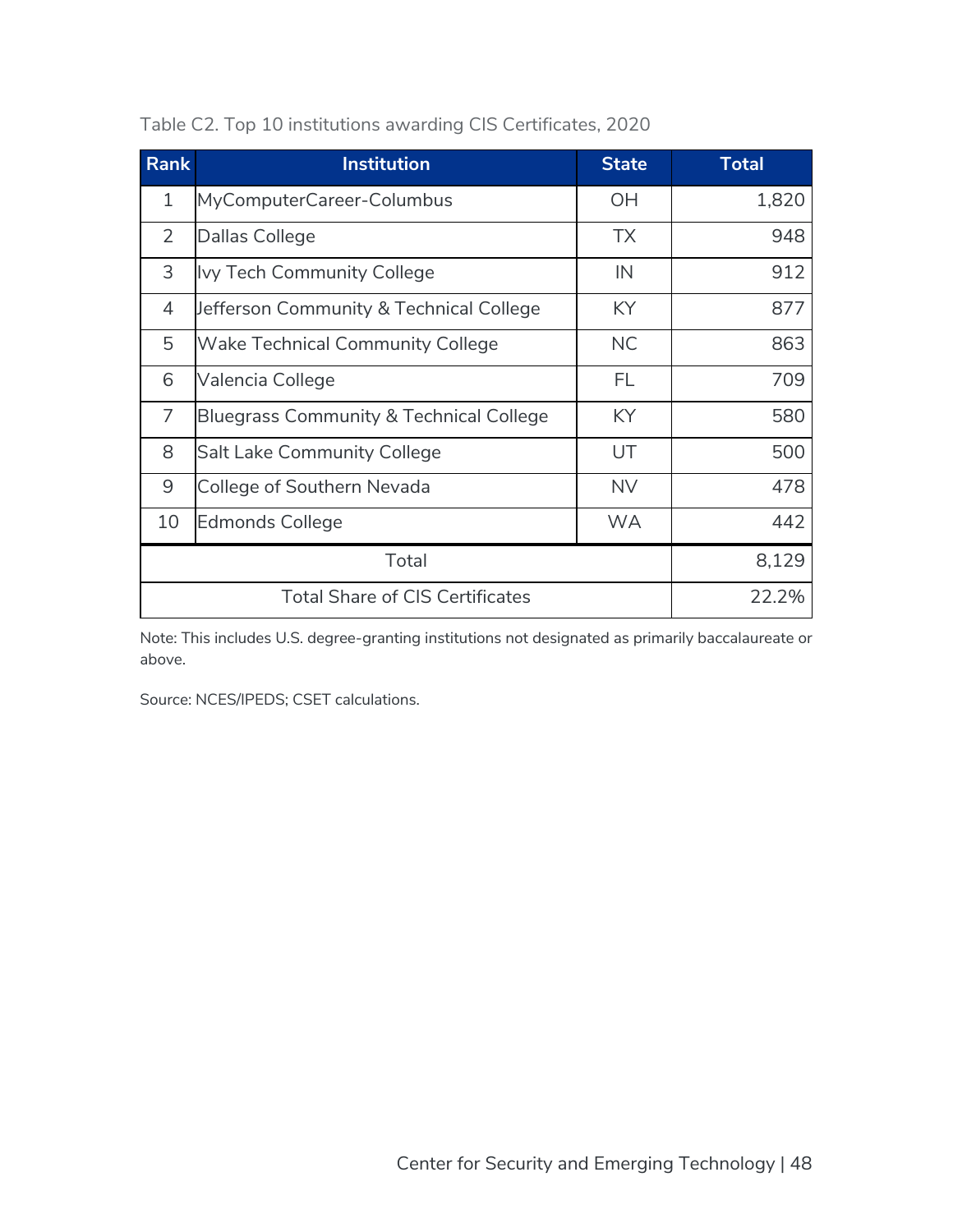# Appendix D: Highlighted Partnership Details

We are seeing a recent increase in promising industry-led partnerships with community colleges to train AI and AI-related talent. While still recent and under piloting and evaluation, they could offer tremendous insight for how other programs might be designed and implemented. We highlight several along with notable features of each program. Information was provided by program representatives and CSET compilation based on publicly available documents.

#### *Intel AI for Workforce Program*

Intel commenced an AI associate degree program in June 2020 in partnership with the Maricopa County Community College District (MCCCD) and the Arizona Commerce Authority (ACA). In August 2021 it announced a broad expansion of this effort, in partnership with Dell Technologies, entitled the Intel AI for Workforce Program. This expansion will serve eight hundred thousand students across 31 schools in 18 states.

#### **Support Provided**

Intel provides 225 hours of AI educational content spread across four modules. It also includes over 250 hours of teacher education, spread across four prepackaged modules, $112$  to assist in building out a curriculum from the material, which Intel guides faculty through. Over 80 professors have completed this training and are certified as Intel AI trainers. Intel also offers technical advisors to assist faculty upon request, and has built a peer support network for faculty as they build curricula from the provided materials.

#### **Program Design and Content**

The content ranges from introductory material––basic AI literacy, including no code courses––to courses on AI/ML applications like computer vision and natural language processing. The final modules introduce projects featuring real world examples found in industries like manufacturing and healthcare, so that graduates of the course have tangible experience to showcase to employers. Faculty at participating universities developed their own curricula using these materials as the backbone, with support from Intel upon request, based on their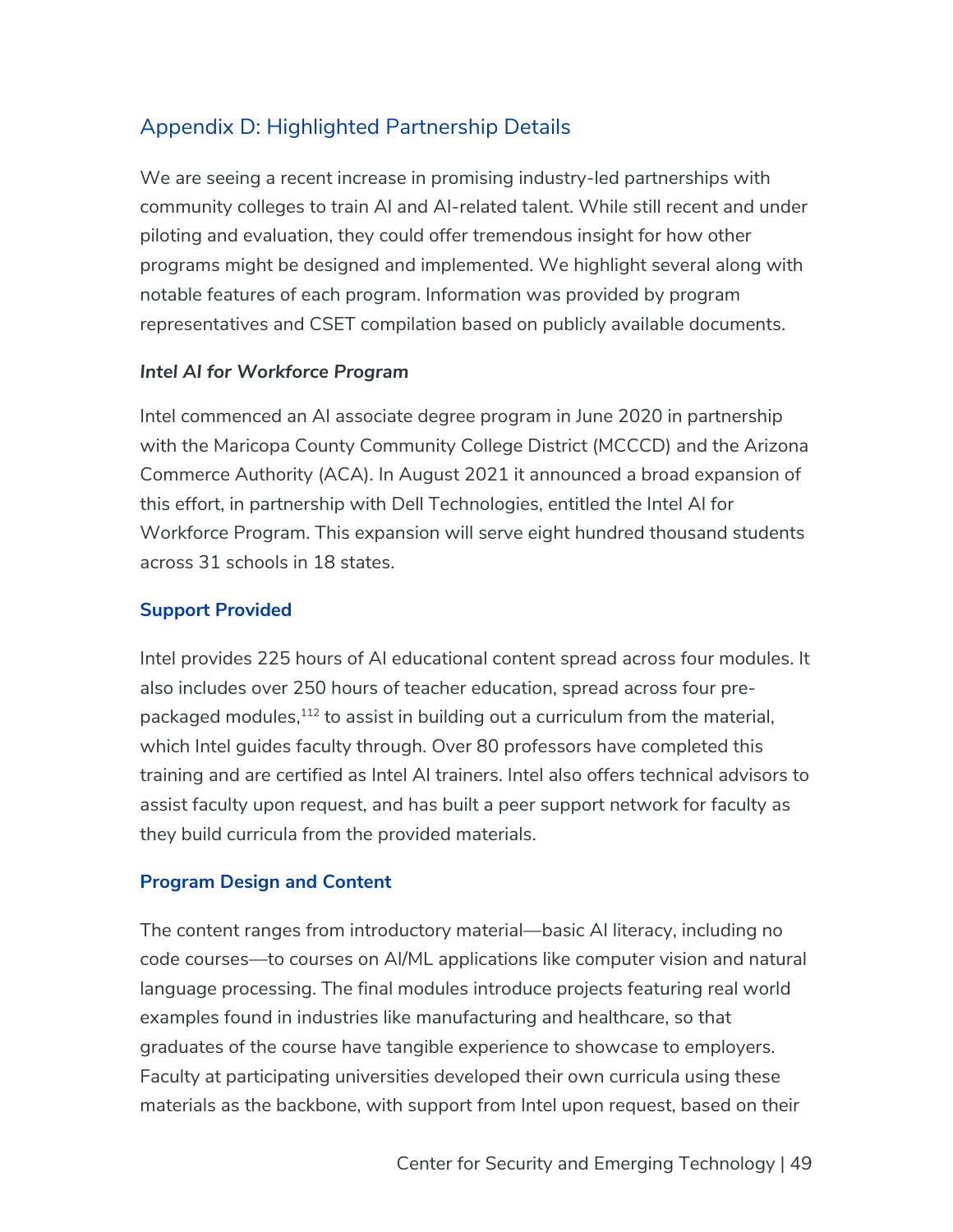institutions' structure and needs. Importantly, no prior technical computer experience is needed for students.

#### **Program Outcomes**

The majority of community college partners are setting up the program as part of an associate of applied science or associate of science degree path with accompanying transfer agreements to nearby four-year universities for graduates. The latter examples would indicate that those community college partners do not see the program as sufficient for graduates seeking to enter a technical field. Another common approach is to grant stackable credentials or certifications upon completion of the Intel coursework, but this process is not standardized across the program.

#### **Collaboration Across Stakeholders**

The Intel team emphasized collaboration with community college administrators and faculty, and with state and local agencies. They focused on ensuring that the educators and institutions had the tools and knowledge that they needed to effectively leverage the materials Intel provided to them. Soliciting feedback from faculty and administrators also helped Intel identify the gaps in their program design and deliverables. Open communication cemented buy-in from the educators tasked with implementing the curriculum, many of whom have become advocates and advisors to the new programs standing up across the country. Outreach to the ACA also secured a state grant to build out physical infrastructure for the program.

As the program expanded to other states, conversations with the National Governors Association helped to garner similar government interest in new locations. Many of the community colleges, including those from MCCCD, already had an interest in increasing their capacity for AI education, creating mutual interest from all sides. During the expansion, Dell Technologies also was added to the partnership. They provide input on how best to configure AI labs for part-time or full-time remote learning, and help community colleges procure some of the technology needed to build out on campus AI labs.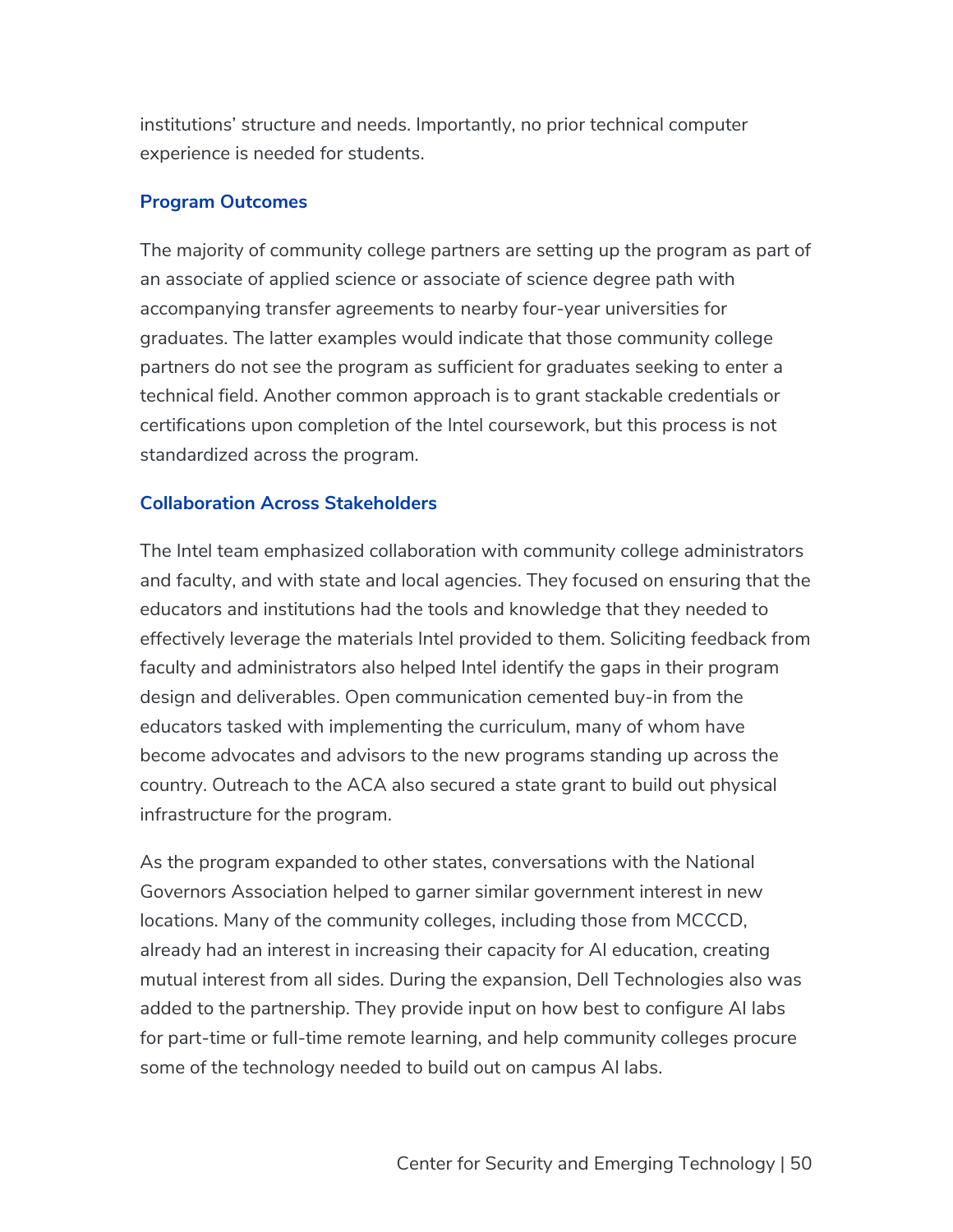## **Challenges**

There are several challenges for program administrators as they implement microcredentials for coursework completion. There is no industry standard for certifications recognized by employers as a substitute for a four-year degree, and the use of stacking microcredentials is a relatively novel approach. Outside of transferring to a four-year university, program administrators remain uncertain how students apply what they learn to demonstrate aptitude to potential employers. Intel has been engaging with professional associations on the subject, but face difficulties due to the number of different associations and time to action across groups. Program officials indicated that there were some MCCCD students that would be hired into a summer internship program, with potential to transition to a full-time role post-internship.

Another area requiring additional refinement is the measurement of program outcomes. The program measures learning outcomes for enrolled students, and provides assessments for teachers to offer feedback on the course itself. However, there is limited collection of student outcome data besides information on student projects. This gap makes it difficult to ascertain the efficacy of the program in increasing graduate employment and wage outcomes. It is worth noting that the Intel team was fully aware of these challenges, and stressed the importance of beginning the building process even without all questions answered and challenges addressed.

#### *AWS Academy*

Amazon Web Services (AWS) Academy—formerly part of AWS Educate—is partnering with community colleges in Arizona, California, Connecticut, Georgia, Indiana, Louisiana, Texas, Utah, and Virginia to offer cloud computing associate degrees and certifications.<sup>113</sup> AWS originally began forming these partnerships in 2018 through AWS Educate, but has since shifted functionality for institutions to AWS Academy with accompanying changes in support provided to community colleges. Under AWS Educate, the creation and design of the program varied slightly by location, but it retained many consistent features across each. AWS Educate designed their models to scale, so that institutions could adopt the programs with relative ease. Their first partnership, the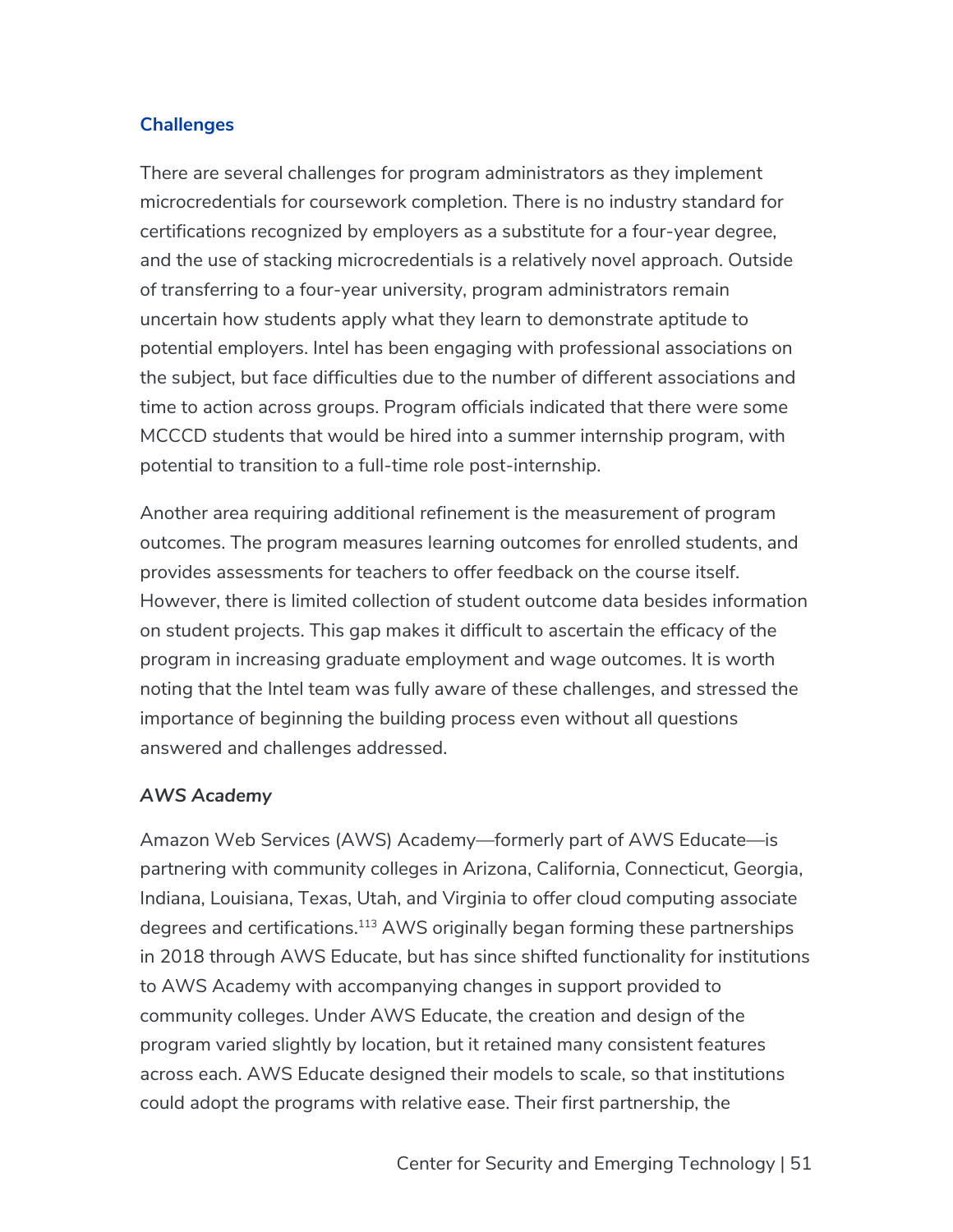California Cloud Workforce Project (CA Cloud), is an illustrative example of their program structure. Starting in Los Angeles, CA Cloud offers coursework at 19 community colleges. It was launched in fall of 2018 after a 2017 pilot program at Santa Monica College and is supported by over \$200 million in annual investments from California's Strong Workforce Program.<sup>114 115</sup>

This section will describe the AWS Educate programs as they were designed, and provide an overview of the services now provided under AWS Academy.

## **Support Provided**

In partnerships prior to AWS Academy, students received access to AWS Educate for free, which included instructional content for their classes, microcredentials––known as badges––in interest areas (e.g. Alexa, gaming, and Internet of Things), and access to AWS Educate Jobs Board. Educators also gained access to AWS services including virtual classrooms and tools to help teach students. Using these resources, community college faculty created their own curricula with technical support and assistance provided by AWS and other LA-based tech companies. The program also shared curricula developed by these community colleges with new partners as a reference point for their own curricula creation.

AWS Academy provides access to free AWS "ready to teach" cloud computing curricula for educators, along with the ability for educators to create an AWS Learner Lab that allows students to work directly with select AWS Services.

## **Program Design and Content**

The curriculum for CA Cloud was created by community college faculty with technical support and assistance provided by AWS and other LA-based tech companies. It was designed as an entry-level program, consisted of four core courses, and required 18 units for completion. These core courses were chosen to align to critical competencies required by employers. Each community college also formed agreements with high schools to offer concurrent enrollment in the certificate program. As of fall 2020, 3,555 students had enrolled in cloud computing courses.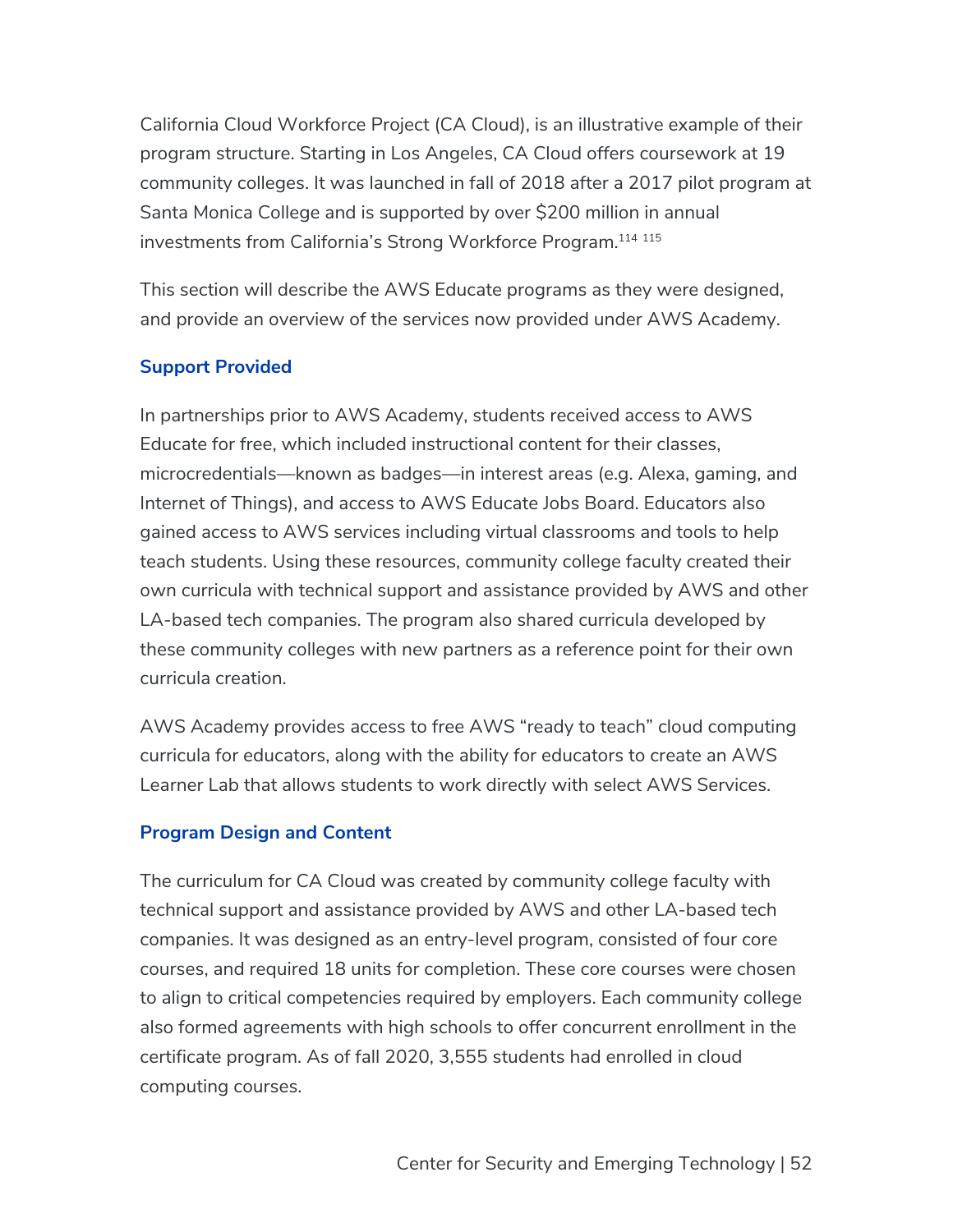AWS Academy courses are organized into certification pathways. Each start with a foundational cloud course and certification that can be built upon to obtain additional AWS certifications. The pathways that contain additional stackable certifications are cloud developing, architecting, operations, and machine learning.

#### **Program Outcomes**

The programs within CA Cloud––and other locations––feature stackable microcredentials for each of the core classes, and culminate in a certificate from AWS upon completion of an exam. A partnership in Northern Virginia Community College (NOVA) and George Mason University (GMU) offers a slightly different approach. They developed a coordinated two- and four-year cloud computing degree program. Credits from NOVA's two-year degree are stackable with GMU's cloud computing degree program, and GMU is also able to grant credits to students with certain industry certifications. Within the two-year A.A.S degree in cloud computing is a one-year stackable career study certificate. Furthermore, within the Virginia Community College system, if one community college does not offer a course, a student may attend other schools' courses virtually and split tuition across institutions. The degree program was designed by both schools' faculty with support from AWS Educate.

As was previously mentioned, innovative partnerships with educators make little difference if there is no demand from employers for graduates. The AWS Educate representatives acknowledged this, noting an effort internally to hire more community college graduates.

#### **Collaboration Across Stakeholders**

Coordinating shared curricula across a consortium of 19 community colleges, receiving support from state and local agencies, and forming partnerships with Los Angeles technology employers required significant buy-in and commitment from all stakeholders. It is unclear how large of a role AWS Educate played in this process. Other organizations like the Career Ladders Project, Los Angeles Economic Development Corporation, the Los Angeles County Office of Education, and the Center for a Competitive Workforce (CCW)<sup>116</sup> were also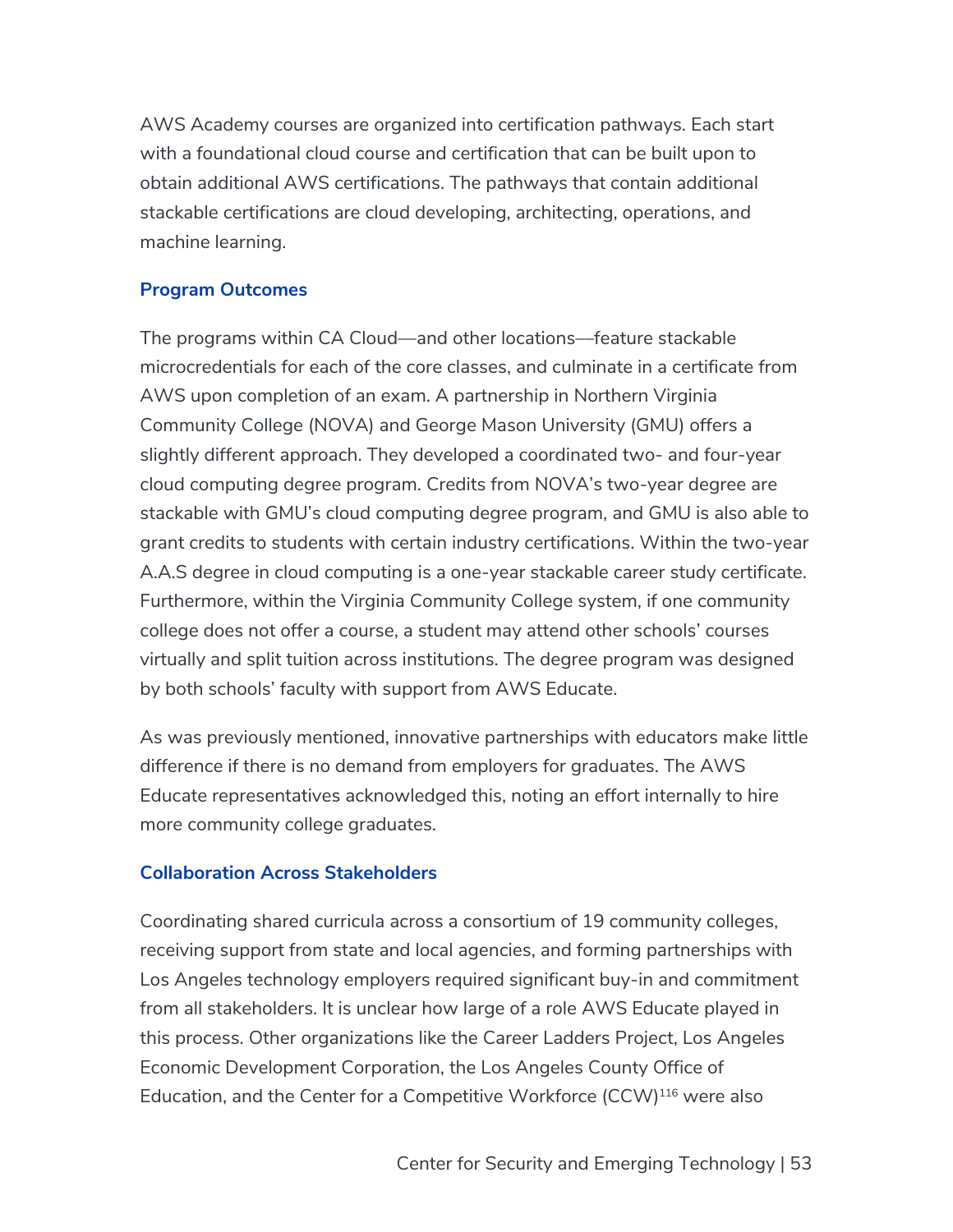involved in fostering collaboration and providing support. Together with the Los Angeles Economic Development Corporation, CCW convened a regional advisory board with industry participation.

## **Challenges**

Similar to Intel's program, it is difficult to measure program outcomes for educators and participants. They track the number of institutions that launch the program, how many faculty are trained on AWS, and the number of students that enroll but struggle to track education and employment outcomes for students. Community and technical colleges struggle to track these metrics under the best of circumstances, often for reasons outside of their control. AWS Educate is attempting to find means of incentivizing self-reporting from program graduates. The job board provides an option to share success after interviews and provides additional resources upon completion of this submission. Despite this approach, this remains an ongoing challenge and will make it difficult to evaluate the impact of the program.

Another impediment is a shortage of instructors with cloud experience to teach these courses. While AWS works with teachers to accredit them through the content they offer, there is a base level of competence required to teach classes. Furthermore, if an instructor does take the time to upskill, they become potentially eligible for jobs in private industry that pay significantly more than the salary of a community college professor. This problem is not unique to community colleges––four-year universities face similar challenges.

## *Hack.Diversity*

Hack.Diversity is an example of a non-profit group that is promoting alternative pathways to tech jobs, including AI and AI-related jobs, in a different way. It partners directly with a variety of nontraditional pathways into tech, including community colleges, vocational programs, professional learning programs, boot camps, and self-learners to select one cohort of fellows each year. Most importantly, it has a track record of placing talent from community colleges into engineering and data jobs.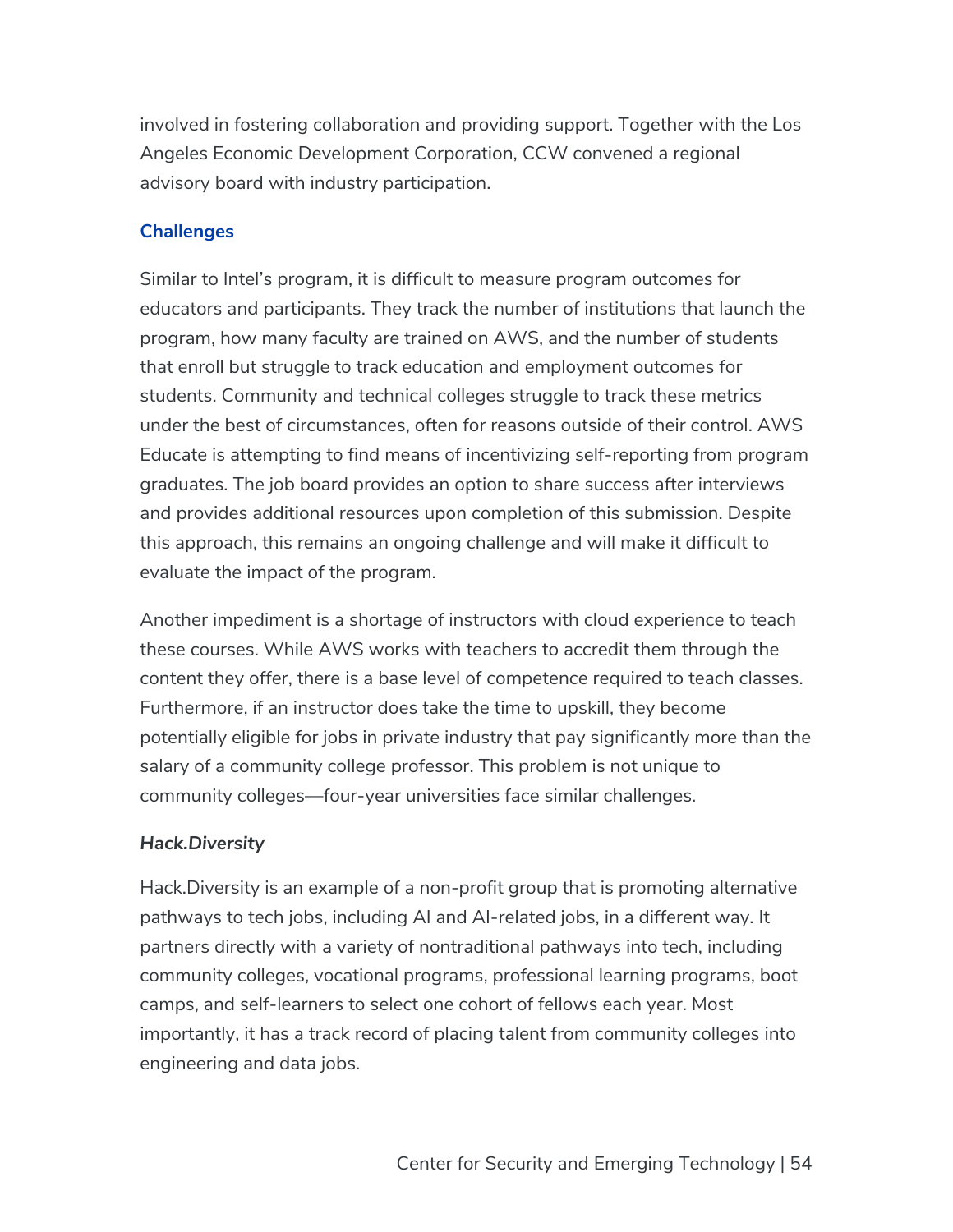Hack.Diversity launched its first program cycle in 2017 in Boston, MA, with a cohort of 16 fellows—early-career Black and Hispanic professionals in tech from undervalued education pathways. It featured six host companies as employer partners hiring for internship-to-retention opportunities. To date, they have bridged more than 250 Black and Hispanic professionals into first jobs as software engineers, data analysts, and IT professionals.

Its main goal is to increase the representation of Black and Hispanic professionals in tech through shifting organization behavior to successfully hire, retain, and elevate the contributions of Black and Hispanic early-career candidates. In order to bridge the gap between education and employment, Hack.Diversity creates partnerships with two- and four-year universities, including every community college in the greater Boston area, and companies which have job openings in applicable technology fields.<sup>117</sup> The universities and companies form each end of an internship-to-employment pipeline. Hack.Diversity assists transition through this pipeline using a cohort-based mentoring and guidance program for participants. The program does not focus on introductory courses, and applicants must possess a base level of around 18 months of exposure and literacy in their chosen field. After selection into the program, each cohort of fellows engage in nine months of technical project work, professional development, one-to-one mentorship from an industry professional, community building around identity and belonging, and network expansion. The last three months of the nine-month fellowship is placement into a paid internship-to-retention opportunity with an employer partner.

Program milestones include technical project completion, internship matching, internship completion, and permanent conversion offers. Hack. Diversity seeks to flip the power dynamic experience for fellows. Rather than applicants sending out large amounts of applications with little promise for a response, the program curates a pool of employers who then pitch their company during the interview. This emphasizes the responsibility that employers have to cultivate a climate of belonging for early-career Black and Hispanic candidates.

After matching their fellows into internships, the program works closely with fellows' employers and managers to maximize implementation of racial equity,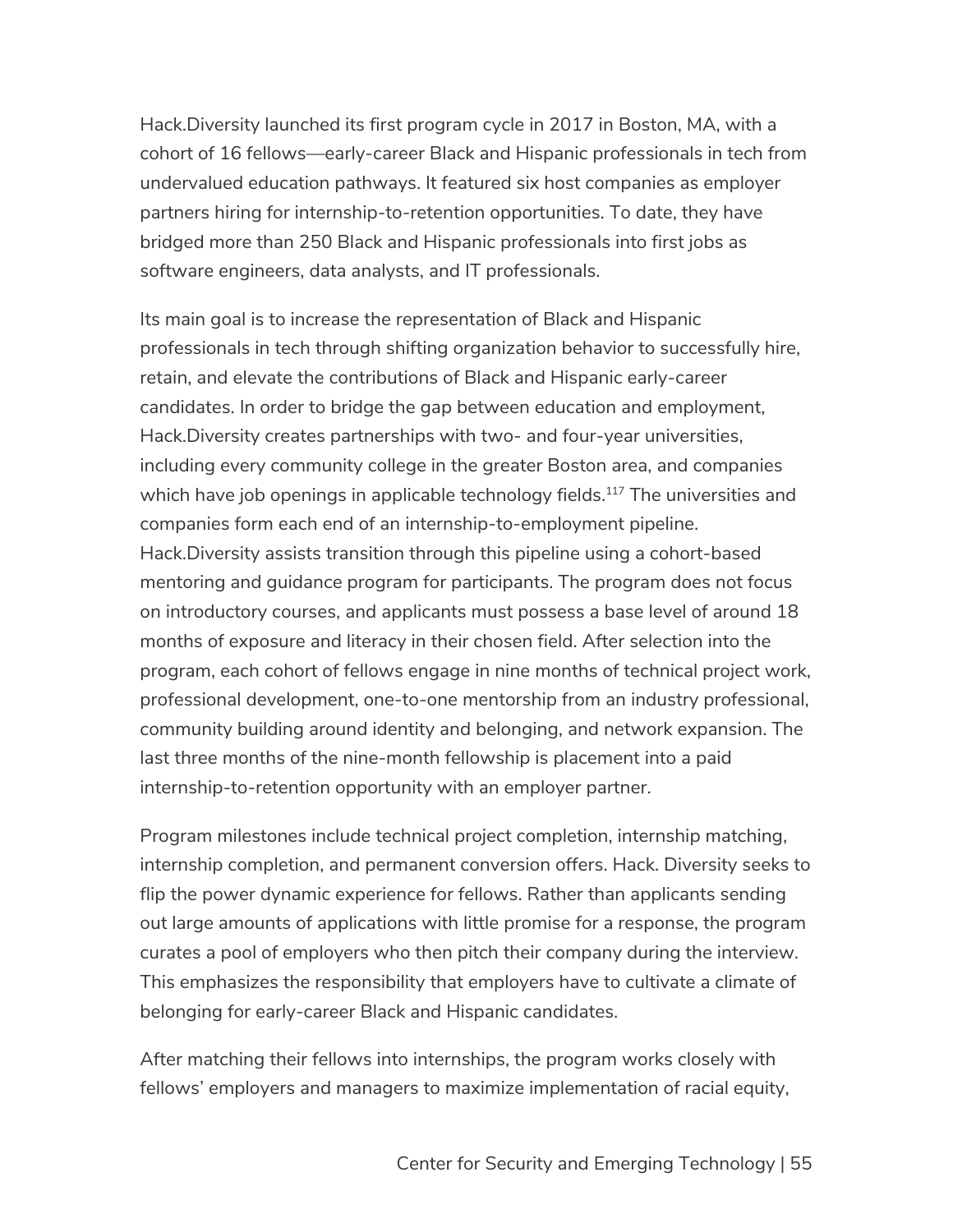diversity, inclusion practices, meeting of internship goals, and receiving continuing employment offers post-internship. It provides recommendations to companies and fellows to develop milestones for the internship, set high expectations, convey constructive feedback. It also collects experiential data from fellows to inform companies' workplace culture and management practices, especially how those processes align with stated values of diversity and inclusion. Hack.Diversity will work with companies to address any noted issues, a process that is expected and encouraged from the outset of the partnership. Importantly, they retain the right to end partnerships with companies if they are not deemed to be taking necessary steps to improve identified problematic practices.

When interns begin at their host company, there is an agreement that should they perform at a level that meets or exceeds predetermined expectations, the company will offer them continuing employment at the end of the internship. Between 2017–2021, on average, over 80 percent of fellows seeking employment post-internship receive offers.<sup>118</sup> However, permanent employment is not the required end state of all program participants. Hack.Diversity provides career guidance for fellows whether they are seeking continued education, additional certifications, or different employment options.

There were some noted challenges when placing interns from two-year institutions in host companies. First, there is a stigma, sometimes not explicitly stated, associated with hiring talent from community colleges. This can manifest as hesitancy to accept an intern or offer a paid role, or as inflexible job requirements that demand a four-year degree. Second, interns with associate degrees may receive lower salary offers independent of their performance of competence. Hack.Diversity works with their fellows to mitigate these issues, and requires progress from companies to remove barriers to pay and opportunity that do not relate directly to fellows' actual performance. While Hack.Diversity is currently a Boston-based effort, its next five-year plan includes expansion to other geographical areas, given its success locally and regionally. This success in placing underrepresented Black and Hispanic students from community colleges and other nontraditional institutions of higher education into tech industry jobs hints at the importance of the services it provides.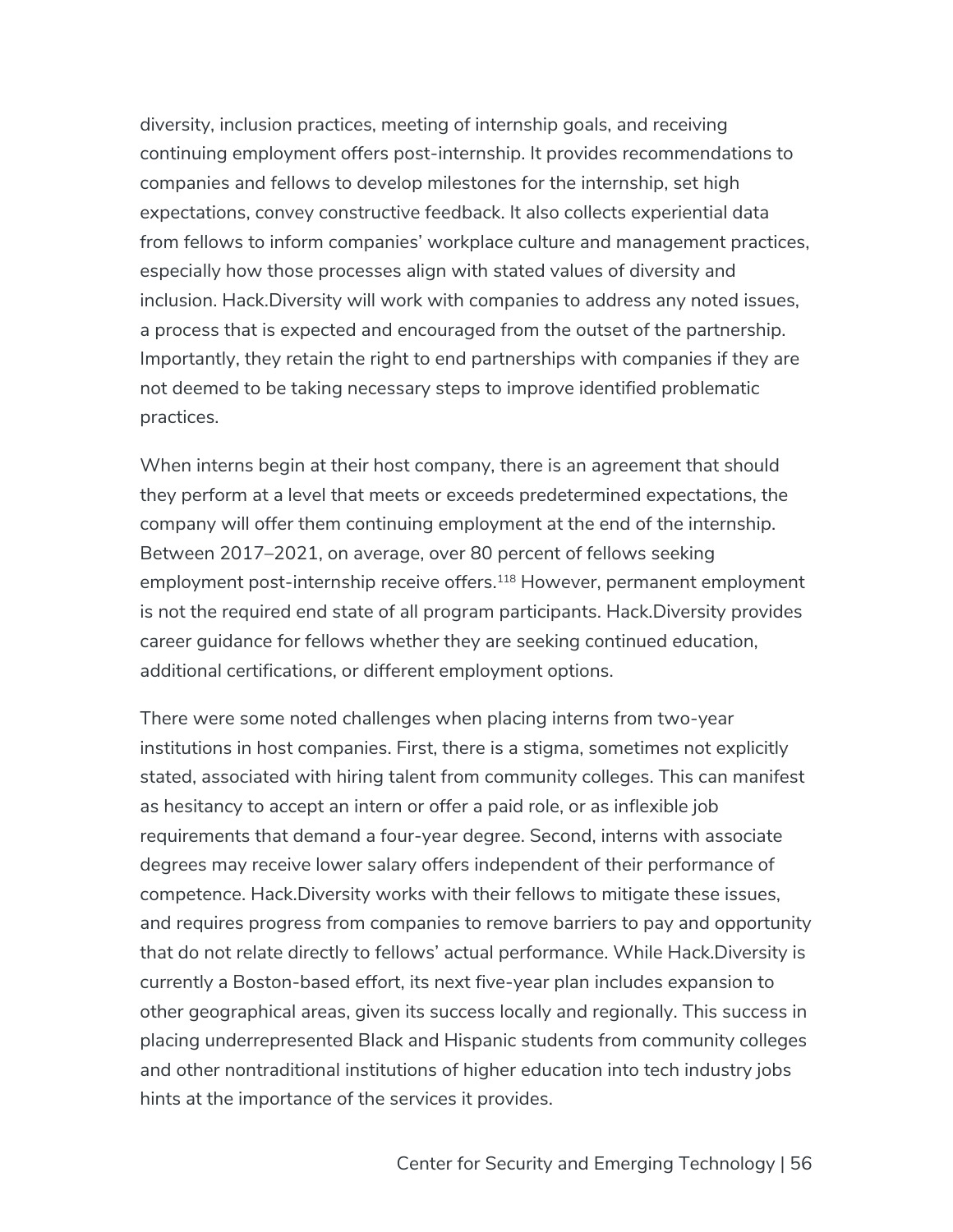## **Endnotes**

<sup>1</sup> American Association of Community Colleges, "Fast Facts 2022," 2022, https://www.aacc.nche.edu/research-trends/fast-facts/.

 $2$  They may also be credit-bearing or noncredit. See for more: Iris Palmer, "An Explainer: Nondegree vs Non-credit programs," *New America*, March 24, 2021, https://www.newamerica.org/education-policy/edcentral/an-explainer-non-degree-vs-noncredit-programs/.

<sup>3</sup> U.S. Department of Education, "Community College Facts at a Glance," accessed January 25, 2022, https://www2.ed.gov/about/offices/list/ovae/pi/cclo/ccfacts.html.

 $4$  There are many thousands of different programs that result in degrees, licenses, certifications, certificates, badges, microcredentials and other forms of credentials. In this report, the terms "awards" and "credentials" are used to capture all types. For a breakdown of the differences between credentials, see: Janet Forte, "Understanding Certifications," *Workcred*, December 10, 2020, https://blog.ansi.org/workcred/understanding-certifications/#gref.

<sup>5</sup> See Ivy Love, Debra Bragg, and Tim Harmon, "Mapping the Community College Baccalaureate," *New America*, November 2021, https://www.newamerica.org/education-policy/briefs/mappingthe-community-college-baccalaureate/; Sara Weissman, "Two-Year Institutions, Four-Year Degrees," *Inside Higher Ed*, May 7, 2021,

https://www.insidehighered.com/news/2021/05/07/arizona-allows-community-colleges-offerbachelors-degrees.

 $6$  Across all U.S. degree-granting institutions. About three hundred thousand sub-baccalaureate certificates were also awarded at nondegree institutions in 2020, bringing total certificate awards to almost 1.5 million. Degree totals come from the National Center for Education Statistics, "Integrated Postsecondary Education Data System, Fall 2010 through Fall 2020, Completions component," U.S. Department of Education, August 2021, https://nces.ed.gov/programs/digest/d21/tables/dt21\_321.10.asp. Certificate totals are CSET calculations using IPEDS data.

 $7$  See Appendix A for further elaboration on the sectoral composition of associate's degree and sub-baccalaureate certificate awards.

 $8$  Increasing to about 57 percent for all sub-baccalaureate certifications. We note that this is analogous for bachelor's degrees; females earned 58 percent of all bachelor's degrees in 2020.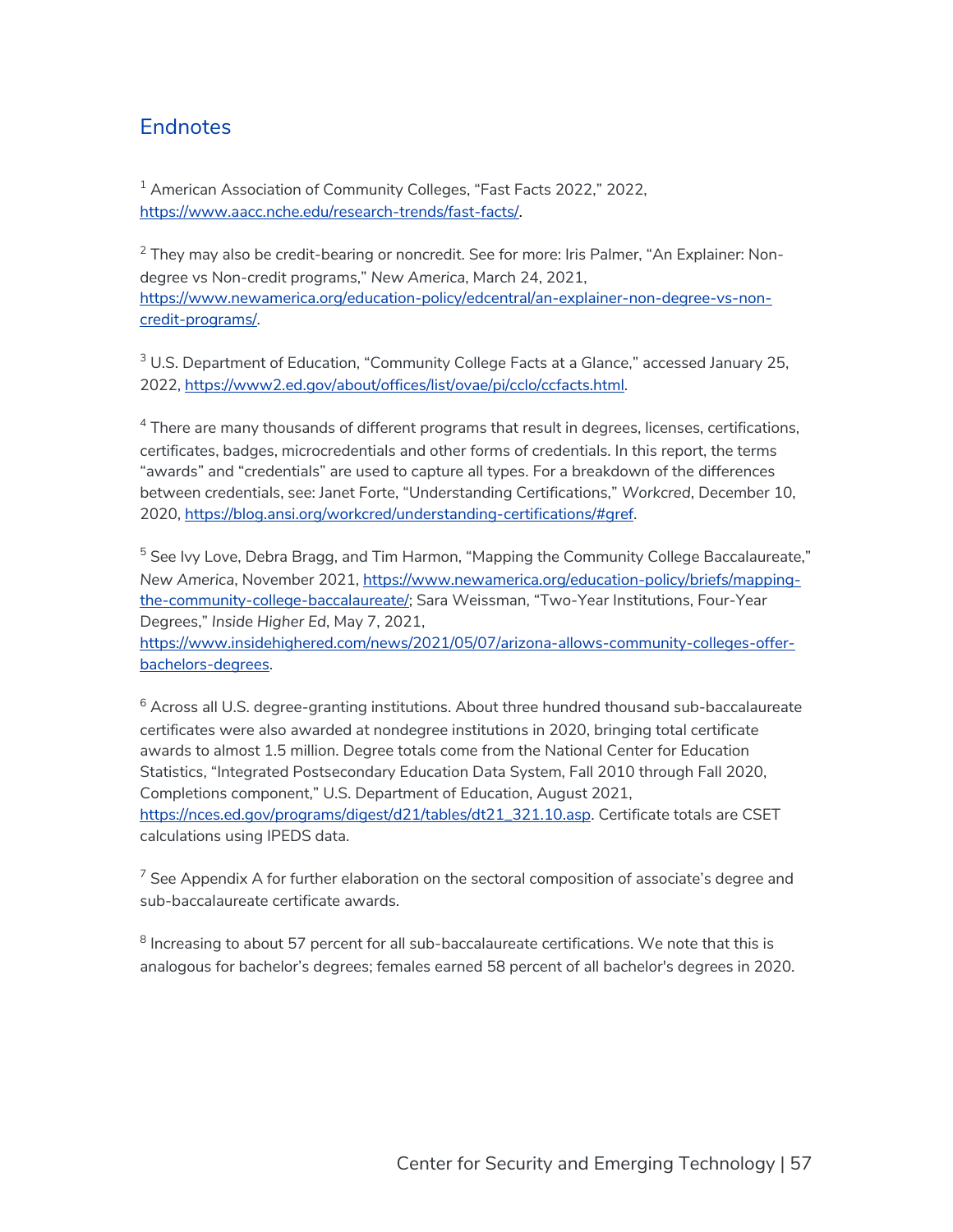$9$  Aims McGuinness, "Community College Systems Across the 50 States," National Center for Higher Education and Management Systems, January 28, 2014, [https://www.leg.state.nv.us/interim/77th2013/committee/studies/commcolleges/other/28](https://www.leg.state.nv.us/interim/77th2013/committee/studies/commcolleges/other/28-january-2014/agendaitemvi,nationalcenterforhighereducationmcguinness.pdf?rewrote=1) january-2014/agendaitemvi,nationalcenterforhighereducationmcguinness.pdf?rewrote=1.

 $10$  Previous CSET research found that the demand for AI workers is projected to grow two times faster than the national average over 2019–2029. See for more: Diana Gehlhaus and Ilya Rahkovsky, "U.S. AI Workforce: Labor Market Dynamics" (Center for Security and Emerging Technology, April 2021), https://cset.georgetown.edu/publication/u-s-ai-workforce/.

<sup>11</sup> Diana Gehlhaus, Luke Koslosky, Kayla Goode, and Claire Perkins, "U.S. Al Workforce: Policy Recommendations" (Center for Security and Emerging Technology, October 2021), https://cset.georgetown.edu/publication/u-s-ai-workforce-policy-recommendations/.

<sup>12</sup> Diana Gehlhaus and Santiago Mutis, "The U.S. AI Workforce: Understanding the Supply of AI Talent" (Center for Security and Emerging Technology, January 2021), https://cset.georgetown.edu/publication/the-u-s-ai-workforce/.

 $13$  For a full breakdown of educational attainment and top fields of study by category, see: Gehlhaus and Mutis, "The U.S. AI Workforce: Understanding the Supply of AI Talent."

 $14$  This paper does not cover general issues related to education-workforce transitions, which is its own body of literature.

<sup>15</sup> Even in STEM occupations, workers come from a range of undergraduate disciplines within STEM fields and non-STEM fields. See U.S. Census Bureau, "Where do college graduates work?," July 10, 2014, accessed March 13, 2022, https://www.census.gov/dataviz/visualizations/stem/stem-html/.

<sup>16</sup> Amy Burke, U*.S. S&E Workforce: Relationship between Education and Occupation* (Washington, DC: National Science Foundation, September 26, 2019), https://ncses.nsf.gov/pubs/nsb20198/u-s-s-e-workforce-relationship-between-education-andoccupation#educational-background-of-workers-in-s-e-occupations.

 $17$  Gehlhaus and Mutis, "The U.S. AI Workforce: Understanding the Supply of AI Talent."

 $18$  Interestingly, economists often decompose occupations into competencies and tasks, and consider one's ability to perform those tasks in terms of knowledge, skills, and abilities. Yet much of the workforce preparedness discussion is focused on degrees, not competency-based education (CBE). This paper also pushes against the emphasis on four-year degrees with its vision for the future of higher education.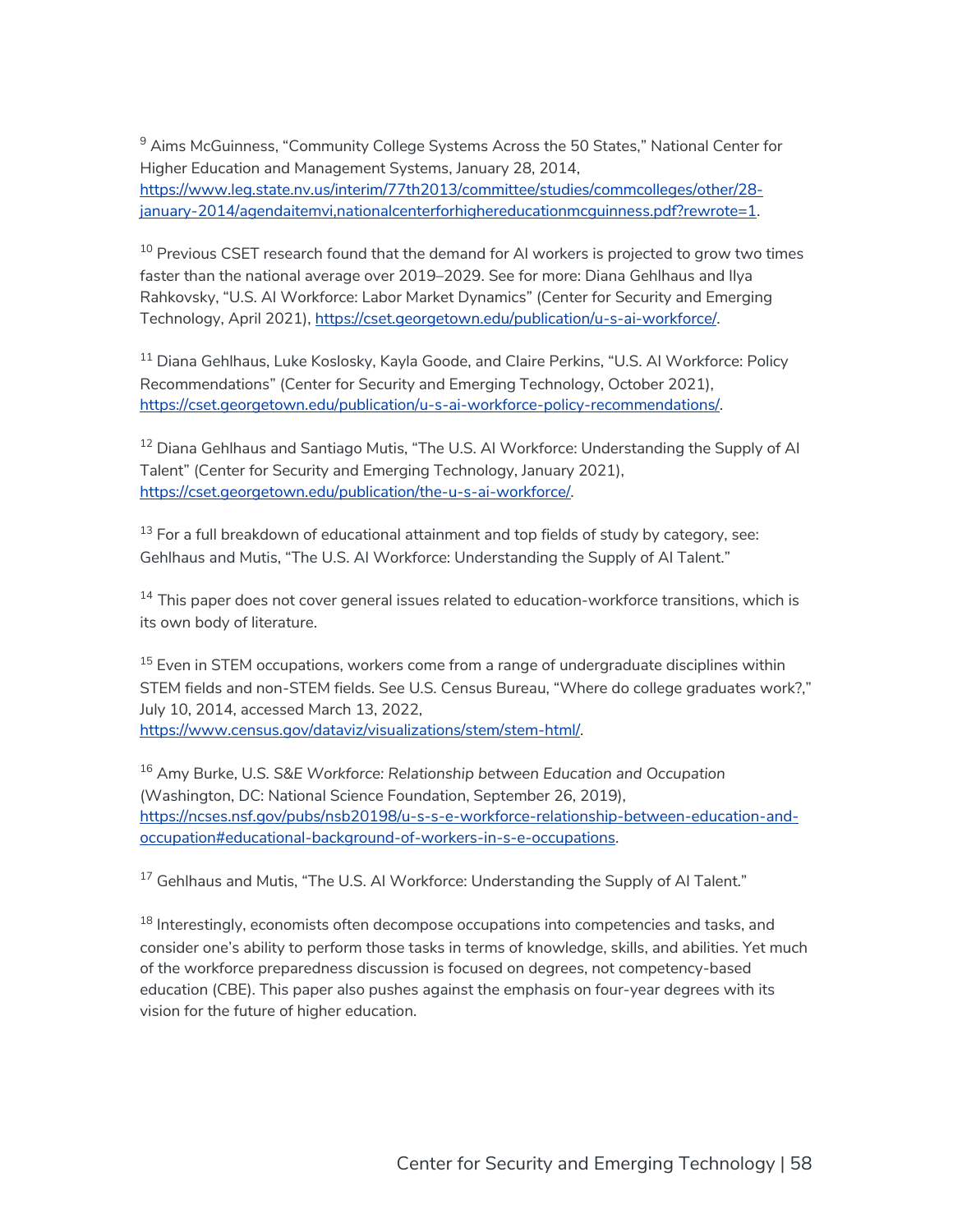<sup>19</sup> Autumn Toney and Melissa Flagg, "U.S. Demand for AI-Related Talent" (Center for Security and Emerging Technology, August 2020), https://cset.georgetown.edu/publication/u-s-demandfor-ai-related-talent/

<sup>20</sup> National Center for Education Statistics, "2021 Digest of Education Statistics," U.S. Department of Education, Table 322.10, accessed March 13, 2022, https://nces.ed.gov/programs/digest/d21/tables/dt21\_322.10.asp?current=yes.

<sup>21</sup> National Center for Education Statistics, "2021 Digest of Education Statistics."

<sup>22</sup> Abigail Johnson Hess, "Only 25% of those with student loans went to graduate school—but they owe around 50% of all student debt," *CNBC*, July 16, 2021, https://www.cnbc.com/2021/07/16/graduate-students-owe-around-50percent-of-all-studentdebt.html.

<sup>23</sup> Gehlhaus and Mutis, "The U.S. AI Workforce: Understanding the Supply of AI Talent."

 $24$  For comparison, we estimate using IPEDS data that 81 percent of undergraduate students at institutions that are primarily baccalaureate or above were full time in 2020, and only 18 percent were above the age of 25.

<sup>25</sup> National Center for Education Statistics, "Fast Facts: Tuition costs of colleges and universities," U.S. Department of Education, 2021, https://nces.ed.gov/fastfacts/display.asp?id=76.

 $26$  In practice, this process can be complex. We discuss associated challenges in a subsequent section.

 $27$  In addition to programs that bridge the two through structuring credentials within a defined set of "meta majors," or "guided pathways." We discuss this more in detail in a subsequent section.

 $28$  We note the difference between college-awarded certificates, industry-awarded certifications, and government-awarded occupational licenses. See for more: http://www.workcred.org/.

<sup>29</sup> "Middle School CTE Programs," District of Columbia Public Schools, https://dcpscte.org/overview/cte-middle-school-programming/.

<sup>30</sup> Anthony P. Carnevale, Jeff Strohl, and Neil Ridley, "Good Jobs That Pay without a BA: A Stateby-State Analysis" (Georgetown University Center on Education and the Workforce, 2017), https://goodjobsdata.org/wp-content/uploads/Good-Jobs-States.pdf.

<sup>31</sup> See for more: "Information Technology-Network Management Cisco Certified Network Associate Certificate (C25590P4)," College & Career Promise: Forsyth Tech, accessed March 13,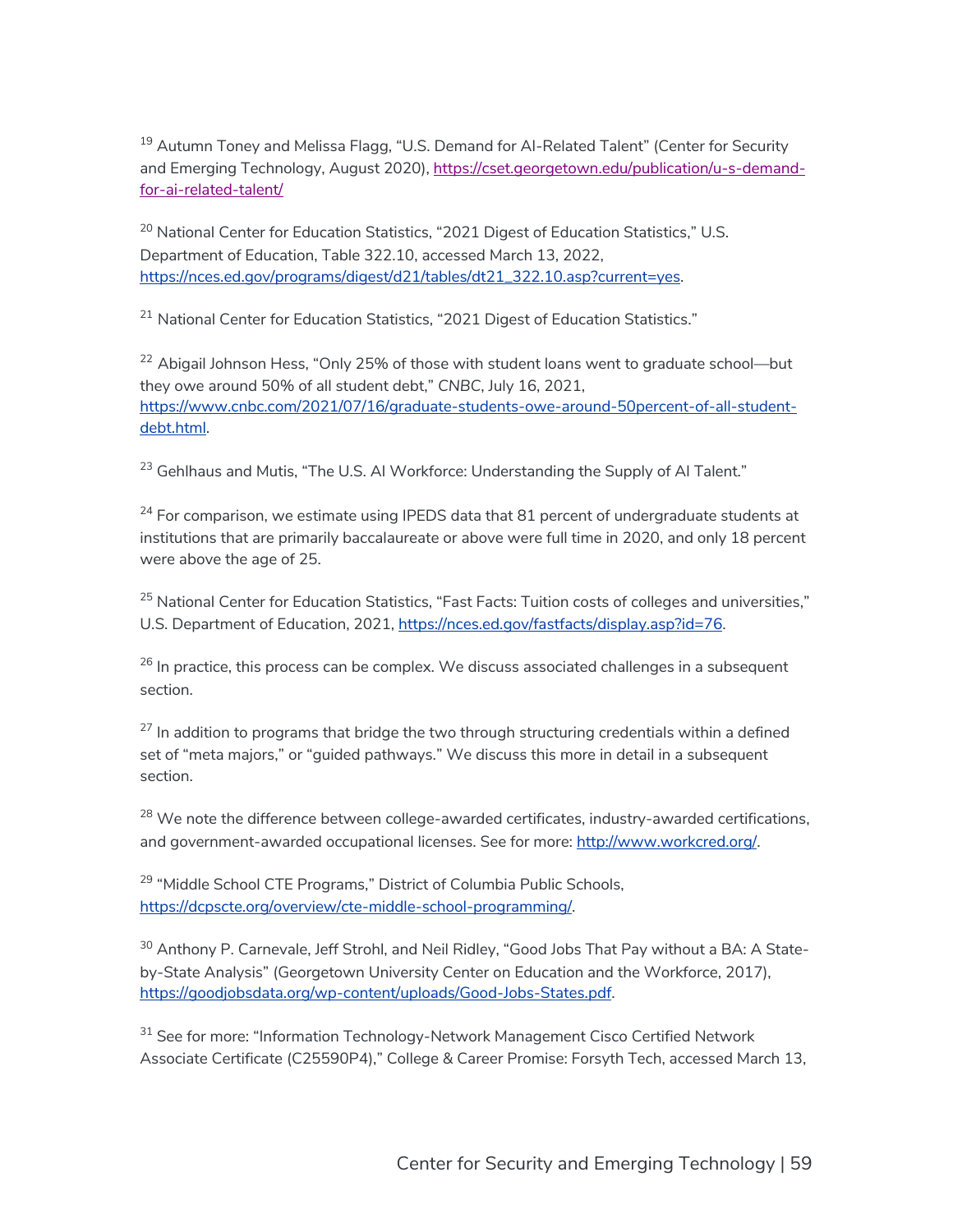2022, [https://www.forsythtech.edu/files/credit-programs/technical-career](https://www.forsythtech.edu/files/credit-programs/technical-career-path/2018/Information%20Technology-Network%20Management%20Cisco%20Certified%20Network%20Associate.pdf)[path/2018/Information%20Technology-Network%20Management%20Cisco%20Certified%](https://www.forsythtech.edu/files/credit-programs/technical-career-path/2018/Information%20Technology-Network%20Management%20Cisco%20Certified%20Network%20Associate.pdf) [20Network%20Associate.pdf](https://www.forsythtech.edu/files/credit-programs/technical-career-path/2018/Information%20Technology-Network%20Management%20Cisco%20Certified%20Network%20Associate.pdf)

 $32$  Catherine Imperatore and Alisha Hyslop, "2018 ACTE Quality CTE Program of Study Framework" (Association for Career & Technical Education, October 2018), https://www.acteonline.org/wp-content/uploads/2019/01/HighQualityCTEFramework2018.pdf.

<sup>33</sup> For more information on Ohio's stackable credential efforts, see Lindsay Daugherty, Drew M. Anderson, Jenna W. Kramer, and Robert Bozick, "Building Ohio's Workforce Through Stackable Credentials" (RAND Corporation, 2021), https://www.rand.org/pubs/research\_briefs/RBA207- 1.html.

<sup>34</sup> Katharine Meyer and Ben Castleman, "Stackable credentials can open doors to new career opportunities," *Brookings*, February 2, 2021, https://www.brookings.edu/blog/brown-centerchalkboard/2021/02/02/stackable-credentials-can-open-doors-to-new-career-opportunities/.

<sup>35</sup> "Credentials of Value" (Advance CTE, October 2016), https://cte.careertech.org/sites/default/files/files/resources/Credentials\_of\_Value\_2016\_0.pdf.

<sup>36</sup> No comprehensive data is publicly available. To assess this, CSET reviewed two samples of institutions: (1) the current program offerings at the largest 25 community and technical colleges by 2019–2020 enrollment, and (2) the 25 largest by computer and information science (CIS) associate's degrees conferred in 2020. Between the two samples, we found just two had AIspecific programs; a degree at Houston Community College and a certificate at Mt. San Antonio. Three additional schools have announced plans for future AI programs, such as Miami Dade College. We also show in the next section very few degrees are currently awarded in AI and AIadjacent fields, as reported to the U.S. Department of Education, even though AI-specific fields are part of the formal U.S. government field of study taxonomy. It could be the case that institutions do not delineate sub-specialties such as AI when reporting completions data, but there is limited information available on institutional approaches to reporting. We note that Houston Community College, the only college in our sample with an AI degree program, did report those awards within the AI sub-specialty. We therefore make the assumption that if institutions had AI-specific programs then they would report that data in the AI-specific subfields that fall under computer and information sciences (CIS). Since they do not, it is more likely that they do not exist.

<sup>37</sup> "New Report Finds Despite Eight Years of Increases in State Support, Public Colleges Entered the 2020 Recession with Historically Low Funding," State Higher Education Executive Officers Association, May 26, 2021, [https://sheeo.org/new-report-finds-despite-eight-years-of](https://sheeo.org/new-report-finds-despite-eight-years-of-increases-in-state-support-public-colleges-entered-the-2020-recession-with-historically-low-funding/)[increases-in-state-support-public-colleges-entered-the-2020-recession-with-historically-low](https://sheeo.org/new-report-finds-despite-eight-years-of-increases-in-state-support-public-colleges-entered-the-2020-recession-with-historically-low-funding/)[funding/.](https://sheeo.org/new-report-finds-despite-eight-years-of-increases-in-state-support-public-colleges-entered-the-2020-recession-with-historically-low-funding/)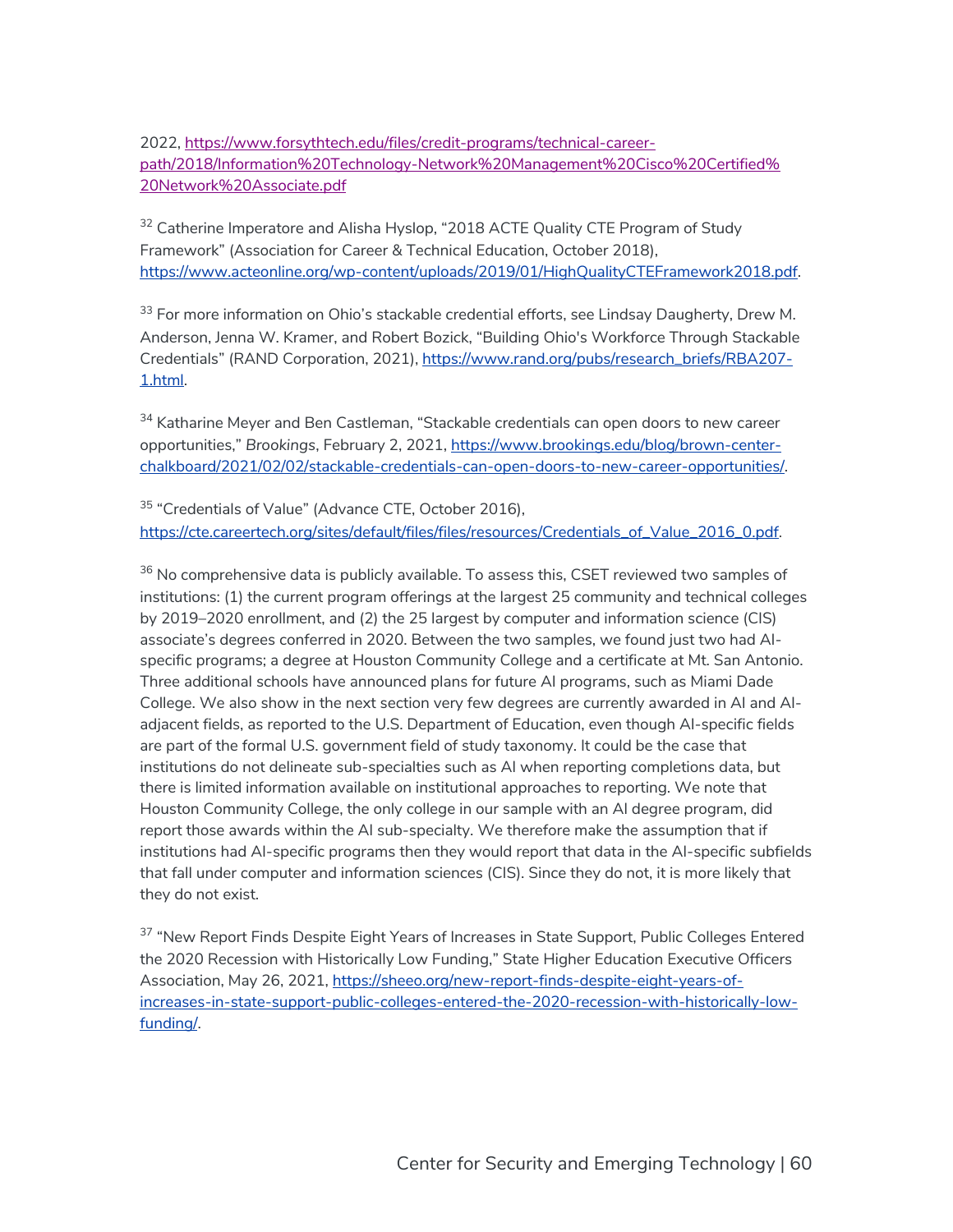<sup>38</sup> Michael Mitchell, Michael Leachman, and Matt Saenz, "State Higher Education Funding Cuts Have Pushed Costs to Students, Worsened Inequality" (Center on Budget and Policy Priorities, October 2019), https://www.cbpp.org/research/state-budget-and-tax/state-higher-educationfunding-cuts-have-pushed-costs-to-students.

<sup>39</sup> For the historic trend in enrollment, see John Fink, "Undergraduate Enrollment Trends by Sector," Tableau Public, accessed March 6, 2022,

[https://public.tableau.com/app/profile/john.fink/viz/UndergraduateEnrollmentTrendsbySector/Su](https://public.tableau.com/app/profile/john.fink/viz/UndergraduateEnrollmentTrendsbySector/Summary) [mmary.](https://public.tableau.com/app/profile/john.fink/viz/UndergraduateEnrollmentTrendsbySector/Summary)

<sup>40</sup> Emma Whitford, "State Funding Hit Lands on 2-year Colleges," *Inside Higher Ed*, March 23, 2021, https://www.insidehighered.com/news/2021/03/23/state-funding-two-year-collegesdeclined-year-while-four-year-colleges-saw-small-dip.

<sup>41</sup> "Current Term Enrollment Estimates," National Student Clearinghouse, January 13, 2022, https://nscresearchcenter.org/current-term-enrollment-estimates/.

<sup>42</sup> Ann Huff Stevens, "What Works in Career and Technical Education (CTE)? A Review of Evidence and Suggested Policy Directions" (Aspen Institute, 2019), https://www.aspeninstitute.org/wp-content/uploads/2019/01/1.2-Pgs-40-54-What-Works-in-Career-and-Technical-Education.pdf.

<sup>43</sup> Diane Auer Jones, "The Path Less Taken: Barriers to Providing Career and Technical Education at Community Colleges" (American Enterprise Institute, November 2017), https://www.aei.org/wp-content/uploads/2017/11/The-Path-Less-Taken.pdf.

44 Although the rate is higher at private for-profit and non-profit two-year institutions. The data is for initial enrollment in the fall of 2016. See: National Center for Education Statistics, "Undergraduate Retention and Graduation Rates," U.S. Department of Education, May 2021, https://nces.ed.gov/programs/coe/indicator/ctr.

 $45$  Typical completion rates are estimated to 150 percent of enrollment time, or three years for two-year programs. This study considered six years to include those transferring to four-year programs, where 150 percent time is six years. See Table 2-12 in Shirley Malcom and Michael Feder, eds., *Barriers and Opportunities for 2-Year and 4-Year STEM Degrees: Systemic Change to Support Students' Diverse Pathways* (Washington, DC: National Academies Press, May 2016), https://www.ncbi.nlm.nih.gov/books/NBK368175/.

<sup>46</sup> Many students also transfer institutions multiple times. See for more, "Community College Transfer" (Community College Research Center, July 2021), https://ccrc.tc.columbia.edu/media/k2/attachments/community-college-transfer.pdf.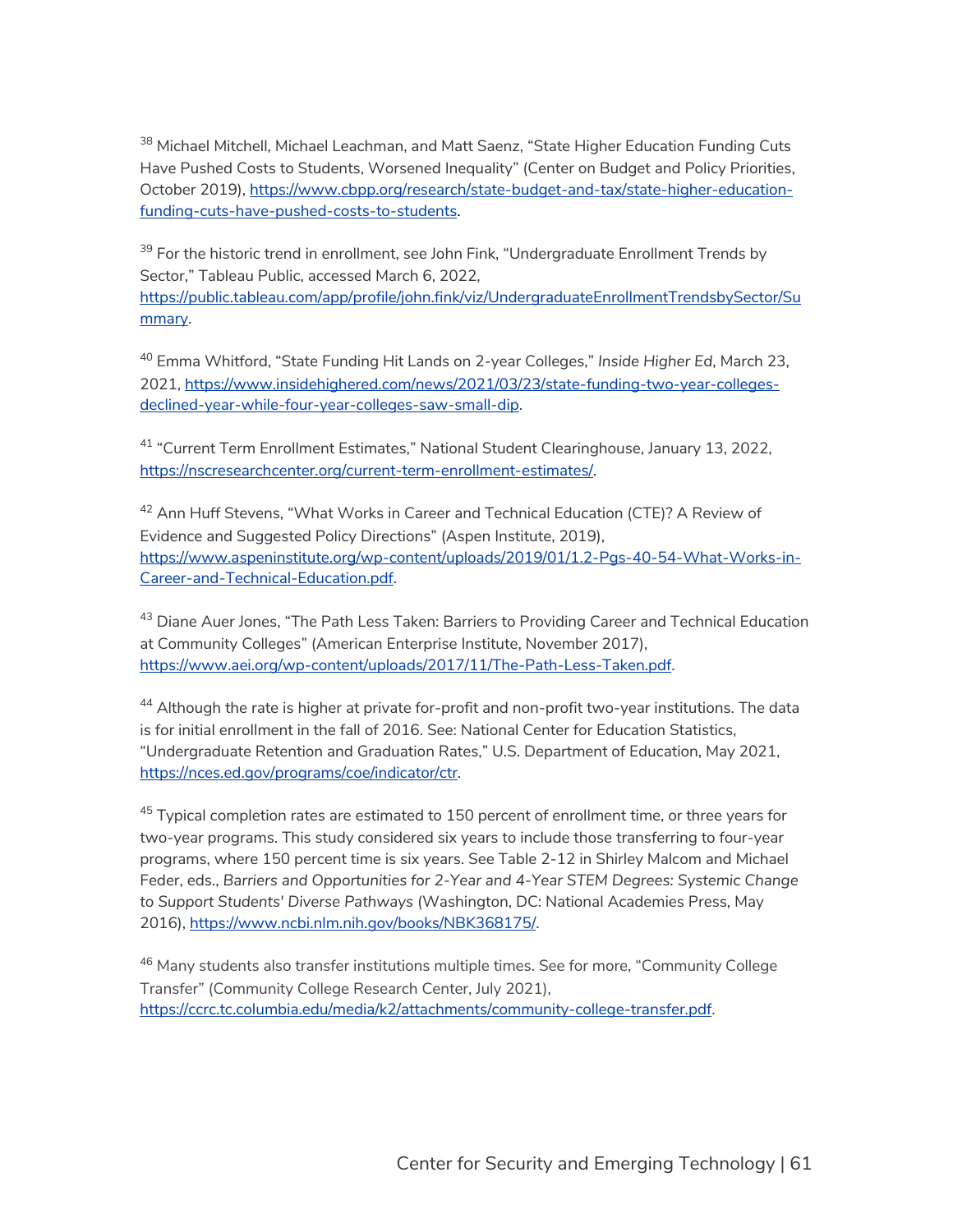<sup>47</sup> James Jacobs and Jennifer Worth, "The Evolving Mission of Workforce Development in the Community College" (Community College Research Center, March 2019), https://ccrc.tc.columbia.edu/media/k2/attachments/EvolvingMissionWorkforceDevelopment.pdf.

 $^{48}$  Each institution follows its own process for determining student "college readiness," usually through the administration of a one-time college placement exam. While many institutions use the test exclusively, an increasing trend is to pair the results with "holistic advising" that considers more than just test scores for more accurate placement. See "Developmental Educations FAQs," Center for the Analysis of Postsecondary Readiness, https://postsecondaryreadiness.org/developmental-education-faqs/.

 $49$  We note some students are college-ready, but do not test well and are placed erroneously in developmental courses. Other students testing into developmental courses are likely not academically prepared for gateway mathematics courses, although to varying degrees. Those testing near the "cut-off" score may be more likely to succeed in college-level courses with additional support, while those testing well below the cut-off may not. Inconsistent and depersonalized advising can also complicate placement.

<sup>50</sup> Thomas Bailey, Dong Wook Jeong, and Sung-Woo Cho, "Referral, Enrollment, and Completion in Developmental Education Sequences in Community Colleges" (Community College Research Center, April 2010), https://ccrc.tc.columbia.edu/publications/referral-enrollment-completiondevelopmental-education.html.

<sup>51</sup> Katherine Mangan, "The End of the Remedial Course," *The Chronicle of Higher Education*, February 17, 2019: https://www.chronicle.com/article/to-help-students-colleges-are-droppingremedial-courses-will-that-backfire/

<sup>52</sup> Adams Nager and Robert D. Atkinson, "The Case for Improving U.S. Computer Science Education" (Information Technology & Innovation Foundation, May 2016), https://www2.itif.org/2016-computer-science-education.pdf#page=20. To further help address this issue, in our report "U.S. AI Workforce: Policy Recommendations," we propose Congress fund the National Science Foundation to award grants for upskilling existing faculty and industry professionals to teach AI and AI-related courses. See for more, Gehlhaus, Koslosky, Goode, and Perkins, "U.S. AI Workforce: Policy Recommendations."

<sup>53</sup> "Colleges and institutions need to pick up the pace to meet AI skills demand," *EdScoop*, July, 2021, https://edscoop.com/colleges-and-institutions-need-to-pick-up-the-pace-to-meet-aiskills-demand/.

 $54$  AI occupations are projected to grow two times faster than average over 2019–2029. See for more, Gehlhaus and Rahkovsky, "U.S. AI Workforce: Labor Market Dynamics."

<sup>55</sup> Gehlhaus and Mutis, "The U.S. AI Workforce: Understanding the Supply of AI Talent."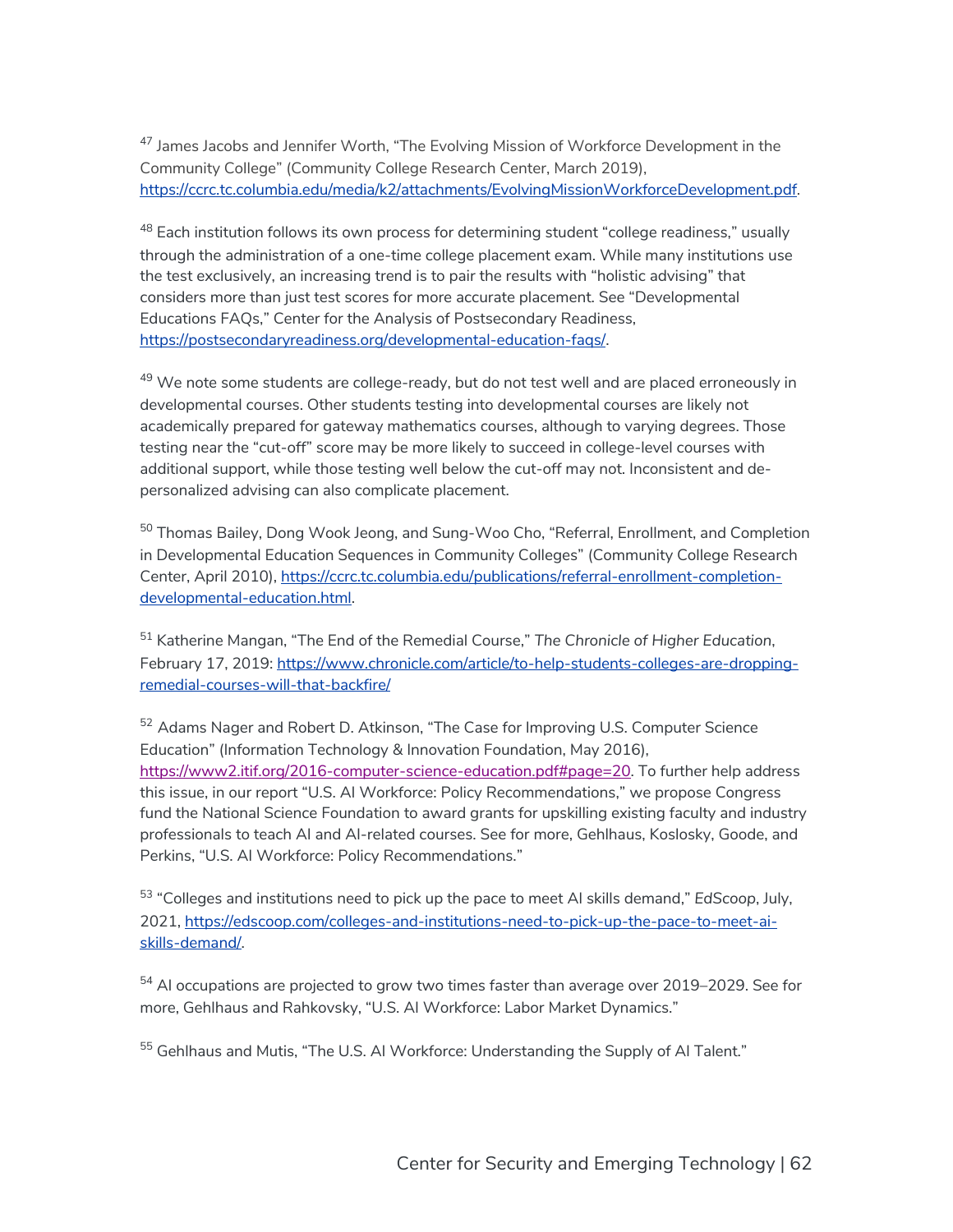$56$  This is less than for bachelor's degrees, where CIS comprised 4.7 percent of all awards in 2020. Still, this is a relatively small share of total degrees conferred.

<sup>57</sup> At degree-granting institutions.

 $58$  We note that other CIS-related fields classified as interdisciplinary, such as human-machine interaction and cognitive science, also had very few associate's degrees awarded.

 $59$  For example, the number of institutions awarding degrees in the six smallest specialties ranged from two in informatics to 35 in data modeling/warehousing and database administration. For IT, the largest sub-specialty considered, 293 institutions awarded associate's degrees in 2020.

 $60$  This field closely connects to electrical and electronics repairers, an occupation within the AI workforce.

 $61$  As noted earlier, business is among the top fields of study across the AI workforce, and 44 percent of "product team" workers, the category of nontechnical AI occupations that include program and product managers, had less than a four-year degree.

 $62$  National Center for Education Statistics, "Undergraduate Degree Fields," U.S. Department of Education, May 2021, https://nces.ed.gov/programs/coe/indicator/cta.

 $63$  Psychology and social sciences also had large gains but remain small fields.

 $64$  For a holistic assessment of science and engineering degree and certificate attainment, see Amy Burke, Abigail Okrent, and Katherine Hale, T*he State of U.S. Science and Engineering 2022* (Washington, DC: National Science Foundation, January 18, 2022), https://ncses.nsf.gov/pubs/nsb20221/u-s-and-global-stem-education-and-labor-force.

 $65$  We note that this is exactly analogous to the share of females earning bachelor's degrees in CIS, also at 21 percent in 2020.

 $66$  A cursory review suggests this is more of an issue for CIS than for engineering technologies and business.

<sup>67</sup> Northern Virginia Community College, "Computer Science," https://www.nvcc.edu/academics/areas/computer-science-engineering-math/computerscience.html#panel1. We note high school preparation is also a barrier at the bachelor's degree level, particularly where admitance into CIS programs is competitive.

<sup>68</sup> Burke, Okrent, and Hale, T*he State of U.S. Science and Engineering 2022*.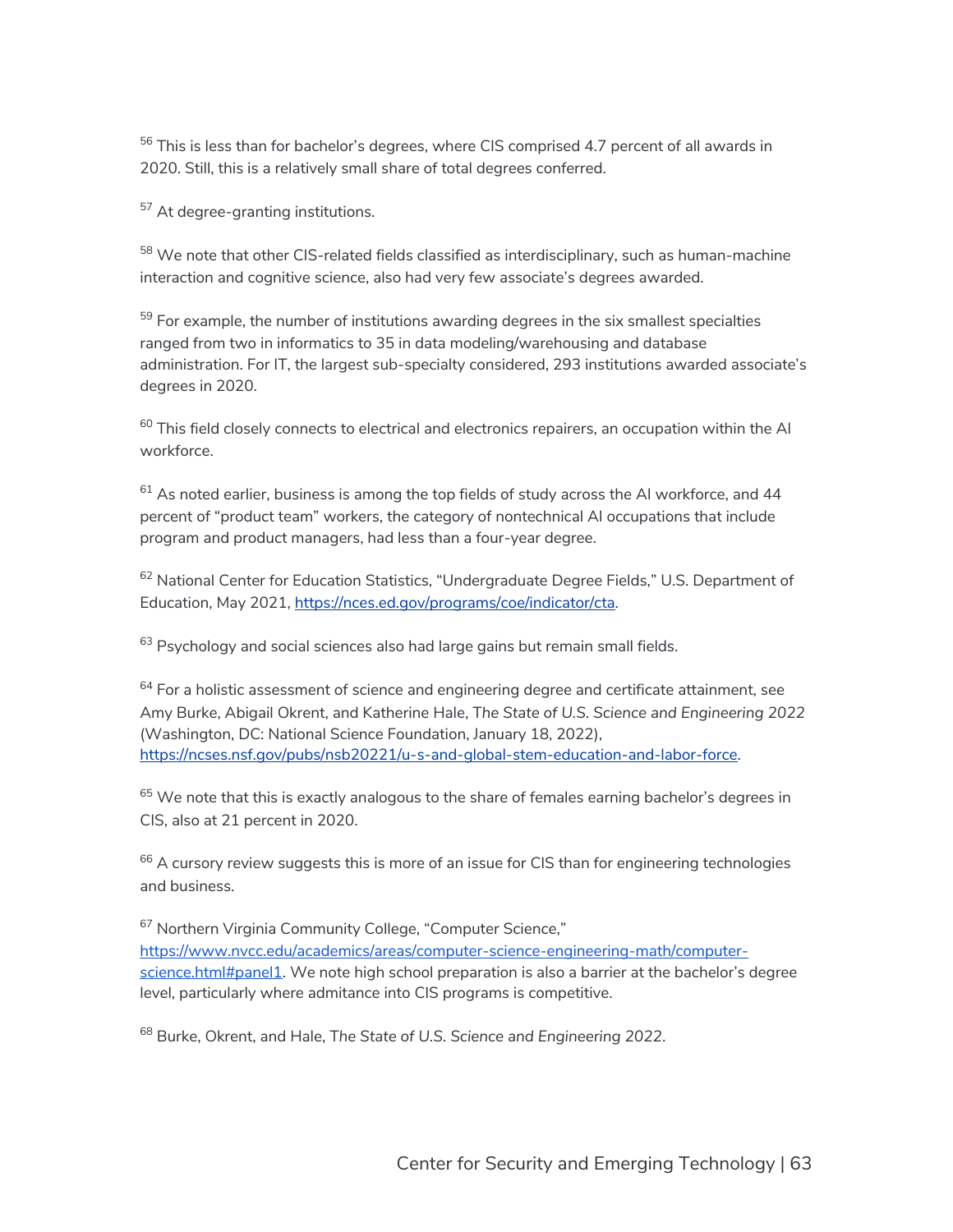<sup>69</sup> See "Community College Transfer" (Community College Research Center, July 2021).

 $70$  Aptitude and preference sorting happens well before college. For many, it is too late to pursue more technical fields once a student enters college because of the prerequisites required from high school, especially for programs with a cap on the number of majors. For more on early ability sorting, see Susan Rotermund and Amy Burke, *Elementary and Secondary STEM Education* (Washington, DC: National Science Foundation, July 8, 2021), https://ncses.nsf.gov/pubs/nsb20211/post-high-school-transitions#transition-to-postsecondaryeducation.

<sup>71</sup> Gehlhaus, Koslosky, Goode, and Perkins, "U.S. AI Workforce: Policy Recommendations."

 $<sup>72</sup>$  NICE, as administered by NIST, is the result of a multi-stakeholder approach to developing</sup> professional definitions and standards for cybersecurity. For more on the framework, see: NIST, "NICE Framework Resource Center," https://www.nist.gov/itl/applied-cybersecurity/nice/niceframework-resource-center. For a history of how NICE was developed, see: NIST, "History," https://www.nist.gov/itl/applied-cybersecurity/nice/nice-framework-resource-center/history.

<sup>73</sup> "Investing in Student Success at Community Colleges: Lessons From Research on Guided Pathways" (Community College Research Center, April 2021), https://ccrc.tc.columbia.edu/media/k2/attachments/policy-brief-guided-pathways.pdf.

 $74$  For example, "meta majors" could include arts, humanities, communications, construction, business, education, health sciences, STEM, social and behavioral sciences, and public safety/human services.

<sup>75</sup> "Investing in Student Success at Community Colleges" (Community College Research Center, April 2021).

<sup>76</sup>"Investing in Student Success at Community Colleges" (Community College Research Center, April 2021).

<sup>77</sup> Florence Xiaotao Ran and Yuxin Lin, "The Effects of Corequisite Remediation: Evidence From a Statewide Reform in Tennessee" (Community College Research Center, February 2022), https://ccrc.tc.columbia.edu/publications/effects-corequisite-remediation-tennessee.html.

<sup>78</sup> "Redesigning Advising and Student Support: Tools for Practitioners" (Community College Research Center, September 2017), https://ccrc.tc.columbia.edu/publications/redesigningadvising-student-support-tools-practitioners.html.

<sup>79</sup> "Continuous school improvement & support," Policy and Analysis for California Education, https://edpolicyinca.org/topics/continuous-school-improvement-support#expand-4.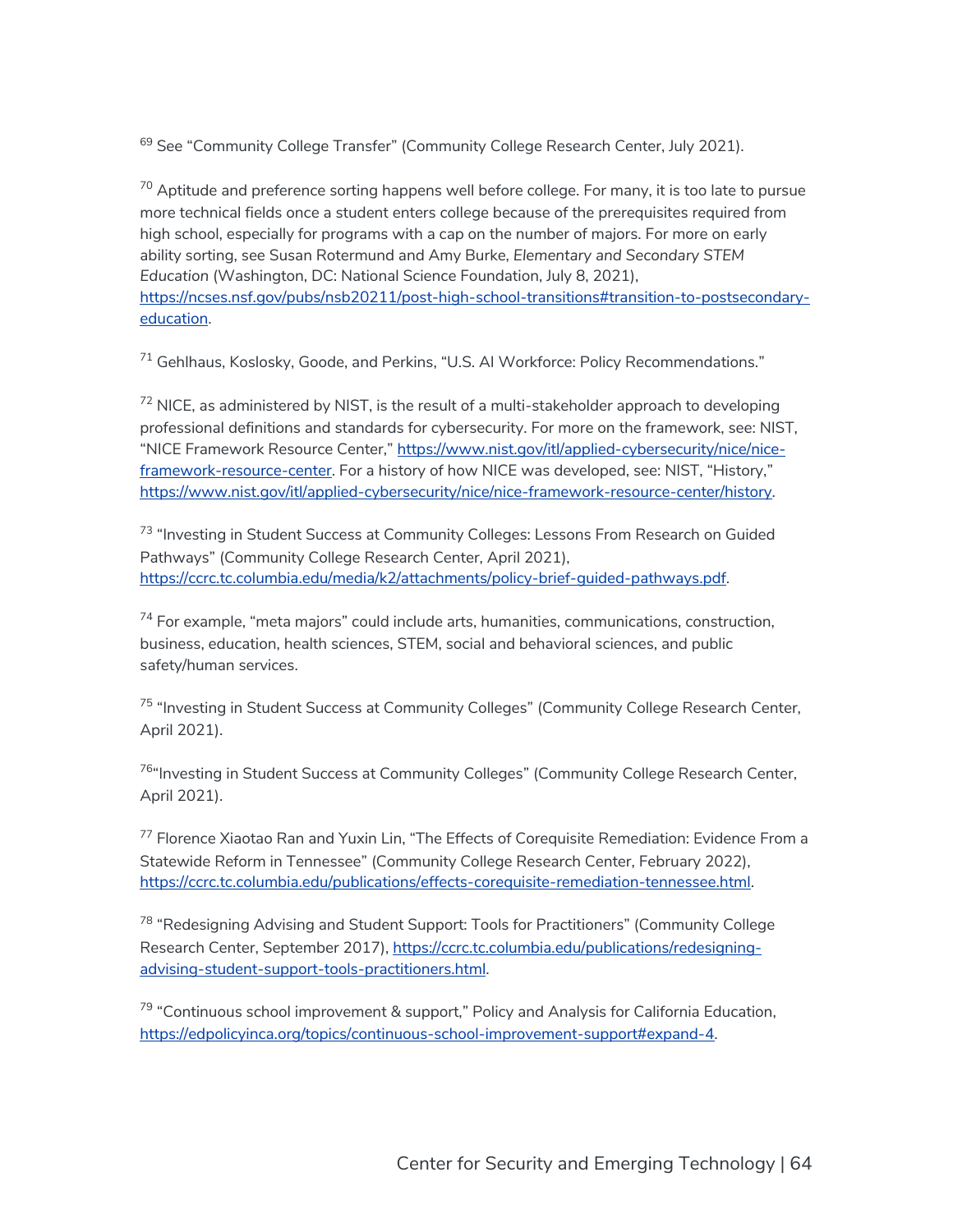$80$  Dawn Zimmer, "MCC Partners with Boeing to train future workforce," Mesa Community College, April 26, 2019, https://www.mesacc.edu/news/press-release/mcc-partners-boeingtrain-future-workforce.

<sup>81</sup> "Major Healthcare Providers Team up with LaGuardia Community College, Weill Cornell Medicine, & Harvard B-School Alumni to Train New Yorkers for In-Demand Medical Jobs," LaGuardia Community College, October 2017, https://www.laguardia.edu/home/news/trainingnyers-for-medical-billing-jobs,-with-weill-cornell-medicine---harvard-b-school-alumni/.

<sup>82</sup> "Grants: Artificial Intelligence for All," Miami Dade College, accessed March 13, 2022, https://www.mdc.edu/entec/grants/ai.aspx.

<sup>83</sup> Since interviewing program representatives for this paper, the functionality available to institutions moved from AWS Educate to a new platform called AWS Academy. AWS Educate is now a self-paced cloud learning platform for anyone, while AWS Academy is a resource designed for education institutions. For more on AWS Academy relative to AWS Educate, see https://aws.amazon.com/training/awsacademy/faq/.

<sup>84</sup> AWS Academy focuses on the AWS Cloud Practitioner certification, with other courses and certifications building on top. See here for more: "AWS Academy," Amazon Web Services, https://aws.amazon.com/training/awsacademy/. We also note AWS offers multiple types and levels of certifications related to AI; see for more: "AWS Certification," Amazon Web Services, https://aws.amazon.com/certification/.

<sup>85</sup> For example, Estrella Mountain Community College offers an associate of applied science degree in artificial intelligence which requires 60 to 73 total credits. While working toward that degree, they offer a certificate of completion in artificial intelligence and machine learning which can be earned in 21 to 36 credit hours. For more information, see "Artificial Intelligence @ EMCC," Estrella Mountain Community College, accessed March 24, 2022, https://www.estrellamountain.edu/artificial-intelligence-aim.

 $86$  At the time of our interview with AWS representatives, Amazon was directly partnering with several community college systems to develop programs. It is those partnerships we discuss here.

<sup>87</sup> "Intel and Partners Open Applications for New AI Labs at Community Colleges," *Intel Newsroom*, January 27, 2022, https://www.intel.com/content/www/us/en/newsroom/news/intelpartners-open-applications-new-ai-labs-community-colleges.html.

88 For a full description of these programs, see Appendix D.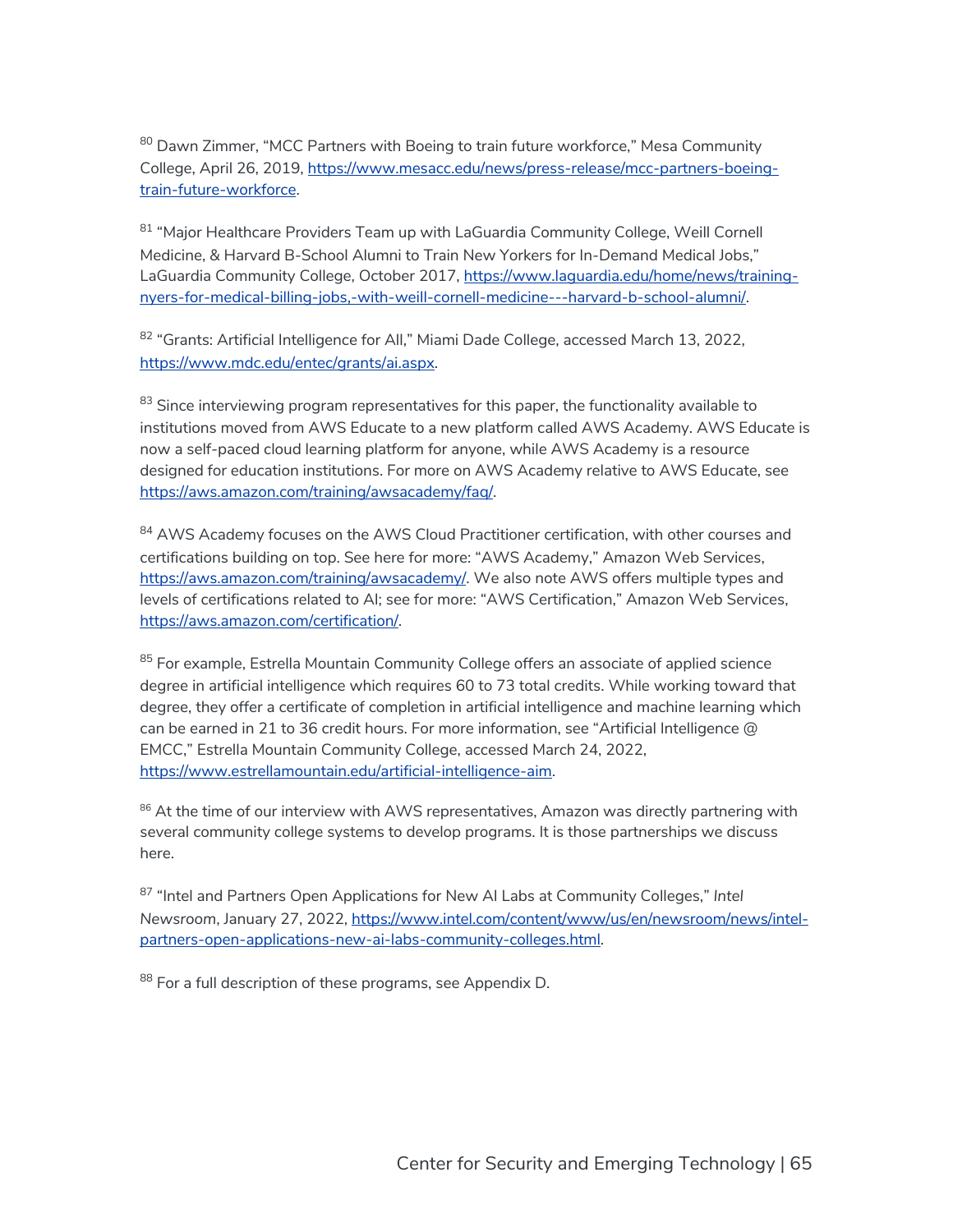<sup>89</sup> Hack.Diversity also accepts applicants who are not enrolled in IHEs, but who possess prerequisite technical skills through online certification programs or other nontraditional forms of education.

 $90$  According to discussions with a program official.

<sup>91</sup> Brad Smith, "America faces a cybersecurity skills crisis: Microsoft launches national campaign to help community colleges expand the cybersecurity workforce," *Microsoft*, October 2021, https://blogs.microsoft.com/blog/2021/10/28/america-faces-a-cybersecurity-skills-crisis[microsoft-launches-national-campaign-to-help-community-colleges-expand-the-cybersecurity](https://blogs.microsoft.com/blog/2021/10/28/america-faces-a-cybersecurity-skills-crisis-microsoft-launches-national-campaign-to-help-community-colleges-expand-the-cybersecurity-workforce/)[workforce/](https://blogs.microsoft.com/blog/2021/10/28/america-faces-a-cybersecurity-skills-crisis-microsoft-launches-national-campaign-to-help-community-colleges-expand-the-cybersecurity-workforce/).

<sup>92</sup> Ruth Porat, "Expanding pathways into higher education and the workforce," *Google*, October 29, 2021, [https://blog.google/outreach-initiatives/grow-with-google/higher-education](https://blog.google/outreach-initiatives/grow-with-google/higher-education-partnerships/)[partnerships/.](https://blog.google/outreach-initiatives/grow-with-google/higher-education-partnerships/)

93 Dahlia Peterson, Kayla Goode, and Diana Gehlhaus, "Education in China and the United States: A Comparative System Overview" (Center for Security and Emerging Technology, September 2021), https://cset.georgetown.edu/publication/education-in-china-and-the-united-states/.

<sup>94</sup> For more on funding, see: "Public Funding of Community Colleges" (Community College Research Center, February 2022), https://ccrc.tc.columbia.edu/media/k2/attachments/publicfunding-community-colleges.pdf.

 $95$  These grants can be part of specific legislation, as with the COVID relief package, routine programmatic as through the National Science Foundation, or directly from federal agencies to institutions and individuals for research.

96 Due to First Lady Jill Biden's extensive experience in and advocacy for community colleges.

97 "Measuring Secondary CTE Program Quality: Work-Based Learning" (Advance CTE, July 2019),

[https://cte.careertech.org/sites/default/files/files/resources/Measuring\\_Program\\_Quality\\_WBL\\_20](https://cte.careertech.org/sites/default/files/files/resources/Measuring_Program_Quality_WBL_2019.pdf) [19.pdf.](https://cte.careertech.org/sites/default/files/files/resources/Measuring_Program_Quality_WBL_2019.pdf)

98 And ideally, could be replicable for other emerging technologies.

<sup>99</sup> NIST, "Education and Training Provider Resources," accessed March 15, 2022, https://www.nist.gov/itl/applied-cybersecurity/nice/nice-framework-resource-center/educationand-training-provider.

<sup>100</sup> "College Promise Catalog of Local and State Programs" (College Promise, Fall 2021), [https://assets.website-files.com/61ba001bb59d05538c5a4bd8/61ba001bb59d05c3355a4c6b](https://assets.website-files.com/61ba001bb59d05538c5a4bd8/61ba001bb59d05c3355a4c6b_College%20Promise%20Catalog%20Fall%202021_Final-min.pdf)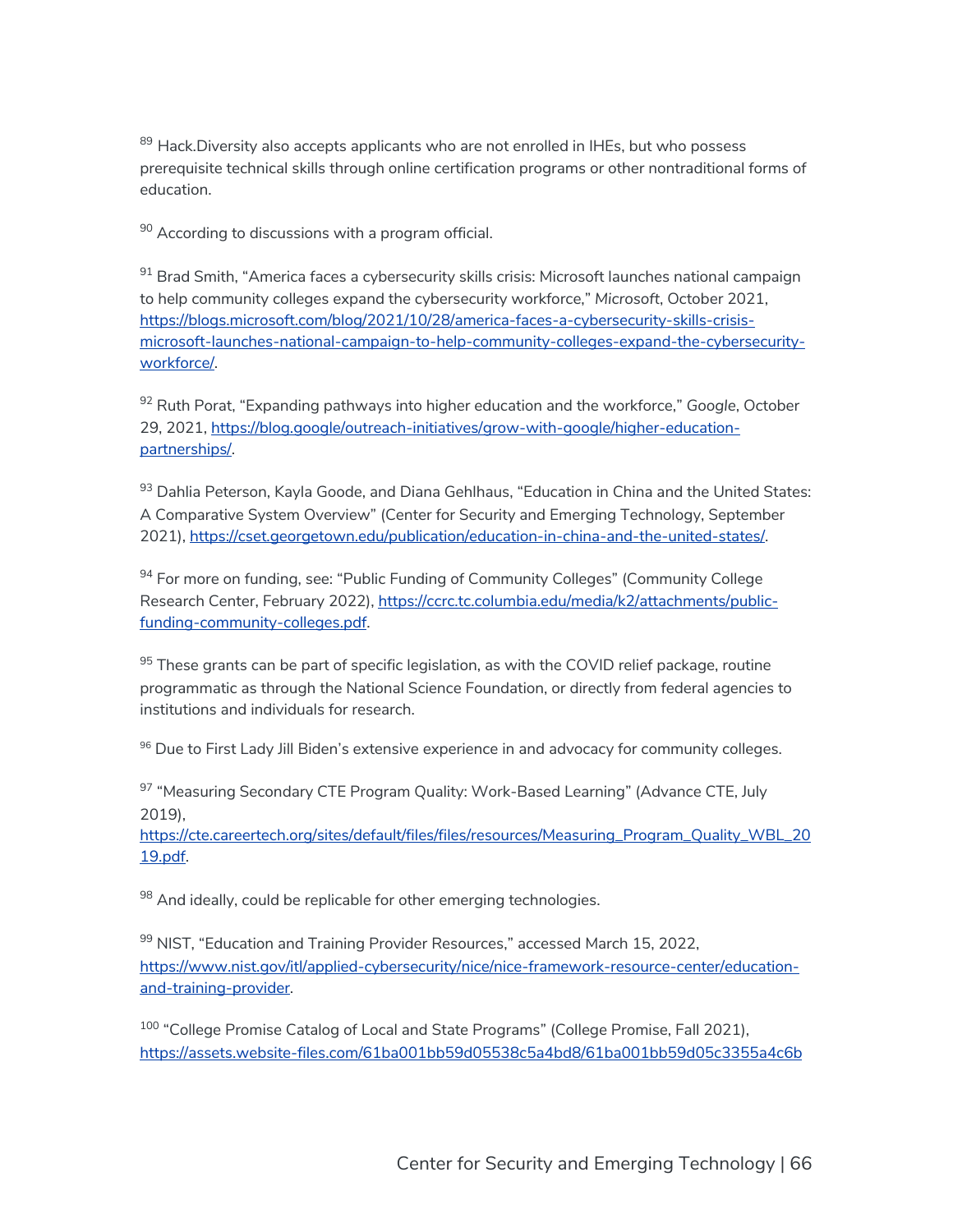[\\_College%20Promise%20Catalog%20Fall%202021\\_Final-min.pdf.](https://assets.website-files.com/61ba001bb59d05538c5a4bd8/61ba001bb59d05c3355a4c6b_College%20Promise%20Catalog%20Fall%202021_Final-min.pdf) These programs vary widely in terms of eligibility and amount of support. We also note several states are expanding their "promise" programs in light of the COVID-19 pandemic, or proposing new programs entirely. For example, Louisiana is proposing an expansion in eligibility, previously covering high school graduates with a 3.0 GPA. For more, see Greg Hilburn, "Louisiana poised to provide free community college for adults in high demand careers," *Lafayette Daily Advertiser*, January 25, 2022: https://www.theadvertiser.com/story/news/2022/01/25/louisiana-set-begin-offering-freecommunity-college-some-adults/9205628002/. Maine is proposing the creation of a new program that would make community college tuition free for students graduating high school between 2020–2023. For more, see Randy Billings, "Gov. Mills unveils \$20 million plan for free tuition at Maine community colleges," *Portland Press Herald*, February 2022, https://www.pressherald.com/2022/02/10/gov-mills-to-unveil-20-million-plan-for-freecommunity-college-tuition/.

 $101$  Providing grants or scholarships upfront does not guarantee completion.

 $102$  For example, some assisted by these programs would have gone to college anyway, or potentially shifted college plans away from four-year institutions. Those in the lowest income bracket may not be eligible for non-tuition costs covered by promise programs that other students may be eligible for, due to the relationship of these programs to federal Pell Grants. See: Laura W. Perna, Jeremy Wright-Kim, and Elaine W. Leigh, "Is a College Promise Program an Effective Use of Resources? Understanding the Implications of Program Design and Resource Investments for Equity and Efficiency," *AERA Open* 6, no. 4 (October-December 2020): 1-15, https://files.eric.ed.gov/fulltext/EJ1280033.pdf; and Shanna Smith Jaggars, "A Broken 'Promise'? How College Promise Programs Can Impact High-Achieving, Middle-Income Students" (Third Way, April 2020), https://www.thirdway.org/report/a-broken-promise-how-college-promiseprograms-can-impact-high-achieving-middle-income-students.

<sup>103</sup> Sarah Wood, "Study Finds Connection Between Public Community College Promise Programs and Enrollment Increases," *Diverse Issues in Higher Education*, October 25, 2020, https://www.diverseeducation.com/institutions/community-colleges/article/15108007/studyfinds-connection-between-public-community-college-promise-programs-and-enrollmentincreases.

<sup>104</sup> Laura D. Ullrich, "Male Labor Force Participation: Patterns and Trends," *Econ Focus*, First Quarter 2021,

https://www.richmondfed.org/publications/research/econ\_focus/2021/q1/district\_digest.

<sup>105</sup> Burke, Okrent, and Hale, *The State of U.S. Science and Engineering 2022*.

 $106$  For an in-depth description of the matter see: John Fink and Davis Jenkins, "Shifting Sectors: How a Commonly Used Federal Datapoint Undercounts Over a Million Community College Students," *Community College Research Center*, April 30, 2020, https://ccrc.tc.columbia.edu/easyblog/shifting-sectors-community-colleges-undercounting.html.